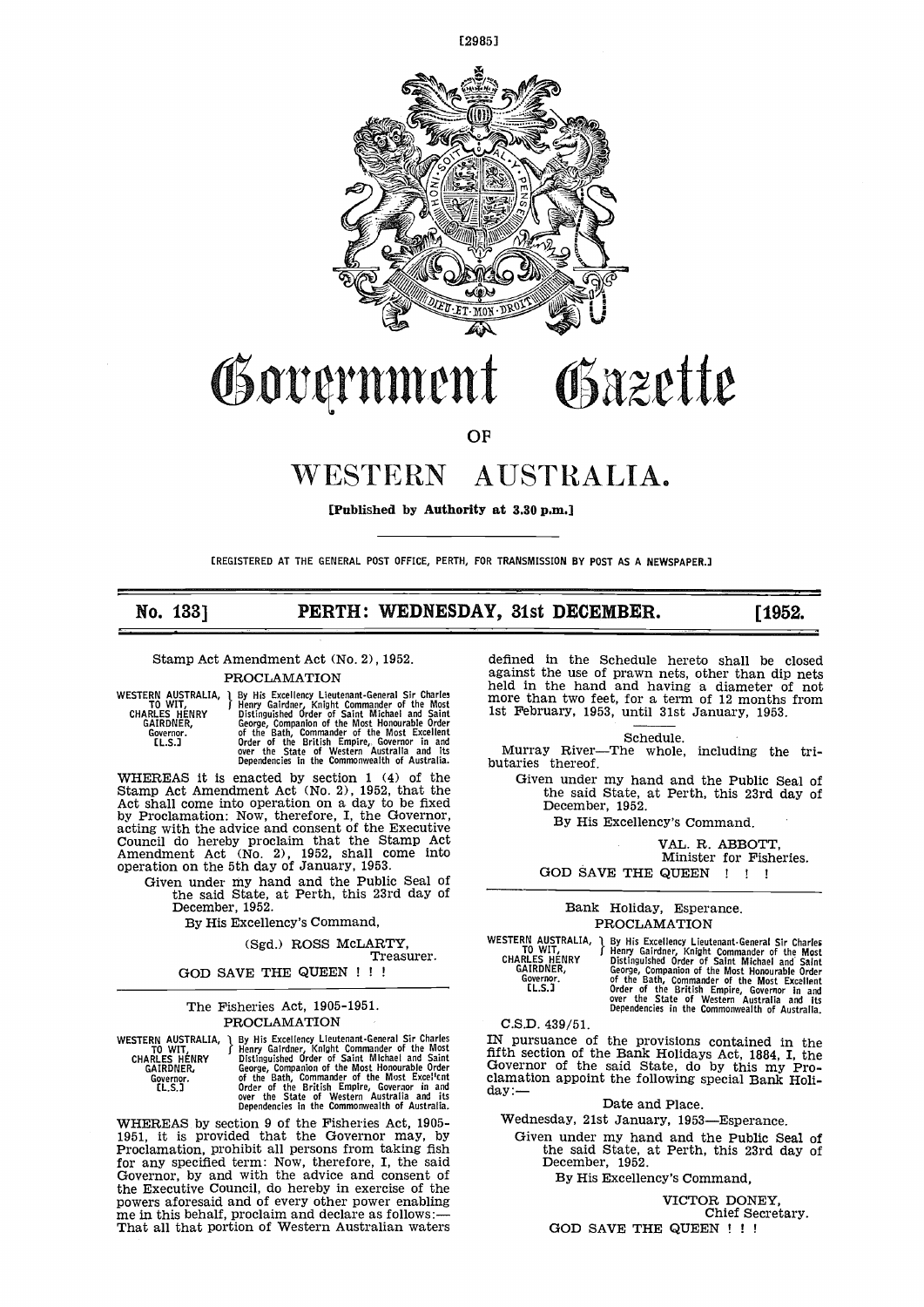**PROCLAMATION**<br>
WESTERN AUSTRALIA, 1 By His Excellency Lieut<br>
CHARLES HENRY Bistinguished Order of<br>
CHARLES HENRY Bistinguished Order of<br>
GAIRDNER, George, Companion of t

WESTERN AUSTRALIA, 1 By His Excellency Lieutenant-General Sir Charles<br>
CHARLES HENRY Distinguished Order of Saint Michael and Saint<br>
GAIRDNER, George, Companion of the Most Honourable Order it<br>
GAIRDNER, George, Companion over the State at Western Australia and its Dependencies in the Commonwealth of Australia.

# Corr. No, 5735/50,

WHEREAS by the Transfer of Land Act, 1893-1950, Cor<br>the Governor is empowered by Proclamation in the<br>officer-tower in the state all or any lands, whereof Her for the<br>Majesty may become the registered proprietor; and<br>where hereto: Now, therefore, I, the Governor, with the<br>advice and consent of the Executive Council, do<br>by this Proclamation revest in Her Majesty, her Now<br>heirs and successors the lands described in the and w<br>Schedule hereto as

#### Schedule.

# Corres. No., Land, Certificate of Title (Volume and Folio).

4817/30; Nelson Location 3092; 1070, 414.

- 2921/51; the portion of Williams Location 9105 and being lot 1 the subject of Diagram 17000; 1149, 583.
- 4394/52; Nelson Location 1472; 442, 137.
- 4917/52; Nannine Town Lot 62; 451, 166.
- 1722/52; Kalgoorlie Town Lot R703; 1102, 335.
- 4038/52; Mount Palmer Lots 49 and 50; 1044, 165.
- 4038/52; Mount Palmer Lot 63; 1052,. 681.
- 1151/35; Mount Palmer Lot 101; 1047, 754.
- 
- 4811/52; Comet Vale Lots 49, 50, 51 and 52; 1039, 763.
- 4164/49; Wiluna Lot 774; 1047, 114.
	- Given under my hand and the Public Seal of<br>the said State, at Perth, this 12th day of free<br>December, 1952.

By His Excellency's Command,

L. THORN, Minister for Lands.

### GOD SAVE THE QUEEN ! ! !

AT a meeting of the Executive Council held in  $\frac{\text{mean}}{443D}$ the Executive Council Chamber, at Perth, on the 12th day of December, 1952, the following Orders 12th day of December, 1952, the following Orders in Council were authorised to be issued:—

# Land Act, 1933-1950.

# ORDER IN COUNCIL.

WHEREAS by section 33 of the Land Act, 1933-1950, it is, *inter alia*, made lawful for the Governor<br>to direct that any land reserved pursuant to the to direct that any land reserved pursuant to the pur-<br>provisions of the Act shall be leased for the pur-<br>pose for which the land is reserved as aforesaid,<br>by.Instrument of Lease in accordance with the form in the Fourth Schedule of the Act, to any person<br>
(as defined in the said section); and whereas it is  $\overline{WHEF}$ <br>
deemed expedient as follows:—

Corres. No. 952/35—That Swan Location 5415 that a<br>(being portion of reserve No. 21385) shall be leased munic to be held in trust for the purpose of a Dogs' Home.

(Swan Location 5414) shall be leased for a term of 15 years to Guide Dogs for the Blind Association Mo. 13012 should vest in and be held by the City<br>to be held in trust for the purpose of Training of Perth in trust for the purpose of Botanical<br>Kennels (Guide Dogs for th

Now, therefore, His Excellency the Governor by and with the advice and consent of the Executive Council doth hereby direct that the abovementioned reserves shall be leased for a term of 15 years for the purposes mentioned to be held in trust for those the purpose all purposes mentioned to be held in trust for those the powers reserved to him by sec-<br>nevertheless to the powers reserved to him by secpurposes.

> R. H. DOIG, Clerk of the Council.

# The Land Act, 1933-1950.

ORDER IN COUNCIL.<br>WHEREAS by section 33 of the Land Act, 1933-1950, it is made lawful for the Governor to direct that any reserve shall vest in and be held by any municipality, road board, or other person or persons to be named in the order in trust for the like or other public purposes to and whereas it is deemed expedient as follows:-

Corr. No. 5120/52—That reserve No. 23658 (Can-<br>ning Location 1261) should vest in and be held by the Armadale-Kelmscott Road Board in trust for the purpose of Recreation.

Corr. No. 3057/16—That reserve No. 23667 (Avon Location 27496) should vest in and be held by the Bruce Rock Road Board in trust for the purposes of Abattoirs.

Now, therefore, His Excellency the Governor, by and with the advice and consent of the Executive Council, doth hereby direct that the beforementioned reserves shall vest in and be held by the above Road Boards in trust for the purposes afore- said, subject nevertheless to the powers reserved to him by section 37 of the said Act.

R. H. DOIG,<br>Clerk of the Council.

The Forests Act, 1918. ORDER IN COUNCIL.

WHEREAS by the Forests Act, 1918, it is pro-<br>vided that the Governor may by Order in Council<br>dedicate any Crown lands as State Forests within<br>the meaning and for the purposes of that Act; the meaning and for the purposes of that Act; Now, therefore, His Excellency the Governor with the advice and consent of the Executive Council doth hereby dedicate as follows:

Forests File 597/29, Lands File 4817/30—Nelson<br>Locations 3092 and 3918 as additions to State Forest No. 29 within the meaning and for the pur-<br>poses of the said Act. (Plans  $414B/40$ , E2;  $414C/40$ , E3.)

Forests File 254/49, Lands File 353/15—The portion of Dwellingup Townsite situate North-West from lots 111, 112, 113, 114 and 161, bounded on the North-East by the prolongation of the North- East boundary of said lot 161 and on the South- West by reserve No. 13917, as an addition to State Forest No. 14 within the meaning and for the Forest No. 14 within the meaning and for the purposes of the said Act. (Plan Dwellingup.)

Forests File 200/52, Lands File 722/29, Vol. 2 That portion of Nelson Location 10337 formerly registered in Certificate of Title Volume 1147 Folio 652 as an addition to State Forest No. 41 within the meaning and for the purposes of the said Act. (Plan 443D/40, B4.)

The previous Order in Council dated 25th September, 1952, is hereby superseded.

R. H. DOIG, Clerk of the Council.

AT a meeting of the Executive Council held in the Executive Council Chamber, at Perth, this 23rd day of December, 1952, the following Orders in Council were authorised to be issued:

The Land Act, 1933-1950.

ORDER IN COUNCIL.

Corr. No. 765/10, Vol. 2.

(being portion of reserve No. 21385) shall be leased municipality, road board, or other person or persons  $f$  for a term of 15 years to Dogs' Refuge Home (W.A.) and the named in the order in trust, for the like Corres. No. 4467/52—That reserve No. 23657 corder; and whereas it is deemed expedient that twan Location 5414) shall be leased for a term Ferth Lot 473, being portion of Class A Reserve WHEREAS by section 33 of the Land Act, 1933-1950, it is made lawful for the Governor to direct that any reserve shall vest in and be held by any municipality, road board, or other person or persons to be named in the order No. 13012 should vest in and be held by the City<br>of Perth in trust for the purpose of Botanical Excellency the Governor, by and with the advice and consent of the Executive Council, doth hereby direct that the said portion of the beforementioned reserve shall vest in and be held by the City of Perth in trust for the purpose aforesaid, subject tion 37 of the said Act.

R. H. DOIG, Clerk of the Council.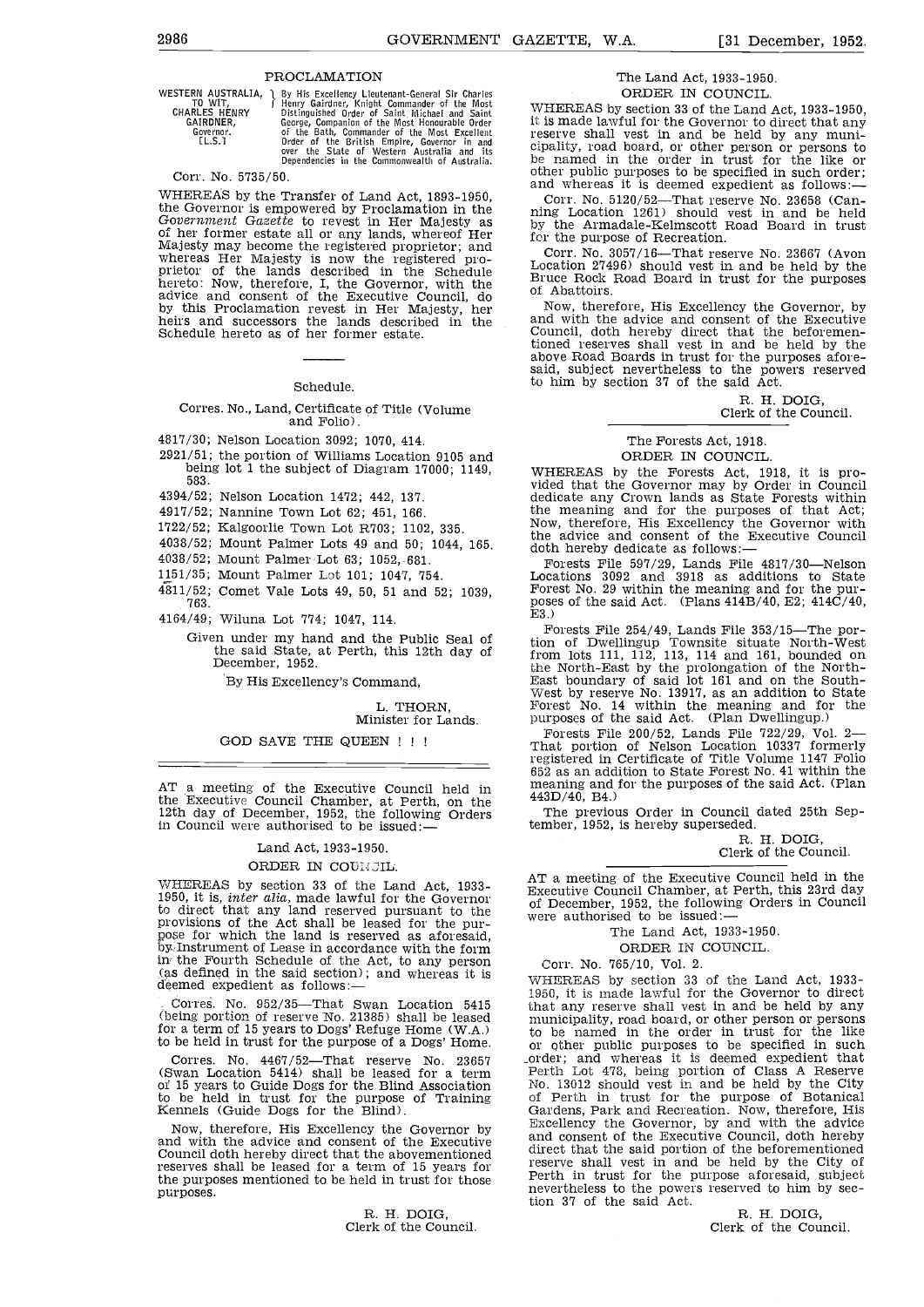# Bulk Handling Act, 1935-1952. ORDER IN COUNCIL.

WHEREAS it is enacted by section 26B of the of the Executive Council in exercise of the power<br>Bulk Handling Act, 1935-1952, that there shall be in that behalf conferred upon him by the section<br>paid to the Company by every thereafter, a toll to be known as the port equip- ment toll of two pence per bushel or such lesser

toll as the Governor may from time to time fix by order in Council: Now, therefore, His Excellency the Governor, acting with the advice and consent in that behalf conferred upon him by the section penny per bushel on all wheat delivered to the Company as from the 1st day of November, 1952, until further order.<br>R. H. DOIG.

Clerk of the Council.

#### STAMP ACT, 1921-1952.

Treasury Department, Perth, 23rd December, 1952.

Ex. Co. No. 2259.

HIS Excellency the Governor in Executive Council, under the provisions of the Stamp Act, 1921-1952, has been pleased to amend in the manner set forth in the Schedule hereunder the Stamp Regulations, 1922, published in the ment Gazette on the 13th day of April, 1922, and amended from time to time thereafter.

A. J. REID,<br>Commissioner of Stamps.

#### Schedule.

The abovementioned regulations are amended by deleting the heading "Bet-<br>ting Tickets" (sections 103, 104 and 119 (1e)) together with regulations 18, 19, ting Tickets" (sections 103, 104 and 119 (1e)) together with regulations 18, 19, 20, 21, 22 and 23 and inserting in lieu thereof a new heading "Betting Tickets and Deduction from Winning Bets" (sections 104, 105, 107, 108 regulations 18, 19, 20, 21, 22, 23, 23A and 23B as follows:—

#### Betting Tickets and Deductions from Winning Bets.

#### (Sections 104, 105, 107, 108, 108A and 120)

18. (1) Every betting ticket issued by a bookmaker shall be impressed with a stamp for the prescribed duty.

(2) No betting tickets other than those sold by the Commissioner shall be issued by a bookmaker.

19. (1) The stamp duty shall be impressed and the numbering shall be printed on the betting tickets by the Commissioner.

(2) The Commissioner shall supply the betting tickets to the bookmakers, duly impressed with stamp duty and numbered at the price to be paid by the bookmaker to whom they are issued, of six shillings per thousand tickets p the amount of the stamp duty thereon, being at the rate of four pounds nine shillings and four pence per one thousand for one penny tickets and twelve pounds sixteen shillings per thousand for three penny tickets.

20. (1) The colour, size and form of a betting ticket shall be, a white card of three and three quarter inches long and two and one quarter inches wide more or less.

The bookmaker to whom betting tickets are supplied by the Commis- sioner shall, at his own cost, have printed, impressed or written on each ticket before issue by him to a backer, the name of the bookmaker.

Betting tickets shall be issued by a bookmaker in proper consecutive numerical order.

21. (1) The stamp duty on every betting ticket shall be cancelled by a bookmaker when issuing it, by writing across the face of the ticket or otherwise defacing it in such manner as effectively to prevent the issue of the

(2) When a bet is made with a bookmaker, if the amount wagered by the backer is not paid to the bookmaker at the time the bet is made, the bookmaker shall cancel a duly stamped betting ticket by tearing the ticket into tw regulations.

- $(3)$ The monthly return shall
	- be lodged by the bookmaker with the Commissioner within seven days after the termination of each month,
	- (b) set out the number of bets made during the preceding month with the bookmaker and for which the amount wagered by the backer was not paid to the bookmaker at the time the bet was made,
	- be accompanied by an amount in cash to pay the amount of stamp duty payable in respect of the bets set out in the return.

22. (1) A bookmaker who issues a betting ticket shall keep a betting book with original and duplicate pages, and so that the original and duplicate are clearly legible and the duplicate is an exact copy of the original.

(2) A bookmaker shall enter in his betting book particulars relating to every betting transaction with a backer, whether the amount wagered, is or is not paid on the taking of the bet.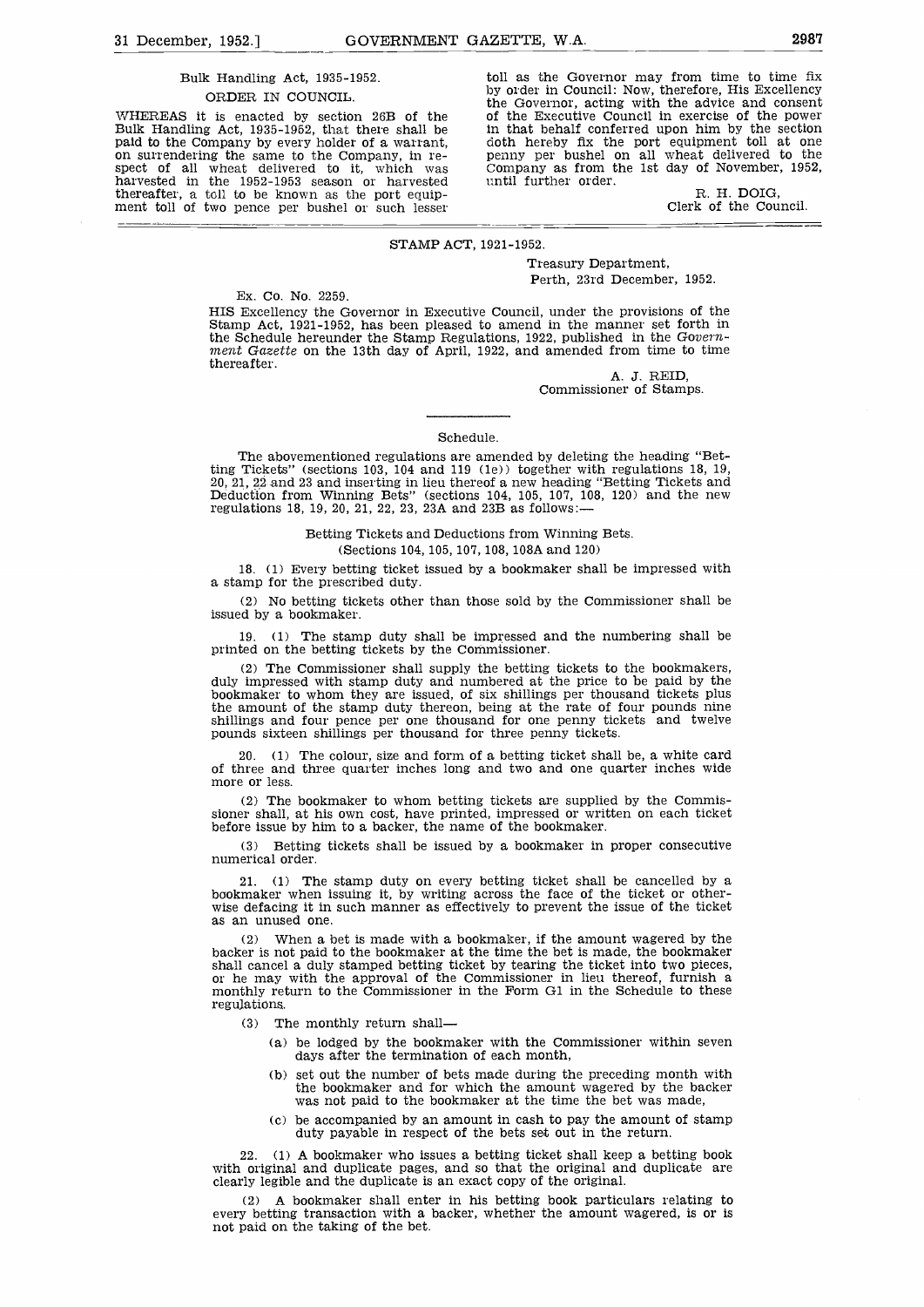- (3) The particulars shall include
	- (a) the consecutive number of the betting ticket,
	- at the top of each page, the serial number of the ticket,
	- (C) the name of the horse on which the bet was made,
	- (d) the amount of the bet,
	- where a bet was made on a metropolitan racecourse, a statement whether or not the bet was made within the enclosure.

(4) No alteration or erasure in respect of the entry in a betting book of any bet effected with a bookmaker shall be made, but where an alteration or erasure becomes necessary, the erroneous entry shall be ruled through and the correct entry made immediately thereunder, so that that which has been r and that which has been written in lieu thereof are legible.

- (5) A bookmaker shall show clearly in his betting book after each race
	- the first, second and third placing in that race or in the case of double or treble events, every winning double or treble bet; and
		- (b) the fact that the stewards under whose control the meeting is being conducted have ordered, if such is the case, that totalisator odds be paid on a winning bet.

23. (1) The Committee or other managing body of a racing club or a person conducting a race meeting, shall forward to the Commissioner within  $14$  days after the holding of the meeting, if it is held on a metropolitan rac the form G in the Schedule to these regulations.

- (2) The return shall set forth
	- $(a)$  the names of the persons who have bet as bookmakers at the race meeting,
	- The total amounts deducted by those persons in respect of winning bets made at the race meeting in accordance with section 108A of the Act, less 20 per centum.
	- (C) In the case of a race meeting held on a metropolitan racecourse. whether the person bet as a bookmaker within or without the enclosure.

(3) The return shall be accompanied by the payment to the Commissioner of the amount shown in the return as deductions in respect of winning bets.

23A (1) A person permitted by a racing club or person conducting a race meeting to bet as a bookmaker at the meeting, shall forward to the secretary of the racing club or the person conducting the meeting a return in the form G2 In the Schedule to these regulations showing the total amount deducted by him

from winning bets in accordance with section 108A of the Act.<br>(2) Where the meeting is held on a metropolitan racecourse the return shall Where the meeting is held, if the meeting is held on any other racecourse the return shall be forwarded within 14 days.<br>(3) The return shall be accompanied by the payment to the club or person

of the amount equal to the total deductions made by the bookmaker in respect of winning bets and as shown in the return.

23B. The Commissioner and any officer authorised by him in writing so to do may at any time during which a race or trotting meeting is being conducted enter any part of a racecourse, or sports ground, where betting by lice makers is permitted, for the purpose of ascertaining whether the provisions of the Act and regulations made thereunder are being observed.

Approved by His Excellency the Governor in Executive Council, 23rd December, 1952.<br>R. H. DOIG.

Clerk of the Council.

Form G.

# Stamp Act, 1921-1952.

RETURN BY RACING CLUB OF BOOKMAKERS FIELDING AND AMOUNT OF WINNING BET TAX PAYABLE.

Club

Meeting held on 19 , at

At the abovementioned race meeting the following bookmakers carried on the business of a bookmaker on the said racecourse. Opposite each bookmaker's name, appears the net amount of winning bet tax payable to the Commissioner of Stamps, and forwarded herewith.

Date 19 Secretary 20 Secretary 20 Secretary 20 Secretary 20 Secretary 20 Secretary 20 Secretary 20 Secretary 20 Secretary 20 Secretary 20 Secretary 20 Secretary 20 Secretary 20 Secretary 20 Secretary 20 Secretary 20 Secret

| Bookmaker's Name. | Amount. | Name. | Amount. |
|-------------------|---------|-------|---------|
|                   |         |       |         |
|                   |         | Total |         |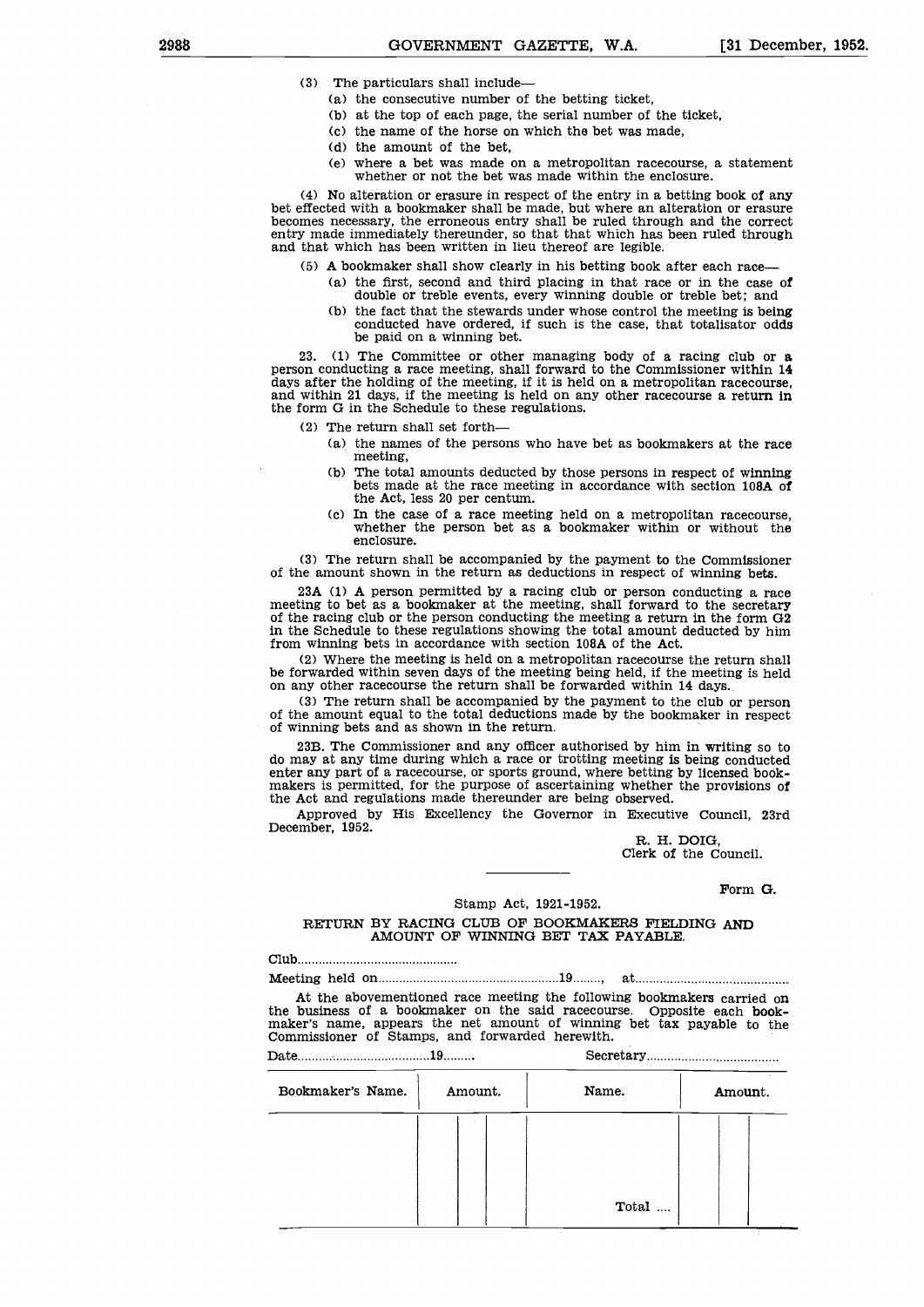## Form Gi.

# Stamp Act, 1921-1952.

# BOOKMAKER'S RETURN OF STAMP DUTY PAYABLE IN LIEU OF ISSUE OF TICKETS FOR CREDIT BETS.

#### I, Bookmaker's Name.

set out hereunder, details of Stamp Duty payable on credit bets in lieu of destroying betting tickets for same for month of <sup>19</sup>

| No. of Credit bets made out-<br>side the enclosure or at<br>country meetings.    | 1d. |  |
|----------------------------------------------------------------------------------|-----|--|
| No. of Credit bets made<br>within the enclosure of a<br>metropolitan racecourse. | 3d. |  |

# Declaration.

I, the person making this return, do hereby declare that this return and all numbers of credit bets and amounts contained therein represent, a true, accurate and complete record of credit bets detailed in my betting books.

Date

Usual signature.

Form G2.

# Stamp Act, 1921-1952.

# RETURN OF DEDUCTIONS OF WINNING BET TAX.

# By Bookmaker's Name.

at meeting held at <u>manual at the substantial on the contract on</u> 19.......

Particulars of all winning bets in respect of which the amount of winnings on any winning bet is not less than 5s. and on which deductions are payable under the Act.

| Race No.                                        |       | Winning Tax<br>Payable. |                                                                                                                                            |
|-------------------------------------------------|-------|-------------------------|--------------------------------------------------------------------------------------------------------------------------------------------|
|                                                 | Local | Eastern States          |                                                                                                                                            |
| ı.<br>2.<br>3.<br>$rac{4}{5}$<br>6.<br>7.<br>8. |       |                         | Note.—Tax payable is 3d.<br>for each 10s. or frac-<br>tional part of 10s. com-<br>prised in winnings in<br>respect of each winning<br>bet. |
| Total Tax payable                               |       |                         |                                                                                                                                            |

# Declaration.

I, the person making this return, do hereby declare that this return and all amounts contained therein are to the best of my knowledge and belief, true, accurate and complete in every particular.

| $\mathbf{Date}.$                        |    |         | Bookmaker's Signature. |
|-----------------------------------------|----|---------|------------------------|
| For Use of Club Only.—                  |    |         |                        |
| Total Tax payable                       |    | $1 - 1$ |                        |
| Less $20\%$<br>$\cdots$<br>$\cdots$<br> | Æ. |         |                        |
| Net Tax payable<br>$\cdots$<br>         |    |         |                        |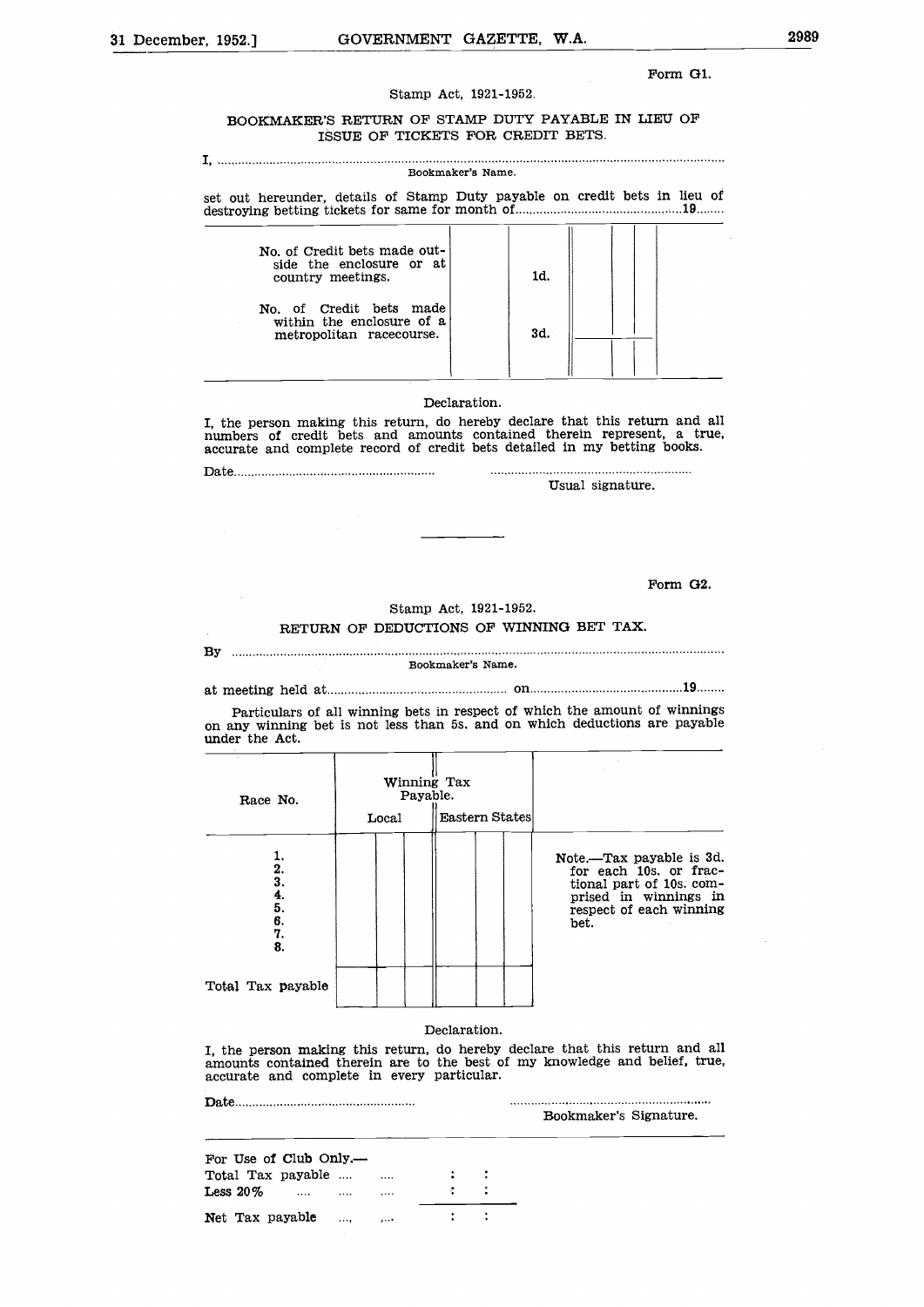#### Public Service Commissioner's Office, Perth, 29th December, 1952.

HIS Excellency the Governor in Executive Council has approved of the undermentioned appoint-<br>ments:-

Ex. Co. 2252, P.S.C. 451/52—M. D. Smart, Senior Possib<br>Accounting Machinist, Accounts Branch, Public Pass:<br>Works Department, to be Accounting Machinist in Note.-<br>Charge, State Engineering Works, Class C-II-2 (F) are requ<br>a

Also of the following appointments under section  $23:-$ 

Ex. Co. 2112, P.S.C. 177/52—Hilary Mary Wood  $\frac{11}{16}$ to be Assistant (Firearms Branch) Police Depart- ment, as from 23rd April, 1952.

Ex. Co. 2252, P.S.C. 170/52-Maurice James 12: Gordon Warr to be Plant Inspector, Mechanical and  $\begin{array}{ccc} 12, & 8 \\ \text{Plant Engineer's Branch, Public Works Department,} & -; \text{Var}(23) & -; 13, \text{Var}(33) \end{array}$ 

Also of the following retirements under section 59 of the Public Service Act:-

Ex. Co. 1444-J. J. N. Telford, District Superintendent of Education, Education Department, as

from 1st January, 1953. Ex. Co. 2112-J. Gillespie, Senior Inspector of Mines, Collie, Mines Department, as from 31st December, 1952.

Ex. Co. 2254—It is hereby notified for general<br>information that Monday, 26th January, 1953 (Aus-<br>tralia Day) will be observed as a Public Service<br>holiday throughout the service. 14;

# AMENDMENT TO CLASSIFICATION. To Date from 5th December, 1952.

ITEM 672, Supervisor, Grade 1, Land Settlement 17;<br>Branch, Lands and Surveys Department, Class 8;<br>G-II-4, occupied by L. M. White, to Field Superintendent (Southern Area), Class G-II-'7.

# PUBLIC SERVICE EXAMINATION. November, 1952.

Efficiency Examination.

Possible marks: 300 in each subject.

Pass: 180 marks.

Note.—To secure a pass in typewriting candidates are required to obtain 50 per cent. in the Tabulating

## Typists' Section.

Distinguishing No., Name, Shorthand, Typrewriting- Speed and confused manuscript, Tabulating, Total.

#### Passed Shorthand and Typewriting.

- 12; Skipworth, C. A.; 290; 180; 80; 260.
- -; Wells, J. K. P.; 275; 182; 75; 257.
- 13; Thomas, B. M.; 270; 171; 95; 266.
- -; Pentney, A. M.; 260; 180; 70; 250.
- 1; Allen, E. E.; 240; 180; 80; 260.
- 3; Chinery, J. I.; 195; 181; 82; 263.
- 15; Wombwell, M. J.; 190; 175; 82; 257.
- -; Barwick, P.; 190; 185; 70; 255.
- 5; Farrant, J. L.; 180; 180; 75; 255.
- 7: Gardner, L.; 180; 125; 82; 207.
- 16; Wyss, V. R.; 180; 155; 80; 235.

## Failed Shorthand.

- 2; --; 100; --; --; ---.<br>14; --; 100; 180; 95; 275.  $10; -; 50; 170; 75; 245.$  $4; -; 25; 170; 80; 250.$  $6; -; 25; 176; 63; 239.$ 11; -; 25; 155; 75; 230.
- $17; -; 25; 160; 85; 245.$

 $8; -; 0; 185; 95; 280.$ 

S. A. TAYLOR,<br>Public Service Commissioner.

|  |  |  |  | VACANCIES IN THE PUBLIC SERVICE. |
|--|--|--|--|----------------------------------|
|--|--|--|--|----------------------------------|

|                            | Dopartment. |              | Position.                                                                                      | Class.                      | Salary.                                  | Date<br>Returnable.   |
|----------------------------|-------------|--------------|------------------------------------------------------------------------------------------------|-----------------------------|------------------------------------------|-----------------------|
| Mines                      |             |              | Senior Inspector of Mines, Collie (Item 837/52)  P-II.-10/11 <br>(b)                           |                             | Margin £625-£725                         | 1953.<br>2nd January. |
| Public Works               |             | $\cdots$     | Assistant Works Manager (Mechanical and<br>Plant Engineer's Branch) Plant Depot (b)            | $G-II.-6$                   | Margin £425-£450                         | 17th January.         |
| Crown Law<br>Public Health |             | $\cdots$<br> | Accounting Machinist (Item 2307)<br>$\cdots$<br>Laboratory Technician, Grade 1 (b)<br>$\cdots$ | $C-II-I(F)$<br>$G-II - 3/4$ | Margin $£105 - £135$<br>Margin £290-£350 | do.<br>31st January.  |

(b) Applications are also called under Section 24.

Applications are called under section 34 of the Act, and are to be addressed to the Public Service Commissioner and should be made on the prescribed form, obtainable from the offices of the various Permanent Heads of Departments.

S. A. TAYLOR,

Public Service Commissioner

# Crown Law Department, Perth, 29th December, 1952.

THE Hon. Attorney General has approved of the following appointment:-

Constable V. H. Thurstun, as Bailiff of the Midland Junction Local Court at Kelmscott.

THE Hon. Attorney General has approved of the agent.<br>undermentioned appointments of Postal Vote Offi- Moore, John Patrick, School House, Byford, School<br>cers under the provisions of section 90 of the Electoral Act, 1907-1951:-

# Blackwood District.

Newman, Thomas Henry, Lowden, Storekeeper.

# Collie District.

Hall, Harry Blandfield, School House, Allanson, Teacher.

Dale District,

Hunt, Royston Frederick Gilbert, Phillip Street,

- Langford, William Henry, Canning Vale, Gardener.
- penter. Marsh, Claud Robert, Fourth Road, Armadale, Agent. Moore, Agent. Moore, School House, School House, School House, School House, School House, School House, School Teacher. Moore, School House, School Teacher. Schoo
- 
- Mutton, Horace Desmond, River Road, Kelmscott, Orchardist.
- Pulford, Charles Herbert, Albany Highway, Ken- wick, School Master.

#### Eyre District.

Daniel, Eva Burdett, Salmon Gums, Teacher.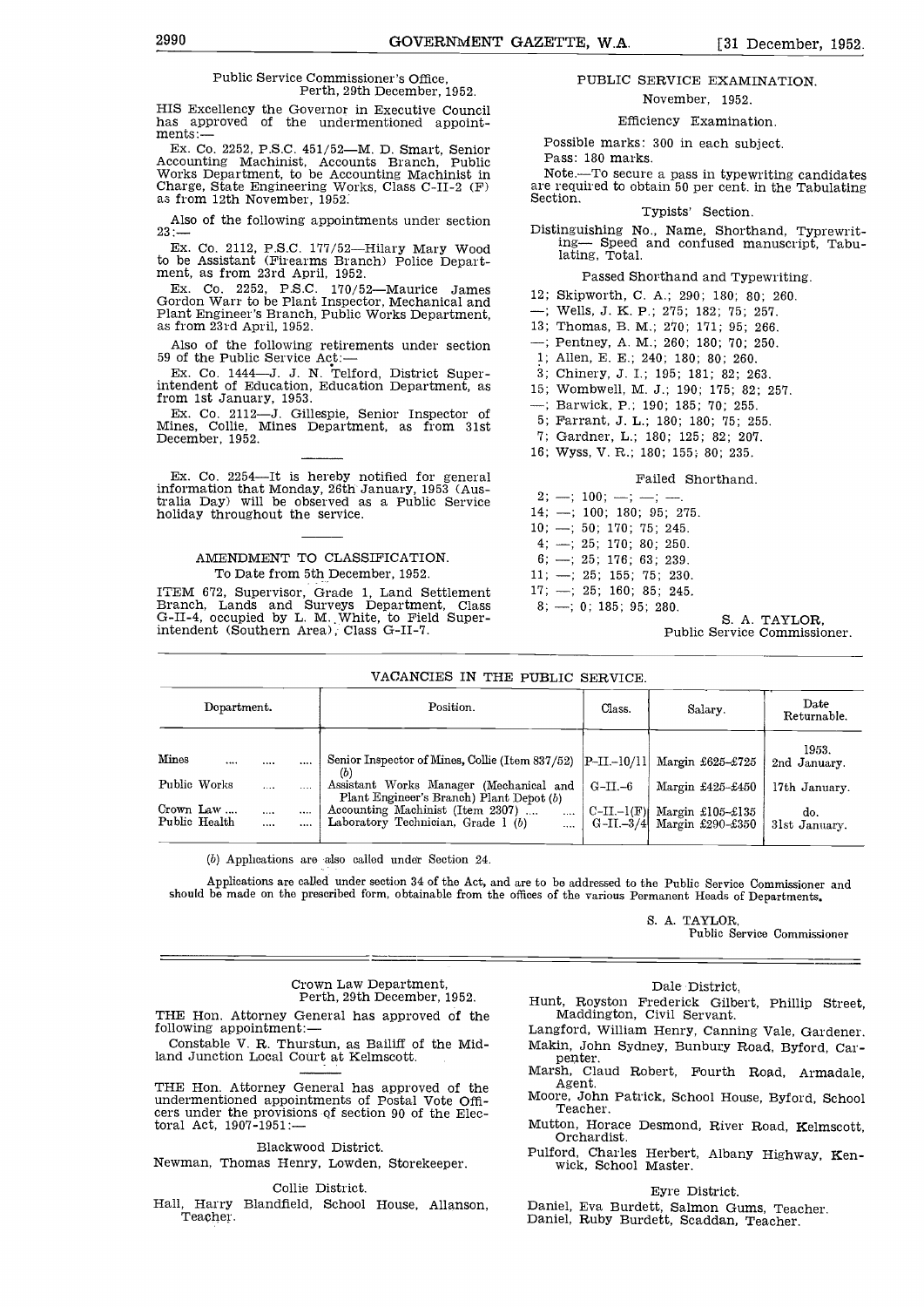## Gascoyne District.

Warne, Ernest Alfred, Upper Gascoyne Road Board, Gascoyne Junction, Secretary.

Greenough District.<br>Morgan, Jack, Irwin, Brickyard Proprietor. Morgan, Jack, Irwin, Brickyard Proprietor.<br>Muir, William Norman, School House, Dongara, They Road, Riverton.<br>Teacher. Teacher. Teacher. Teacher. Teacher.

## Hannans District.

O'Neill, David, Bardoc, Prospector. Scott, Francis Palmer, Lakewood, Paymaster. Sims, James Christopher, Broad Arrow, Store Assistant. Sims, Mavis Mary, Broad Arrow, Post Mistress. Wright, Donald Bertram, Bardoc, Station Manager.

## Kimberley District.

Griffiths, George James, Lissadell Station, via

Wyndham, Gardener. Symonds, William, Loche Street, Derby, Secretary.

Merredin-Yilgarn District.

# Moore District.

Cochrane, Malcolm Sinclair, Cadoux, Agent.<br>Hill, Roy Albert, Yericoin, Garage Proprietor.<br>McGovern, George, Bolgart, Proprietor.<br>Metcalf, Walter David, Doodaring, via Ejanding,<br>Farmer.

Sampey, Albert Herbert, Dalwallinu, Manager. Wasley, Arthur Tregonning, Jibberding, Farmer. Williams, John Raymond, Hindmarsh, Dowerin, Farmer.

Mount Marshall District.

Lee, Roland Keith, Police Station, Nungarin, Police Constable.

Murchison, Subdistrict Leonora.

Chalmers, Peter (J.P.), Road Board, Laverton, Secretary.

#### Pilbara District.

Murison, Stanley McAllister, Blue Spec Mine, Nul-<br>lagine, Clerk.

Stephens, Robert Jack, Police Station, Marble Bar, Police Constable.

# Roe District.

- Farmer.
- 
- Duties. Travers, Richard Harold, Belka, Manager. Yeomans, Emanuel, Graball, Wadderin, Farmer.

THE Hon. Attorney General has approved of the undermentioned cancellations of appointments of  $\mu$ . R. Honey, J.P., and C. H. G. Wood, Carnarvon—The Resident Magistrate, Can Cue—The Resident Magistrate, Can Cue—The Residen

Dark, Charles Henry H., 62 Emmerson Street,

Leederville.<br>Seimons, George William, Bullaring.

Andrews, Richard B., Mount Florence Station, Roe-

bourne.<br>Barrett, Gerald J., Central Station, Police Depart-<br>ment, Perth.<br>Healy, Thomas M., Police Station, Beverley.<br>Hearman, Grace McKenzie (Mrs.), Middalya

- 
- Station, Carnarvon.<br>
Kalgoorlie—The Resident Magistrate, Kalgoorlie,<br>
Lyall, Donald Norman, Wandagee Station, Carnar-<br>
Lyall, Donald Norman, Wandagee Station, Carnar-<br>
Mary S. (Mrs.), Wandagee Station, Carnar-<br>
Mortham—The
- 
- McAllan, George Hunter, Eudamullah Station, Carnarvon.
- McAllan, Lois D. (Mrs.), Eudamullah Station, Carnarvon. Mime, Alan Douglas, Coordewandy Station, Mul-
- lewa.
- 
- Riley Road, Riverton.<br>
Payne, Eric A., Yardie Creek Station, via Carnar-von.<br>
Pitt, Gwen E. (Mrs.), Lalla Rook Station, via Pt.<br>
Hedland.<br>
Pitt, Robert E., Lalla Rookh Station, via Pt. Hed-
- land.
- Playne, Richard Hugh, "Gidley," King River,<br>Albany.

Albany. Rhodes, Malcolm, 70 Broome Street, Cottesloe. Stove, Thomas, Mount Welcome Station, Roe-

Merredin-Yilgarn District.<br>Ware, Henry George Jordan, Gimlet Street, Ora Mood, Alfred Charles, Ethel Creek Station, via<br>Banda, Prospector. Meekatharra. Meekatharra. bourne.<br>Sweet, Leslie M., c/o Big Bell Mines Ltd., Big Bell.<br>Tunsey, Joyce M. (Mrs.), Dandaragan.<br>Tunsey, Phillip S., Dandaragan.<br>Welburn, John W., Carnarvon.<br>Wilson, William Henry, Ora Banda.<br>Wood, Alfred Charles, Ethel C

Wood, Irene Esther, Ethel Creek Station, via Meekatharra.

THE Hon. Attorney General has approved of the appointment of the following persons as Commis- sioners for Declarations under the Declarations and

Attestations Act, 1913:—<br>William Ellis, Scarborough; Kenneth David Forsyth, Gnowangerup; John Leonard McKay, Geraldton; Neville Lancelote Smith-Ryan, Wembley; Wallace Henry Wilson, Boulder.

THE Department has been notified that Trust Order No. 50375, dated the 9th December, 1952, drawn on the Clerk of Courts Trust Fund, for the sum of £14 19s. 11d., in favour of J. McKinley, has been lost by the payee. Payment has been stopped and it is intended to issue a fresh Trust Order in lieu thereof.

Britton, William (J.P.), Blue Spec Mine, Nullagine,<br>
Underground Manager.<br>
Hughes, David Francis, Police Station, Nullagine,<br>
Police Constable.<br>
Murison, Stanley McAllister, Blue Spec Mine, Nul-<br>
Dider in lieu thereof. Order in lieu thereof.<br>The Department has been notified that Trust Order No. 50567, dated the 15th December, 1952, drawn on the Clerk of Courts Trust Fund, for the Clerk of M. A. Trust Fund, for the Clerk of M. A. Trust F sum of £10 19s. lid., in favour of N. A. Waltham, has been lost by the payee. Payment has been stopped and it is intended to issue a fresh Trust<br>Order in lieu thereof.<br>H. SHEAN,

Under Secretary for Law.

# Chief Secretary's Department, Perth, 23rd December, 1952.

C.S.D. 319/49.

Berry, Arthur, Wogarl, Farmer.<br>
Lloyd, John Morris, Location 12062, Harrismith, C.S.D. 319/49.<br>
Farmer. HIS Excellency the Governor in Council has been<br>
McCarthy, Patrick Roy, Eujinyn, Bruce Rock, pleased to appoint, in ac Nicholls, Isabella Florence, "Broma," Kunjin, Home hamed hereunder as Visiting Justices to the Prisons and Police Gaols specified, for the year ended 31st pleased to appoint, in accordance with the provisions of the Prisons Act, 1903-1918, the persons<br>named hereunder as Visiting Justices to the Prisons<br>and Police Gaols specified, for the year ended 31st<br>December, 1953:—<br>Alba

- 
- 
- 
- Broome-The Nessachur measure of T. C. McKenzie, J.P.<br>Bunbury--The Stipendiary Magistrate, Bunbury;<br>L. R. Honey, J.P., and C. H. G. Wood, J.P.<br>Carnaryon--The Resident Magistrate, Carnaryon.

- 
- A. B. Staton, J.P.; J. M. Groom, J.P.; L. R. Latham, J.P.; W. F. Samson, J.P.; R. D. Edinger, J.P.; W. H. Walter, J.P. Female
- Mrs. Jane Ryan, J.P.<br>Geraldton—The Resident Magistrate, Geraldton.<br>Kalgoorlie—The Resident Magistrate, Kalgoorlie;<br>His Worship the Mayor, Kalgoorlie.<br>Marble Bar—The Resident Magistrate, Carnarvon.<br>Meckatharra—The Resident

- methamin-The Resident Magnolate, Cue.<br>Northam-The Stipendiary Magistrate, Northam;<br>F. A. Gregory, J.P.<br>Onslow-A. H. Clarke, J.P.; The Resident Magis-<br>trate, Carnarvon.
-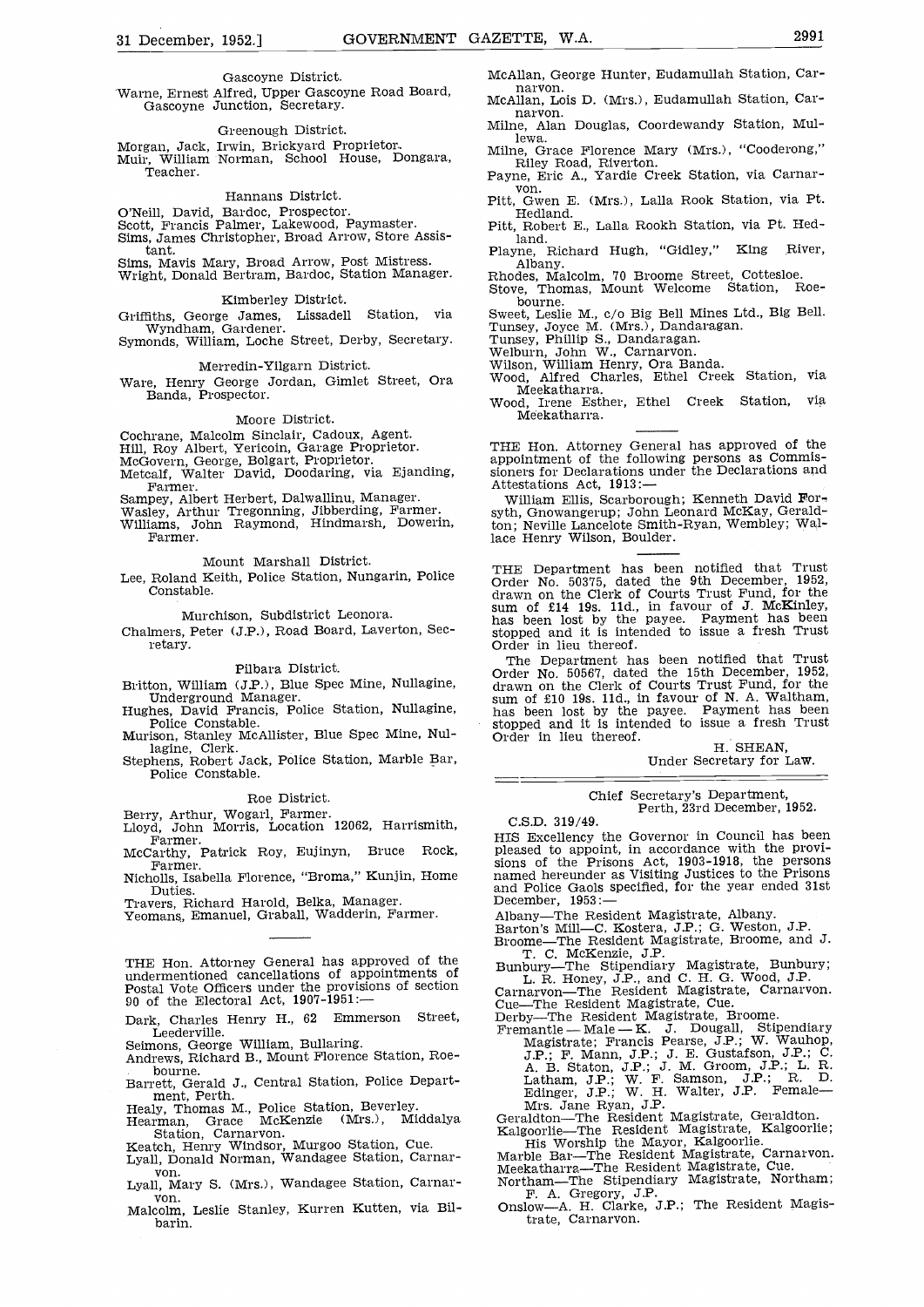Pardellup Prison Farm—The Resident Magistrate, P.I<br>
Albany; W. H. Crane, J.P. Leon<br>
Perth—A. G. Smith, Stipendiary Magistrate, Perth; Dent<br>
Alfred Spencer, J.P.; Mrs. L. H. Needham, J.P. 1952.<br>
Roebourne—The Resident Magi

Xork—The Resident Magistrate, Divoine, W. Amendment of Model By-laws.<br>
The Stipendiary Magistrate, Northam; R. Department of Public Health, Perth, 23rd December, 1952.<br>
Inkpen, J.P. H. T. STITFOLD, Department of Public Hea

# Chief Secretary's Department, Perth, 23rd December, 1952.

E. W. Gillett and Mrs. E. C. Orgill to be the Board of Visitors to Heathcote Mental Reception Home for a period of three years from the 1st day of December, 1952.<br>C.S.D. 225/39—Appointed Dr. W. E. Fitzgerald

to be Acting Medical Superintendent, Claremont the 10th day of Mental Hospital, for the period 10th to 23rd De-<br>
cember, 1952, during the absence of Dr. Prender-<br>
gast on leave. 1951; the 2nd day<br>
C.S.D. 390/19—Appointed D

C.S.D. 390/19—Appointed Dr. Kenneth J. G. Sutherland, pursuant to the provisions of the Dentists' Act, 1939, to be a member of the Dental Board of Western Australia, for the period ending 31st December, 1955.<br>C.S.D. 401/48

Under Fremantie Harbour Trust Act, 1902, Lewis as follows:—<br>
Harbour Trust Commissioners for the Fremantle<br>
Harbour Trust Commissioners for the Fremantie<br>
C.S.D. 411/49—Under sections 3, 4 and 7 of the<br>
Albany Harbour Act,

C.S.D. 210/ $+2$ —111 accordance with the provisions<br>of section 12 of the Prisons Act, 1903-1918, ap-<br>pointed Albert Henry Waterer as deputy for the<br>Comptroller General during the absence of the<br>Comptroller General on leave

# H. T. STITFOLD, Under Secretary.

NURSES REGISTRATION ACT, 1921-1951.

Department of Public Health,<br>Perth, 23rd December, 1952.<br>HIS Excellency the Governor in Council has been

Final Examinations for Registration.<br>
General—Dr. E. W. Kyle, Dr. L. E. Le Souef, Dr. N. H. Robinson, Dr. D. D. Keall, Dr. H. S. Lucraft,<br>
Dr. I. O. Thorburn, Miss P. S. Church, Miss K. M.<br>
Cockerell and Miss V. M. Steel.

Midwifery—Miss M. C. Carson, Dr. J. A. Love<br>and Dr. R. Nattrass.<br>Mental—Dr. Gwyn Williams.<br>Tuberculosis—Miss M. D. Edis and Dr. Alan King.<br>Mothercraft—Dr. G. N. Barsden and Miss M. D.<br>Edis.

LINLEY HENZELL, Commissioner of Public Health.

# HOSPITAL ACT, 1927-1948.

Department of Public Health,  $P$ erth, 23rd December, 1952.<br>HIS Excellency the Governor in Executive Council has-

P.H.D. 751/29—Been pleased to appoint S. A. Lundy to be a member of the Cunderdin District Hospital Board for the period ending 31st July, 1953, *vice* W. H. Smart, resigned.

P.H.D. 508/37—Accepted the resignation of Leonard Oswald Liddell as a member of the Perth Dental Hospital Board as from 22nd December,

H. T. STITFOLD, Under Secretary.

# HEALTH ACT, 1911-1950. Amendment of Model By-laws.

# Department of Public Health, Perth, 23rd December, 1952.

P.H.D. 1148/50, Ex. Co. No. 2279.

Perth, 23rd December, 1952. 1950, has been pleased to amend in the manner<br>HIS Excellency the Governor in Executive Council mentioned in the Schedule hereunder the Model<br>has—<br>C.S.D. 325/29—Appointed Dr. Frank Gallash, Mr. r HIS Excellency the Governor in Executive Council acting under the provisions of the Health Act, 1911- 1950, has been pleased to amend in the manner mentioned in the Schedule hereunder the Model By-laws Series A as prepared under the Act and reprinted with amendments to date in the Govern-<br>ment Gazette on the 4th day of December, 1944,<br>and further amended by amendments published in the Government Gazette on the 26th day of Janu-<br>ary, 1945; the 30th day of November, 1945; the<br>20th day of December, 1946; the 24th day of<br>October, 1947; the 23rd day of December, 1949;<br>the 10th day of February, 1950; the day of May, 1952.<br>LINLEY HENZELL,

# LINLEY HENZELL,<br>Commissioner of Public Health.

Schedule.<br>
Part VII of the abovementioned Model By-laws<br>
Series A is amended by adding a new by-law 11A<br>
as follows:—

haha. The owner or occupier of a place used for or in connection with the sale, manufacture, preparation, storage or packing of any food for sale shall not receive or place therein any article of clothing which has been so received or placed for the purpose of being dry cleaned or laundered at that or any other place.

Approved by His Excellency the Governor in

(Sgd.) R. H. DOIG, Clerk of the Council.

# HEALTH ACT, 1911-1950. Wagin Municipality-Resolution.

Heased to appoint the undermentioned to be examiners for the Nurses Registration Board for any with or without modification; and whereas Model a period of two years commencing on 26th Novem-<br>ber, 1952:—<br>ber, 1952:— P.H.D. 813/48, Ex. Co. No. 2261. WHEREAS under the provisions of the Health Act, 1911-1950, the Governor may cause to be prepared Model By-laws for all or any of the purposes for which by-laws may be made by a local authority under any of the provisions of the Act; and whereas a local authority may, of its own motion, by resoluwith or without modification; and whereas Model By-laws described as Series "A" have been prelished in the Government Gazette on the 4th day of December, 1944, and amended from time to time thereafter: Now, therefore, the Wagin Municipality, being a local health authority within the meaning of the Act, doth hereby resolve and determine that the said Model By-laws as published in the Govern-<br>ment Gazette on the 4th day of December, 1944,<br>together with the amendments thereto published in the Government Gazette on 26th January, 1945;<br>30th November, 1945; 20th December, 1946; 10th<br>February, 1950; 24th March, 1950; 29th December,<br>1950; 22nd June, 1951; 17th August, 1951; 2nd<br>November, 1951, and 16th May, 1 adopted without modification; and doth hereby pre-<br>scribe the following scale of fees as applied to<br>Schedule D of Part IX of the said adopted by-<br>laws:—

Schedule D-Part IX.

Offensive Trade and Fee per Annum.<br>Slaughter yard; £5.<br>Skin and hide store; £2.<br>Dry cleaners; £1 is.<br>Piggeries; £1 is.<br>Fat rendering; £1 is.<br>Fish shops; £1 is.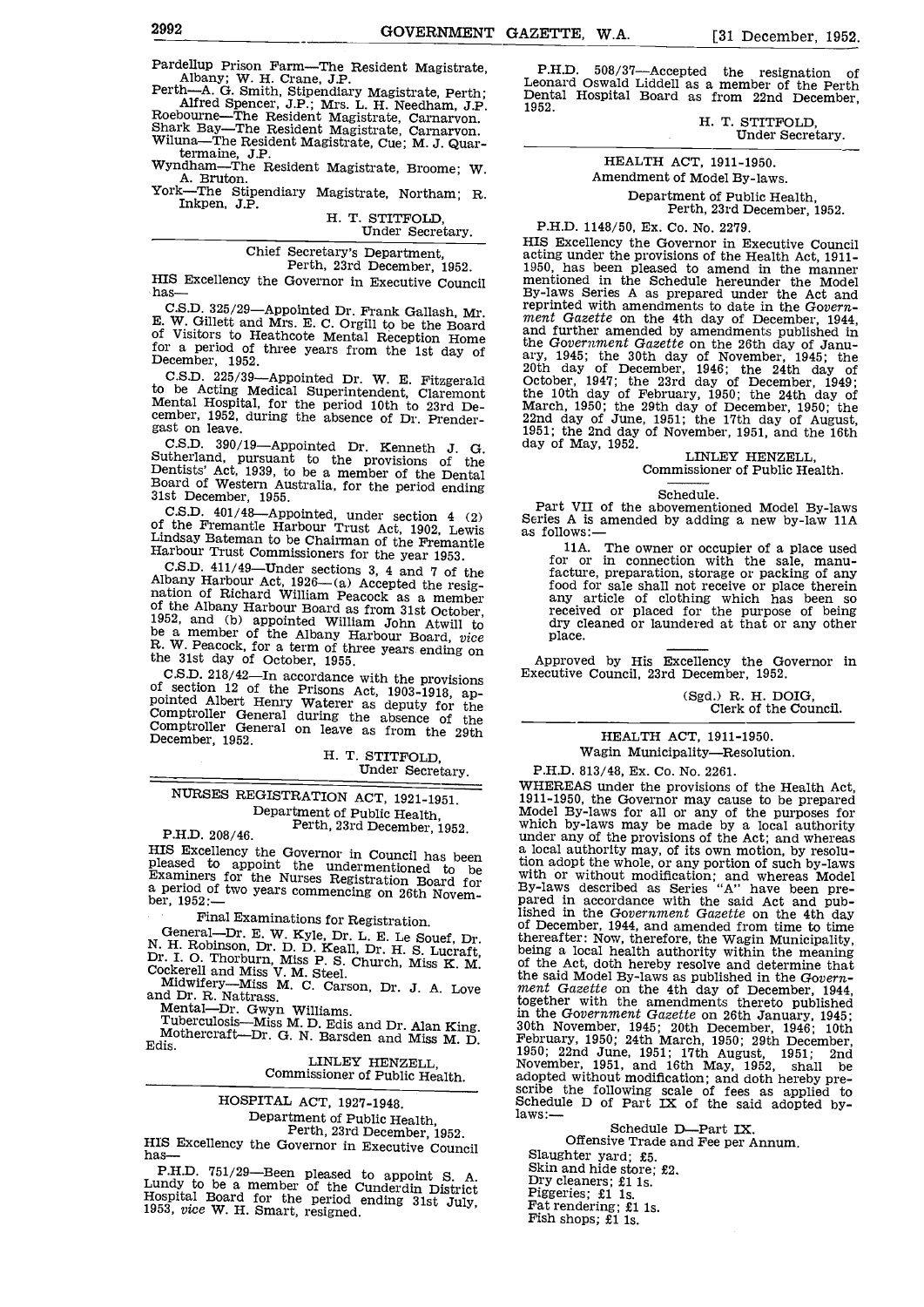Passed at a meeting of the Wagin Municipal Council this 13th day of October, 1952.

R. T. ASHWORTH, Chairman. JAS. A. BROWN,

Secretary.

Approved by His Excellency the Governor in follows:—<br>Executive Council, 23rd December, 1952. 17A as follows:

(Sgd.) R. H. DOIG, Clerk of the Council.

HEALTH ACT, 1911-1950. Kojonup Road Board-Resolution.

M.P.H. 902/20, Ex. Co. No. 2284. WHEREAS under the provisions of the Health Act, 1911-1950, the Governor may cause to be prepared Model By-laws for all or any of the purposes for which by-laws may be made by a local authority under any of the provisions o under any of the provisions of the Act; and whereas  $\frac{1}{10}$  a local authority may, of its own motion, by resolution adopt the whole, or any portion of such bylaws, with or without modification; and whereas Model By-laws described as Series "A" have been prepared in accordance with the said Act and published in the Government Gazette on the 4th day of December, 1944, and amended from time to time<br>thereafter: Now, therefore, the Kojonup Road<br>Board, being a local health authority within the<br>meaning of the Act, doth hereby resolve and deter-<br>mine that the Model By-laws

the 4th December, 1944, together with the amend-<br>ments thereto published in the Government Gazette<br>on 26th January, 1945; 30th November, 1945; 20th<br>December, 1946; 10th February, 1950; 24th March,<br>1950; 29th December, 195

Insert after by-law  $17$  in Part 1 a new by-law

Part 1, By-law 17A.<br>Removal of Rubbish.<br>No person, unless authorised in writing by the

No person, unless authorised in writing by the Kojonup Road Board, shall remove or undertake the removal of house or trade refuse or other rubbish from any premises in the Kojonup Health

Any person found guilty of committing a breach of this by-law shall be liable on conviction to a fine not exceeding £20.

Passed at a meeting of the Kojonup Health Board this 14th day of October, 1952.

E. C. JONES,<br>Chairman.

L. MacBRIDE,

Secretary.

Approved by His Excellency the Governor in Executive Council, 23rd December, 1952.

(Sgd.) R. H. DOIG, Clerk of the Council.

# HEALTH ACT, 1911-1952.

Department of Public Health,<br>P.H.D. 1164/52; Ex. Co. No. 2260. Perth, 23rd December, 1952.

HIS Excellency the Governor in Executive Council, under the provisions of the Health Act, 1911-1952, has been pleased to make the following regulations.

> Commissioner of Public Health. HEALTH ACT, 1911-1952. Regulations.

Citation.

These regulations may be cited as the "Piggeries Regulations, 1952".

#### Interpretation.

2. "Act" means the Health Act, 1911-1952.

"Piggery" means any building, enclosure or yard, in which one or more pigs are kept, bred, reared or fattened for purposes of trade.<br>3. For the purposes of section 191 of the Act, the Health Districts or part

of Health Districts listed in the Schedule to these regulations, are areas in which piggeries may be carried on only if the premises in or upon which they are carried on are registered as required by the section.

#### Schedule.

Municipalities—Albany, Boulder, Bunbury, Carnarvon, Claremont, Cottesloe, Fremantle, East Fremantle, North Fremantle, Geraldton, Guildford, Kalgoorlie, Midland Junction, Narrogin, Northam, Perth, Subiaco, York, Wagin.<br>Road

Park, Canning, Darling Range, Fremantle, Gosnells, Melville, Mosman Park, Mundaring, Nedlands, Peppermint Grove, Perth, Rockingham, Serpentine-Jarrahdale, South Perth, Swan, Wanneroo.

These regulations shall have effect in any district or part of a district set forth in the Schedule.

Approved by His Excellency the Governor in Executive Council, 23rd December, 1952.

Clerk of the Council.

## NURSES REGISTRATION ACT, 1921-1951.

Department of Public Health, Perth, 23rd December, 1952.

P.H.D. 454/48; Ex. Co. No. 2280.

HIS Excellency the Governor in Executive Council, acting under the provisions of the Nurses Registration Act, 1921-1951, has been pleased to amend in the manner mentioned in the Schedule hereunder the Nurses Registration R tions, 1946, published in the Government Gazette on the 10th day of February, 1947, and amended from time to time thereafter.

LINLEY HENZELL,<br>Commissioner of Public Health.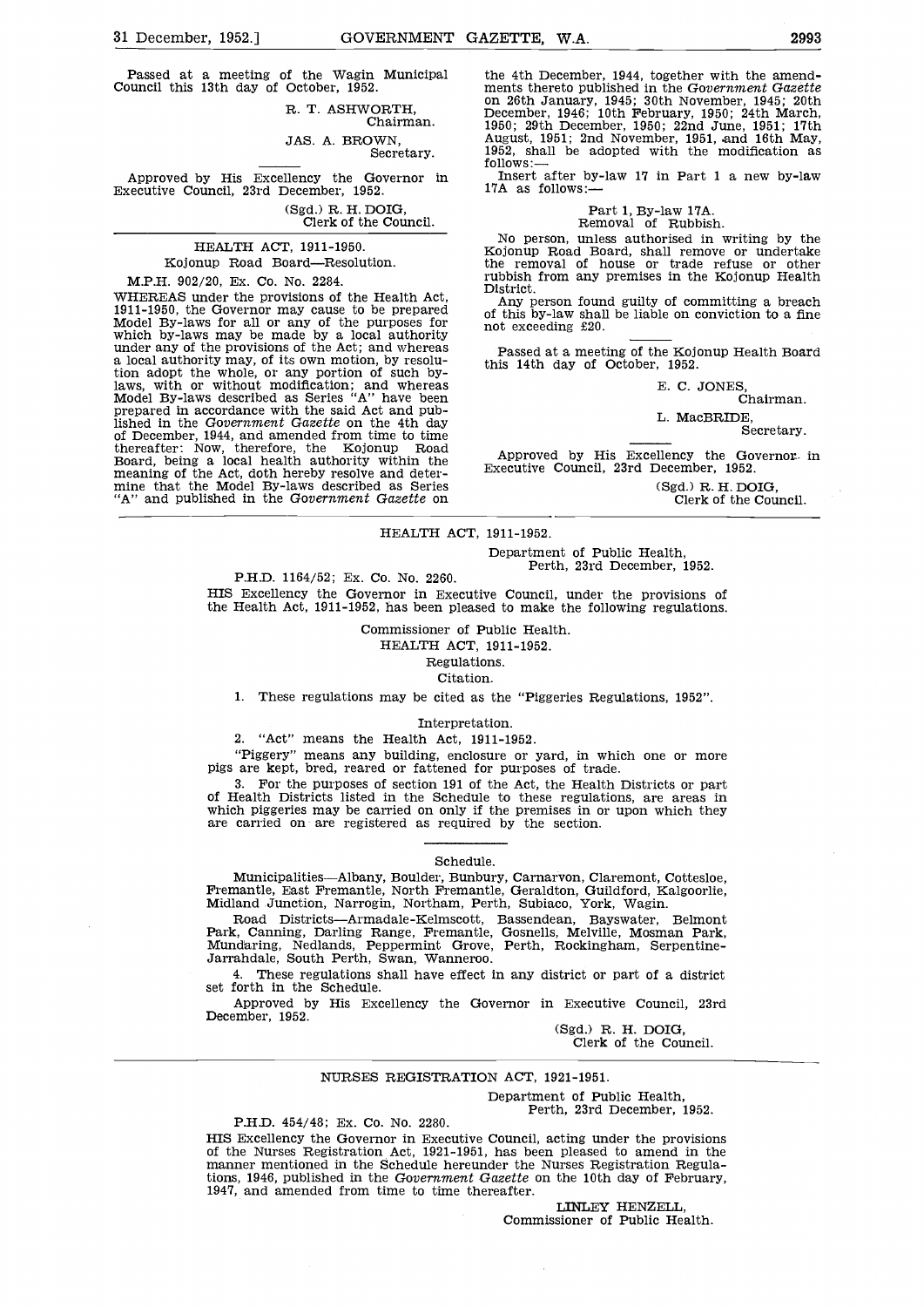#### Schedule.

The abovementioned regulations are amended as follows:-

1. Division 2-General Nurses' Training Hospitals is amended-

(i) by substituting for subregulation (2) of regulation 19 the fol-<br>lowing:—<br>(2) For the purposes of such classification—<br>(a) Class A general nurses' training hospitals are those which

- have a daily average of not less than fifty occupied beds excluding midwifery cases, approved by the Board for the training of nurses for the whole of the prescribed course of training; and
- Class B general nurses' training hospitals are those which have a daily average of less than fifty occupied beds, excluding midwifery cases, approved by the Board for the training of nurses for portion only of the prescribed course of training.
- (ii) by adding to regulation 19 a new subregulation (3) as follows:  $-$  (3) The periods of training shall be-
	- (a) either
		- a period of not less than three years, exclusive of sick leave and leave other than annual leave in
	- (ii) a period of one year in a Class B training hos-<br>pital followed immediately by a period of not<br>less than two years in a Class A training hos-<br>pital approved by the Board exclusive of sick leave<br>and leave other than ann
	- nurse or as a tuberculosis nurse, not less than two years, exclusive of sick leave and leave other than annual leave in a Class A training hospital approved by the Board.

(iii) by deleting from regulation 20 paragraph (c) (Government Gazette  $10/2/47$ ) and paragraph (d) and the proviso thereto (Government Gazettes  $10/2/47$ ,  $28/11/47$  and  $2/11/51$ ).

by deleting regulation 21.

2. Delete Form No. 20 in Appendix I and insert in lieu thereof a new Form No. 20 as follows:—

Form No. 20.

Western Australia.

Nurses Registration Act, 1921-1951.

# APPLICATION BY NURSE FOR RE-REGISTRATION.

The Secretary, Nurses Registration Board, Perth.

| (Full name as appearing on Certificates)                                                                                                                                                                                                                                                                                  |
|---------------------------------------------------------------------------------------------------------------------------------------------------------------------------------------------------------------------------------------------------------------------------------------------------------------------------|
| (Home Address)                                                                                                                                                                                                                                                                                                            |
|                                                                                                                                                                                                                                                                                                                           |
| (Name of Place of Employment)<br>15.                                                                                                                                                                                                                                                                                      |
| holding certificates of registration as follows:-                                                                                                                                                                                                                                                                         |
| (Strike out the registrations which do not apply)                                                                                                                                                                                                                                                                         |
| under the Nurses Registration Act, 1921-1951, hereby apply for the renewal<br>amount of <i>members</i> of <i>ne</i> shilling the prescribed fee of one shilling<br>for each certificate to be renewed.                                                                                                                    |
| (Certificates of Registration are not required to be forwarded.)                                                                                                                                                                                                                                                          |
| Note.-Section 11 (1) of the Nurses Registration Act, 1921-1951, reads as<br>follows:-                                                                                                                                                                                                                                     |
| Every registered nurse shall during the month of January in each<br>year succeeding the year in which she was first registered apply in the<br>prescribed manner for registration, and if any nurse fails to apply<br>for re-registration in each of two consecutive years her name shall be<br>erased from the register. |
|                                                                                                                                                                                                                                                                                                                           |

Approved by His Excellency the Governor in Executive Council, 23rd December, 1952,

Clerk of the Council.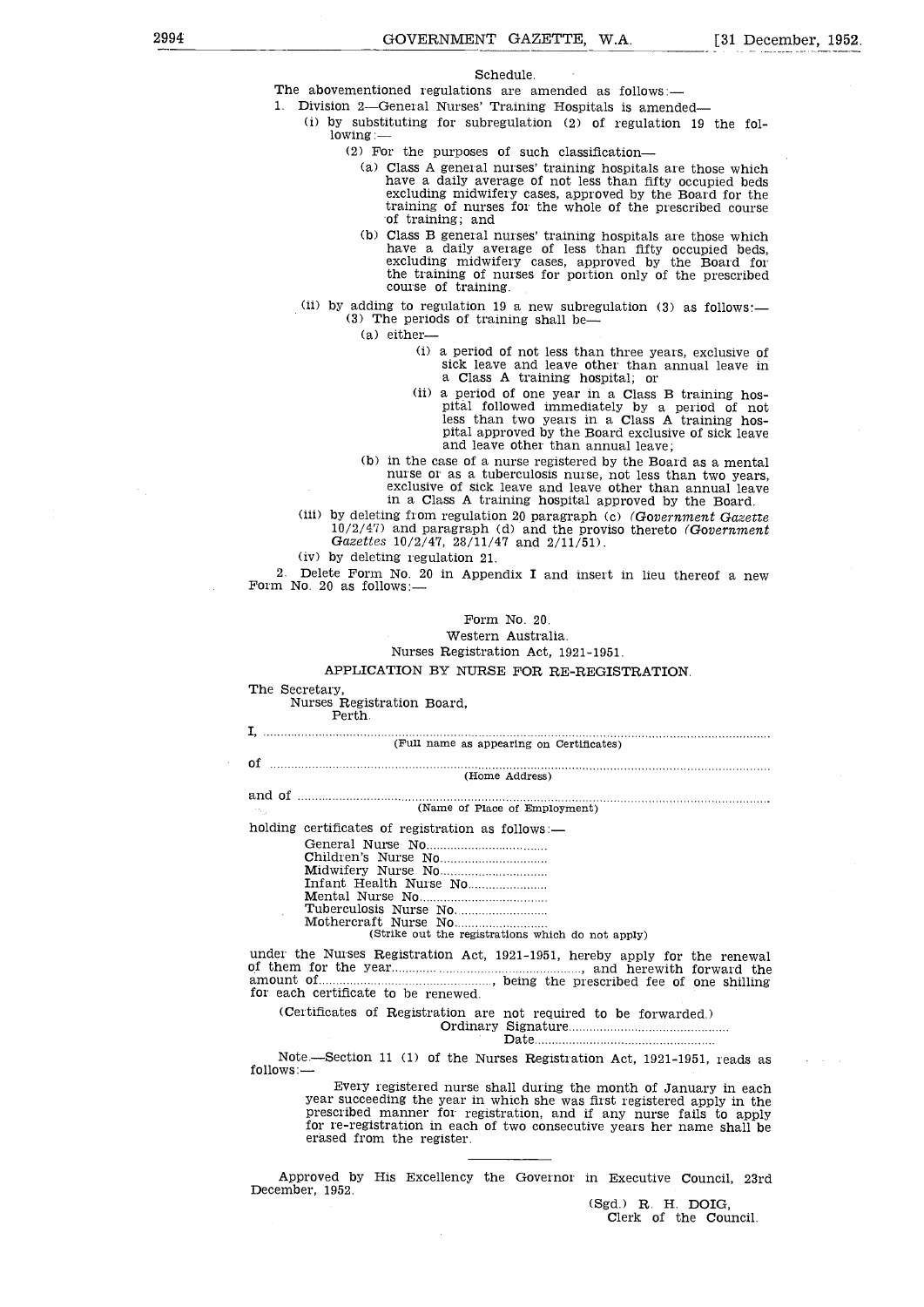# HOSPITALS ACT, 1927-1948. Dwellingup District Hospital Board. Amendment of By-laws for the Control of the Medical Fund.

## P.H.D. 1040/37.

WHEREAS under the provisions of section 23 of the Where<br>Hospitals Act, 1927-1948, the Dwellingup District by the<br>Hospital Board has established and is managing because a Medical Fund and has made by-laws for the linguing-<br>regulation and control of the Medical Fund as  $\frac{22}{2}$  2s.<br>published in the Government Gazette on the 2nd 9. day of January. 1942, and amended thereafter from time to time; and whereas the Board of Manage-<br>ment deems it necessary and expedient to amend<br>the by-laws: Now, therefore, the Board of Management acting pursuant to the provisions of the Act message should be left at the surgeries or at the doth hereby amend the by-laws in the manner Medical Officer's residence before  $\overline{9}$  a.m. set out in the Schedule hereu

## Schedule.

By-laws of the Dwellingup District Medical Fund. 1. The by-laws heretofore made by the Dwel-

lingup District Hospital Board are hereby repealed.<br>2. The term "subscriber" shall mean any per-The term "subscriber" shall mean any per- son, male or female, who has paid his or her subscription and is financial, and has paid at least two week's subscription prior to seeking any<br>benefits or privileges, and shall include, so far as <br>benefits are concerned, all dependants of the sub-<br>scriber. Approved by His Excellency the Governor in<br>Approved by His Exce

3. The subscription to be paid by a subscriber  $\frac{Ex}{1}$  shall be 10s. per calendar month. The rate for workers under the age of 21 years, and earning less than the basic wage shall be 5s. per calendar month.

4. The word "dependant" shall mean the wife, parents and grandparents of a subscriber, the sons, daughters, brothers and sisters, not over the age of 16 years, of a subscriber, who are actually resid-<br>of 16 years, of a sub datilities, who are actually resident on him at the date ing with, and totally dependent on him at the date of the accident or illness which the Medical Officer is required to treat.

If the Medical Officer is not aware, or is in doubt<br>
as to whether any person is, or is not a dependant,<br>
he may refer the matter to the Secretary and be<br>
guided by his decision.<br>
THE SECRET SECRETARY ROAD BOARD -- Mr. A.

Every subscriber and his dependants shall, if iequired, submit to an examination by the Medical Officer of the Fund before he is accepted as a sub-<br>scriber.<br>6. Every subscriber and his dependants shall be

Every subscriber and his dependants shall be entitled to medical treatment as an indoor and outdoor patient, and to medicines, contained in the standard fund list as agreed to by the committee and the Medical Officer, and dressings and appliances, subject to the conditions and limitations set forth in these by-laws and in conformity with set forth in these by-laws and in conformity with the B.M.A. Timber Mill Agreement, for as long as the Medical Officer deems necessary, free of charge.

7. Subscribers shall not receive free treatment<br>in any of the following cases:—<br>(a) Incurable diseases. The set of the parmelia Bank Channels.<br>(a) Incurable diseases. PRELIMINARY notice is hereby given that the

- 
- 
- 
- 
- (d) Venereal disease.<br>(e) Alcoholism, or conditions arising therefrom.
- 
- 
- 
- Alcoholism, or conditions arising therefrom.<br>
Dentistry.<br>
Insanity.<br>
Accouchments (abortive or otherwise).<br>
Any person for any condition for which he aniss<br>  $\frac{1}{2}$ is already covered by insurance under the at the provisions of the Workers' Compensation and to the Act.
- 
- Act.<br>(j) Sera and vaccines.<br>(k) Pathological examination fees.
- 
- (1) Major operations.<br>
(m) No patent medicines or any medicines pre-<br>
pared and sold under any propriety name<br>
will be supplied free of charge. Any such<br>
medicines must be purchased by subscriber.<br>
(n) Dependants of subsc
- diphtheria, when such dependant has not been immunised.

Where a subscriber is required by the Medical Officer to attend a specialist for diagnosis the fund shall reimburse the subscriber by the amount of the fee or £2 2s. whichever is the less.

X-rays at Dwellingup District Hospital shall be Where a subscriber or his dependants are required by the Medical Officer to be x-rayed elsewhere, because of the unsuitability of the plant at Dwellingup Hospital, a reimbursement of a maximum £2 2s. shall be paid by the Fund to the subscriber.

Subscribers requiring outpatient treatment shall attend at the Medical Officer's surgeries between such times as shall be fixed by agreement<br>between the Board and the Medical Officer. In<br>the event of their not being able to attend, a

In the event of a serious accident or illness, the Medical Officer will pay a special visit to an out-centre on the request of the local Secretary or a responsible officer at a mill.

Passed at a meeting of the Dwellingup District Hospital Board on the 21st day of October, 1952.

H. J. McCOY, Chairman.

# C. A. PEGRUM, Secretary.

Executive Council this 23rd day of December, 1952.

R. H. DOIG, Clerk of the Council.

# HEALTH ACT, 1911-1950.

Department of Public Health, Perth, 29th December, 1952.

mentioned local health authorities are hereby

Tammin Road Board—Dr. Edward Stanley<br>ompas to be Medical Officer of Health.<br>P.H.D. 5676/21—Harvey Road Board—Mr. A. J.<br>mith to be Health Inspector.<br>P.H.D. 566/28—Narrogin Municipality—G. M.

Hazelrigg to be Health Inspector for three weeks from 5th January to 26th January, 1953.

> LINLEY HENZELL, Commissioner of Public Health.

FREMANTLE HARBOUR TRUST. Notice to Mariners. No. 6 of 1952. Australia West Coast. Fremantle Outer Harbour.

Widening and Deepening of Success and Parmelia Bank Channels.

Incurable diseases. Disorders for the cure of which other work of widening and deepening Success and Par-

establishments are provided.<br>
Comments are provided.<br>
Comments are provided.<br>
Any person requiring food and not medicine is about to commence.<br>
a benevolent institution.<br>
a benevolent institution.<br>
divided a benevolent ins dredging plant as required under Fremantle Har-

> Owners of all vessels, ships, licensed explosive lighters, etc., intending to navigate the above channels must give notice thereof to and obtain permission from the Harbour Master, Fremantle, and<br>at the same time ascertain any special require-<br>ments of the Fremantle Harbour Trust in relation<br>to the dredging operations.

> The following alterations will be made in respect of the existing navigational marks within the boundaries of Fremantie Outer Harbour Southward of<br>Lat. 32° 03' 48" S.:-

Repositioning of flashing white light buoy

(at present in Lat.  $32^{\circ}$  4' 14'' S., Long.  $115^{\circ}$  41' 04"<br>E.) in Lat.  $32^{\circ}$  3' 56" S., Long.  $115^{\circ}$  41' 00" E.<br>(2) Repositioning of red can buoy (at present in<br>Lat.  $32^{\circ}$  4' 13" S., Long.  $115^{\circ}$  41' 09"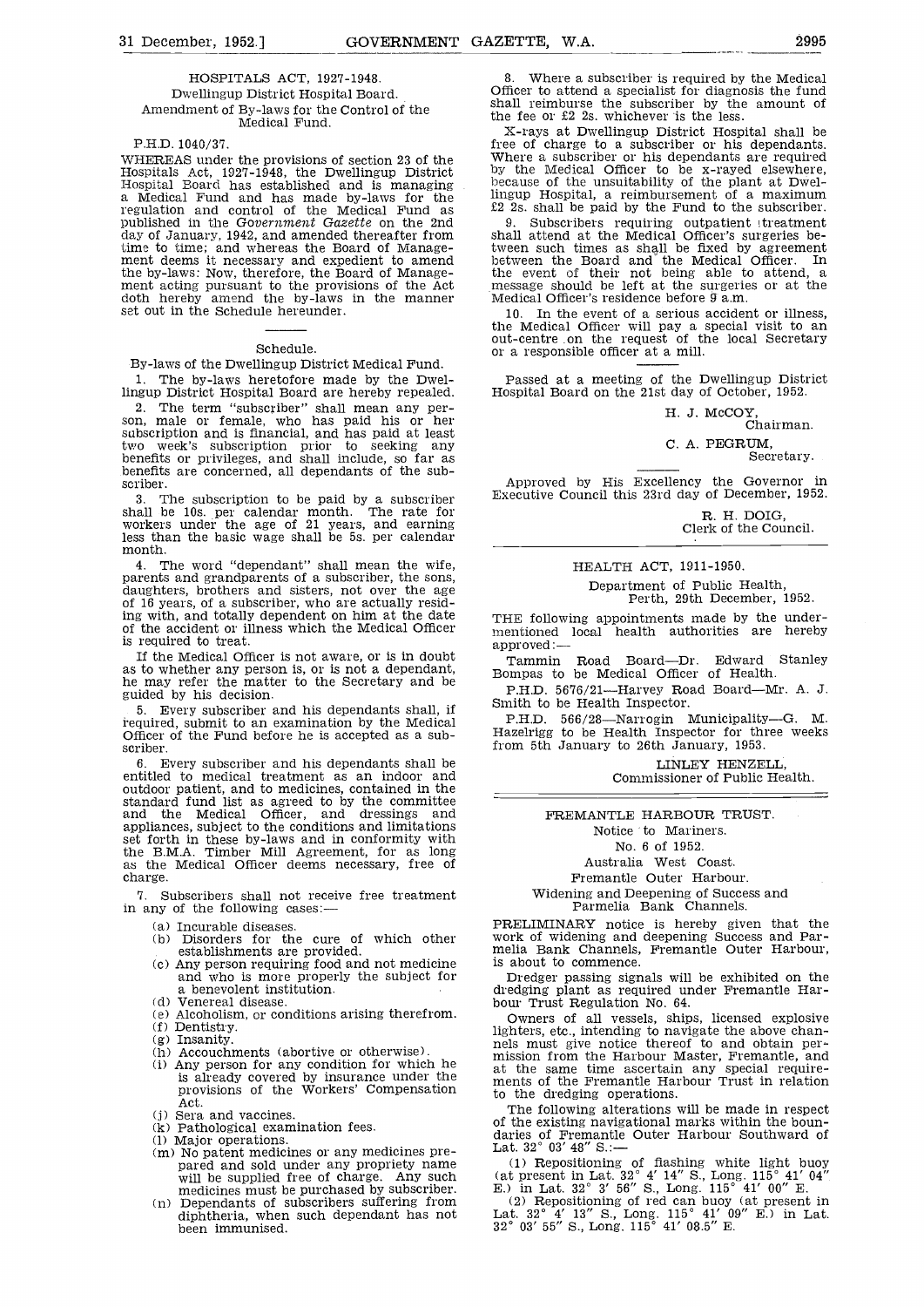(3) Establishment of two additional pile beacons Northward on line of existing beacons on Western side of Success Bank Channel, one being 1,096ft. and the other 3,O96ft. distant from the existing Northernmost pile beacon.

(4) The establishment of two light buoys painted yellow and black and exhibiting a flashing green light every three seconds, with visibility from three to four miles in two areas allotted for the dumping of dredging spoil in the following positions:.

(a) Lat.  $32^{\circ}$  03' 18" S., Long. 115° 40' 30" E.<br>(b) Lat.  $32^{\circ}$  07' 08" S., Long. 115° 43' 00" E.<br>(5) The buoys referred to in paragraph (4) here-

(5) The buoys referred to in paragraph (4) here- of may, to meet dredgingrequjrements, be shifted without further notice within a circle having a radius of 2.25 cables from the positions described balance at the places specified below, under the provisions<br>in paragraph (4) hereof strategies of the Land Act, 1933-1950, and its regulations: in paragraph (4) hereof.

(6) For the purpose of the widening of Success Bank Channel a new row of pile beacons will be established parallel to and 300ft. Eastward of the 9th existing line of beacons on the Eastern side of the Channel.

(7) The six beacons at present marking the East- ern side of Success Bank Channel will be progres- sively withdrawn as dredging proceeds.

Charts Affected—Aus. 077, 112, 113, 122, BA 1058, 1700.

Authority-Fremantle Harbour Trust.

Dated 29th December, 1952.

H. ACTON, Secretary.

Department of Native Affairs, Perth, 30th November, 1952.

THE undermentioned is hereby notified for general information:

# NATIVE ADMINISTRATION ACT, 1905-1947 (Reprinted).

## November, 1952.

THE Hon. Minister for Native Affairs has approved  $16th$  January, 195<br>of the issue of the following Certificates of Exemp- Industries Bank-<br>tion:—

Certificate No., Name, Address, Date of Issue.

A740; Gladys Mary Roe; Broome: 21/11/52.

A741; Jack Alexander Nelson; Kwolyin; 18/11/52.

A742; Arthur Dave Morrison, snr.; Moora; 18/11/52.

Mary Cecilia Puertollano; Locke Street, Derby; 18/11/52.

A744; Teresa May Ugle; Carnarvon; 27/11/52.

The following Certificates of Exemption have been cancelled:

A285; Alwyn Thomas Brown; Derby; cancelled in lieu of Certificate of Citizenship No. 615.

A421; Gertrude Fraser; Derby; cancelled in lieu of Certificate of Citizenship No. 579.

# NATIVE (CITIZENSHIP RIGHTS) ACT, 1944-1951.

#### November, 1952.

The following Certificates of Citizenship have been granted:

Certificate No., Name, Address, Date and Place of Issue.

- 591; Anthony Aubrey Phillips; Mullewa; 27/10/52 at Mullewa.
- 592; Elizabeth Mary Phillips; Mullewa; 27/10/52 at Mullewa.
- 595; Margaret Alberta Little; Roelands; 4/11/52 at Harvey.
- 615; Alwyn Thomas Brown; Derby; 24/11/52 at Derby.
- 

S. G. MIDDLETON,

Commissioner of Native Affairs.

Fisheries Department, Perth, 23rd December, 1952.

F.D. 51/52, Ex. Co. 2262. HIS Excellency the Governor, with the advice and consent of the Executive Council, has approved of the cancellation of the appointment of Otto Hello as an Inspector under the Fisheries Act, 1905-1951.

A. J. FRASER,<br>Superintendent of Fisheries.

#### GOVERNMENT LAND SALES.

THE undermentioned allotments of land will be offered for sale at public auction on the dates and at the places specified below, under the provisions of the Land Act, 1933-1950, and its regulations:

#### PERTH.

- 9th January, 1953, at 11 a.m., at Anzac House, St. George's Terrace, Perth--
	- $\text{\#Bedfordale}$  \[\timessil\]13, 2a. 0r. 7p., £20; \*\[\|15, 4a. 0r. 23p., £25.
	- $t$ Mundaring- $t$  250, 1a. 0r. 1.2p., £20;  $t$ 251, 3r. 36.9p., £20;  $t$ 252, 3r. 37.5p., £25.
- Publications Affected—Australia Pilot, Vol. V to 562 inc., 1r. each, £150 each; Town 564, (1948), pages 325, 326, 335, 337, 341-6.<br>(1948), pages 325, 326, 335, 337, 341-6. Rockingham—Town 553, 1r., £165; Town 554, 1r., £165; Town 557, 1r. 25p., £180; Town 558 to 562 inc., ir. each, £150 each; Town 564, ir., £150; Town 568, lr,, £150; Town 569, ir., £150.

MERREDIN.

14th January, 1953, at 10 a.m., at the Court House-#Merredin-Town 285, 1r. 1.5p., £50

#### NORTHAM.

15th January, 1953, at 11.30 a.m., at the Court House-

tBaker's Hill—\* 1256, 18a. 3r. 10p., £40.<br>#Meenaar—\*1||48, 5a., £15.<br>#Wubin—Town 10, 1r., £50.

- 
- 

#### DENMARK.

- 16th January, 1953, at 4 p.m., at the Rural and
	- $t$ Denmark-Town 837, 36.6p., £80; Town 838 to 842, inclusive, and 845 to 849, inclusive, 1r. each, £70 each.

#### PERTH.

16th January, 1953, at 3.30 p.m., at the Lands and Surveys Department-

tGlen Forrest\_\_\*11324, 12a. 2r. 38p., £60.

\*Marmion-Town 74, 1r. 12.9p., £120; Town 75, lr. 9.5p., £125; Town 76 to 79, inclusive, ir. each, £85 each; Town 80 to 84,inclusive, lr. each, £80 each; Town 85, 39.lp., £80.

#### DENISON.

21st January, 1953, at 3 p.m., at the Denison HalltDenison—Town 188, 39p., £70; Town 204, 1r. 5.3p., £75; Town 206 to 212, inclusive, 1r. 240, lr. 8p., £80; Town 241, ir. 37.8p., £100; Town 242, ir., £110; Town 243, ir., £100.

\* Suburban for cultivation.

j- Suburban conditions only.

Section 21 of the regulations does not apply.

|| Subject to truncation of corner, if necessary.

11 All marketable timber is reserved to the Crown. All improvements on the land offered for sale are the property of the Crown, and shall be paid for as the Minister may direct, whose valuation shall be final and binding on the purchaser.

579; Gertrude Kathleen Fraser; Derby;  $24/11/52$  at except in mining districts, where it is granted to Derby.<br>Derby. a depth of 40 feet or 20 feet only. Final and further particulars of these sales<br>may be obtained at this office and the offices of<br>the office and the office and the office and the various Government Land Agents. Land sold to a depth of 200 feet below the natural surface, a depth of 40 feet or 20 feet only.

> H. E. SMITH, Under Secretary for Lands.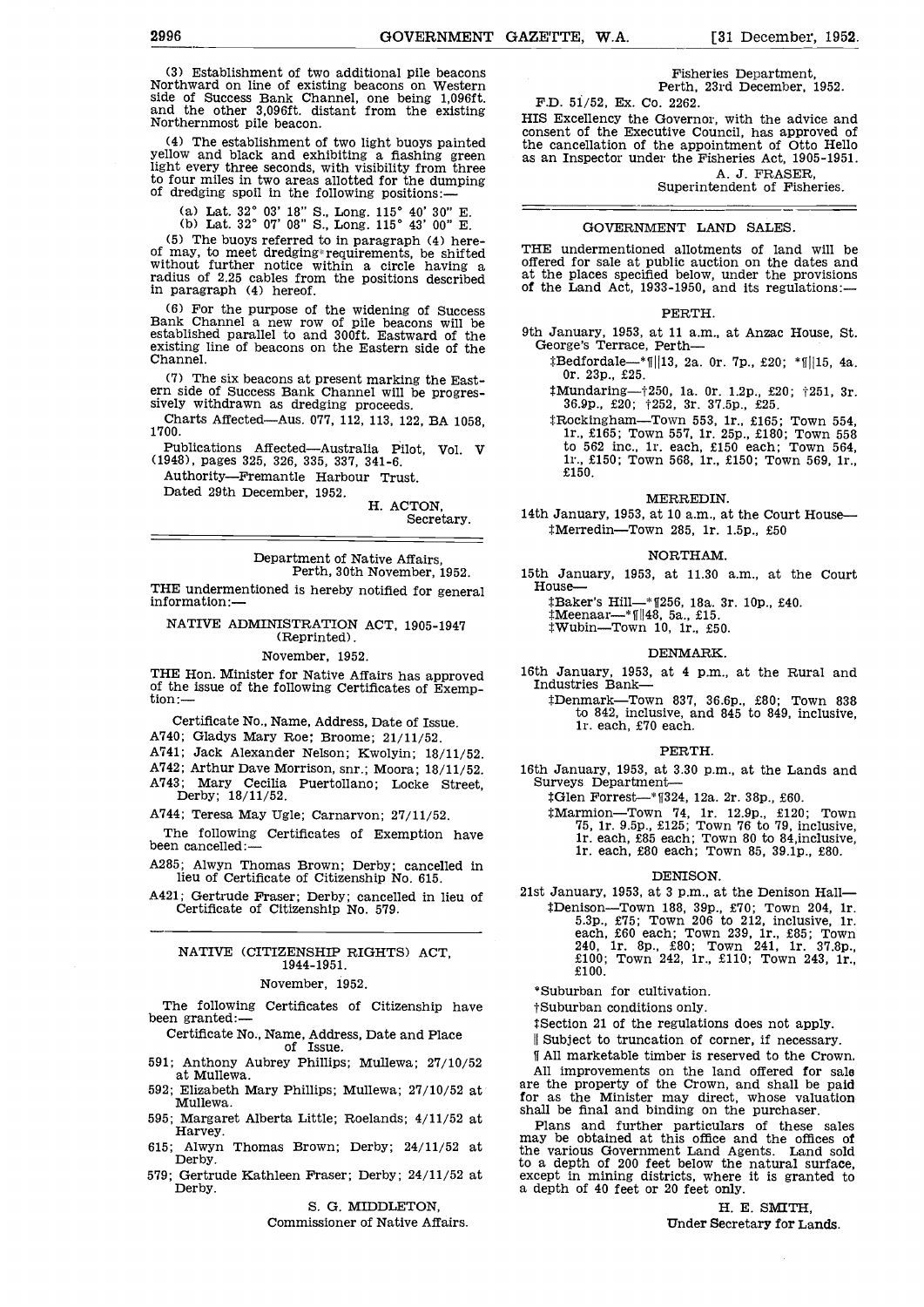# RESERVES.

# Department of Lands and Surveys, Perth, 23rd December, 1952.

HIS Excellency the Governor in Executive Council has been pleased to set apart as Public Reserves the lands described in the Schedule below for the purposes therein set forth. Corres. No. 4467/52.

CANNING.—No. 23658 (Recreation), loc. No. 1261 (about 2a.). (Plan 341B/40, E.1.) Corres. No. 2829/52.

No. 27085 (4a. 3r. 36p.). (Diagram 62174, Plan 34/80, C.2.)

Corres. No. 2847/51

PLANTAGENET.—No. 23661 (Public Utility Cookernup.)<br>
PLANTAGENET.—No. 23661 (Public Utility Corres. No. 13912/05.—Of the amendment of re-<br>
Road Requirements), loc. No. 5931 (about 1a. 1r.<br>
8p.). (Plan 452D/40, B.4.)<br>
poses)

Corres. No. 5170/52.

POINT SAMSON.—No. 23662 (Excepted from  $\frac{geny \text{ from}}{40 \text{ acres}}$ ) Sale and Leasing), lot Nos. 67, 68 and 69 (2r. 39.3p.).<br>(Diagram O.P. 5846, Plan Point Samson.)<br>Corres. No. 5172/52.

NINGHAN.—No. 23665 (Native Flora), loc. No. 1694 (about 260a.). (Plan 56/80, A.2.) Corres. No. 3057/16.

(about 20a.). (Plan 4/80, F.2.)<br>Corres. No. 1872/52.

PINGELLY.—No. 23668 (Hospital Site), lot No.<br>809 (la. 1r. 7.8p.). (Plan Pingelly.)<br>Corres. No. 1486/52.

LAKE GRACE.—No. 23670 (Protection of Flora), lot No. 71 (4a. 3r. 39p.). (Plan Lake Grace.)

H. E. SMITH,<br>Under Secretary for Lands.

CHANGE OF PURPOSE OF RESERVES. Department of Lands and Surveys, Perth, 23rd December, 1952.

HIS Excellency the Governor in Executive Council duced to about 370 acres accordingly.<br>has been pleased to approve, under section 37 of Corres. No. 952/35.—Of the amendment the Land Act, 1933-1950, as follows:-

Corres. No. 474/89–Of the purpose of reserve No. 21565 (Dues Home) to comprise Swan<br>No. 2023 being changed from "Public Utility" to only. (Plan, 1D/20, N.W.)<br>"Stopping Place and Protection of Flora." (Plan Corres. No. 1310 "Stopping Place and Protection of Flora."<br>378B/40, D2.)

378B/40, D2.) Serve<br>Corres. No. 1640/08—Of the purpose of reserve Landi<br>No. 11320 (Avon Location 10180) being changed acres from "Schoolsite" to "Flora and Fauna." (Plan

"Schoolsite" to "Recreation." (Plan Coolup.) Corres. No. 5969/26—Of the purpose of reserve about 2 roods<br>No. 19510 (near Merredin) being changed from  $N(W)$ .

"Gravel" to "Sanitary Site." (Plan 24/80, A2.) Corres. No. 533/44----Of the purpose of reserve No. 22471 (Witchcliffe Lot 29) being changed from Creek Lot "Hallsite (United Ancient Order of Druids)" to rond a

"Children's Playground." (Plan Witcbiffe.) Corres. No. 4653/11, Vol. 2Of the purpose of reserve No. 22544 (Wongan Hills Lots 151, 174 and Serve No. 200) being changed from "Recreation and Show 3164. Ground" to "Use and Requirements of the Wongan- Ballidu Road Board." (Plan Wongan Hills.)

H. E. SMITH,

Under Secretary for Lands.

# AMENDMENT OF RESERVES.

Department of Lands and Surveys, Perth, 23rd December, 1952.

has been pleased to approve, under section 37 of the Land Act, 1933-1950, as follows:-

SWAN.—No. 23657 (Training Kennels—Guide Dogs for the Blind), loc. No. 5414 (about 1a. 1r.).<br>Dogs for the Blind), loc. No. 5414 (about 1a. 1r.).<br>(Plan 1D/20, N.W.) corres. No. 5120/52.<br>Corres. No. 520/52.<br>Corres. No. 520/5 Corres. No. 4054/95, Vol. 2.—Of the amendment of reserve No. 3280 (Meckering Lot 360—Agricultural Hall and Recreation) to exclude that portion

Oorres. No. 2829/52.<br>
ONGERUP.—No. 23659 (Sanitary Site), lot No. 2011eserve No. 6676 (excepted from Leasing and Oc-<br>
ONGERUP.—No. 23659 (Sanitary Site), lot No. 2020 is area being reduced to 17 acres 0 roods 13 perches<br>
C Columbus — Critain, mechanis.<br>Corres. No. 6492/96, Vol. 4.—Of the amendment<br>of reserve No. 6876 (excepted from Leasing and Oc-

couringly. The air, Enterpretist and Source 1.<br>
Corres. No. 8934/03.—Of the amendment of re-<br>
serve No. 8966 (Gravel) to exclude Cookernup<br>
Suburban Lot 77, and of its area being reduced to<br>
5 acres 3 roods 29 perches acco

POINT SAMSON.—No. 23663 (Camping), lot No. 76 (about 2a.). (Diagram O.P. 5846, Plan Point 22, and of its area being reduced to about 2 acres<br>
Samson.) Corres. No. 5173/52. 2 (20008 8 perches accordingly. (Plan, Yornaning.) Corres. No.  $6721/08$ . - Of the amendment of reserve No. 11549 (Yornaning Lot 21—Schoolsite) to

No. 77 (about 7a.). (Diagram O.P. 5846, Plan Point formerly comprised in reserve No. 20189 and to ex-<br>Samson.) Corres. No. 4440/52.<br>Corres. No. 4440/52. 2 roods 8 perches accordingly. (Plan, Yornaning.)<br>Corres. No. 3714/10, Vol. 6.—Of the amendment<br>of reserve No. 13033 (Common) to include the area clude that portion now designated Avon Location 27496, and of its area being increased to about 55 acres accordingly. (Plan,  $4/80$ , F.2.) Corres. No. 1662/12.—Of the amendment of re-

 $AVON$ —No. 23667 (Abattoirs), loc. No. 27496 Serve No. 14026 (excepted from Leasing and Occubiout 20a.). (Plan 4/80, F.2.) and of its area being reduced to 2 roods 39.3 perches accordingly. (Plan, Dwellingup.)<br>Corres. No. 4969/20.—Of the amendment of re-

MECKERING.—No. 23669 (Rest Room—Country Country Counter No. 17191 (Recreation, Racecourse and Show Corres. No. 1486/52.<br>MECKERING.—No. 23669 (Rest Room—Country 131 and 132, and of its area being increased to about 19p.). (

extra Department) to include Dwellingup Lots 112,<br>113, 114 and 161, and of its area being increased to<br>1 acre 3 roods 33.5 perches accordingly. (Plan,<br>Dwellingup.)

Serve No. 2173/30.—Of the amendment of re-<br>Serve No. 21056 (Williams Location 11351)—Timber<br>(Mallet) to exclude that portion now designated<br>Williams Location 15028, and of its area being re-<br>duced to about 370 acres accor

Corres. No.  $952/35$ . Of the amendment of reserve No. 21385 (Dogs' Home) to comprise Swan Locations 3741 and 5415 in lieu of Location 3741

Corres. No. 1310/38.—Of the amendment of re-<br>serve No. 21930 (Dundas Location 191)—Aerial<br>Landing Ground to comprise the area of about 538 acres delineated and shown on Plan No. PS-275-Y

378A/40, C2.)<br>
Corres. No. 6124/20—Of the purpose of reserve No. 22550 (Swan Location 2955—Public Util-<br>
No. 17592 (Coolup Lot 185) being changed from the exclude that portion 2955—Public Util-<br>
"Schoolsite" to "Recreation (Department of Civil Aviation). (Plan, 350/80.)<br>Corres. No. 137/34.—Of the amendment of re-<br>serve No. 22550 (Swan Location 2955—Public Util-Location 5414, and of its area being reduced to about 2 roods 28 perches accordingly. (Plan 1D/20, N.W.)

Corres. No.  $6928/50$ . - Of the amendment of reserve No. 23070 (Public Utility) to exclude Halls Creek Lot 82, and of its area being reduced to 1 rood accordingly. (Plan, Halls Creek.) Corres. No. 12186/05.—Of the amendment of re-

serve No. 23562 (Kalgoorlie Lots 2172, 2207 and 3164)—Railway Purposes to include Kalgoorlie Lot 3174, and of its area being increased to 3 roods 33 4710ths perches accordingly. (Plan, Kalgoorlie Sheet 2.)<br>H. E. SMITH,

Under Secretary for Lands.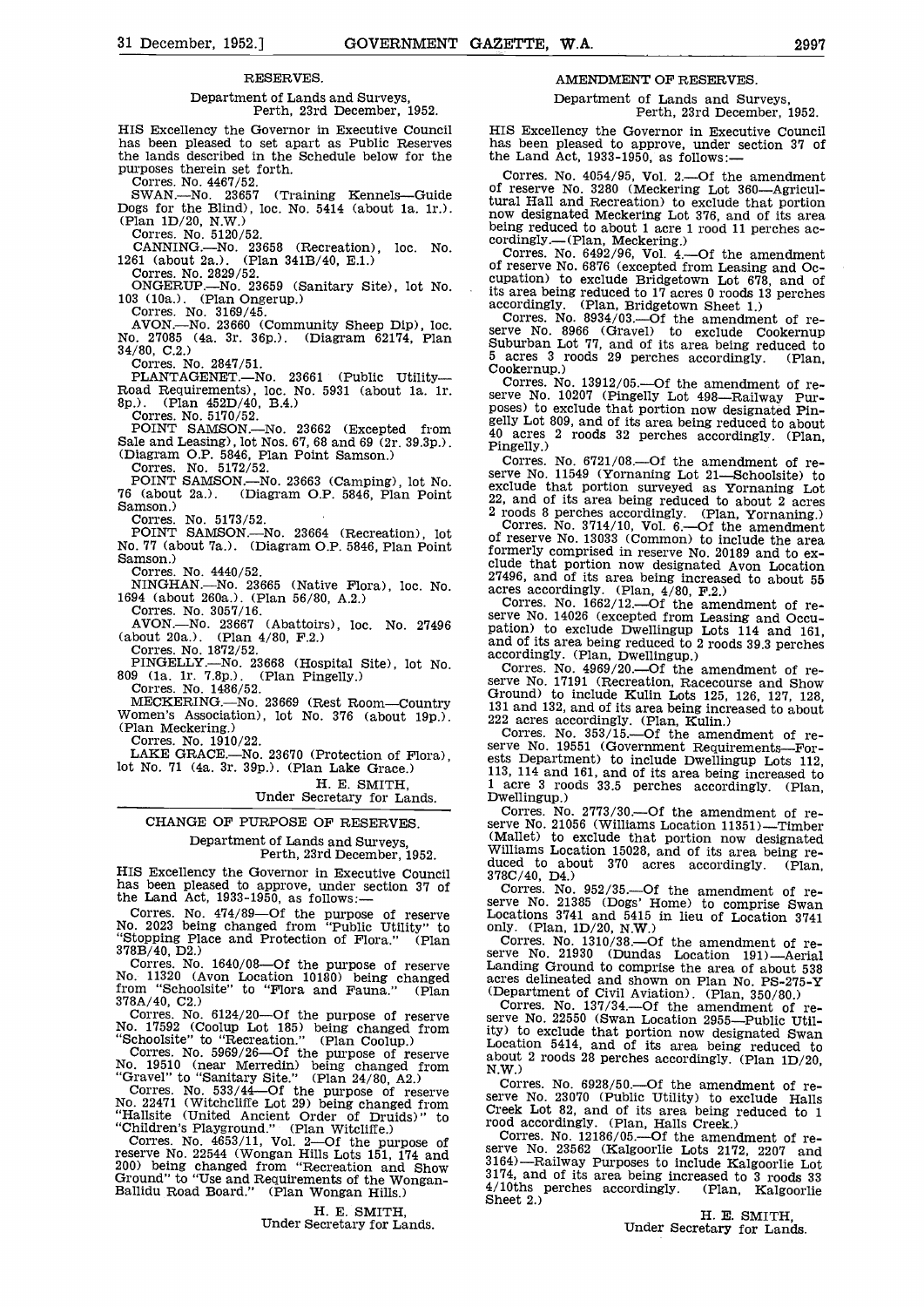# CANCELLATION OF RESERVES.

# Department of Lands arid Surveys, Perth, 23rd December, 1952.

HIS Excellency the Governor in Executive Council<br>has been pleased to cancel, under section 37 of the<br>Land Act, 1933-1950, as follows:--<br>Corres No. 13595/08.----Reserve No. 12619 (Marble

Bar Lot 79—Excepted from Sale). (Plan Marble undermer<br>Rar) districts:-Bar.)

Corres. No. 2831/29.—Reserve No. 13264 (School-site). (Plan  $384C/40$ , E.3.)

corres. No. 4962/40, E.S.)<br>Corres. No. 4962/14.—Reserve No. 15793 (Victoria Narembeen-<br>Location 6676)—Water. (Plan 160/80, B2.) williams—M

Corres. No. 962/23.—Reserve No. 18539 (North- M. Bates.<br>Corres. No. 962/23.—Reserve No. 18539 (North- M. Bates.<br>Cliffe Lots 7 and 8—Public Utility—Hotel Site). (Plan Northcliffe.) Esperance—W. S. Paterson and J. E. Baker.

Corres. No. 3057/16.--- Reserve No. 20189 (Abattoirs). (Plan 4/80, P.2.)

Corres. No. 2463/32.—Reserve No. 21080 (Welling-<br>ton Location 4377)—Quarry (Gravel). (Plan 410D/40, B.C.3.)

Corres. No. 3866/48.—Reserve No. 22646 (Roe Location 514—Water). (Plan 388/80, A.2.)<br>Corres. No. 4350/48.—Reserve No. 22893 (Collie

Lot 1646)—Municipal Purposes. (Plan Collie Central.)

Corres. No. 782/38.—Reserve No. 23146 (Victoria IT is hereby notified for general information that Location 9900)—Water. (Plan 191/80, E.4.) His Excellency the Governor in Executive Council

H. E. SMITH, Under Secretary for Lands.

#### RESERVE.

# Department of Lands and Surveys, Perth, 30th December, 1952.

HIS Excellency the Governor in Executive Council has been pleased to set apart as a Public Reserve the land described in the Schedule below for the purpose therein set forth.

Corres. No. 4691/52.

GERALDTON.—No. 23673 (Government Require- main Roads Department), lot No. 316 lan (35.2p.). (Plan Geraldton, Sheet 1.)

H. E. SMITH,<br>Under Secretary for Lands.

AMENDMENT OF CLASS A RESERVE No. 13012 AND CANCELLATION OF CLASS A RESERVE No. 22776.

Department of Lands and Surveys, Perth, 30th December, 1952.

## Corres. No. 765/10, Vol. 2.

HIS Excellency the Governor in Executive Council has been pleased to amend, pursuant to the pro- visions of section 12 of Act No. 80 of 1947, Class A Reserve No. 13012 (Botanical Gardens, Park and Recreation) to reinclude Perth Lot 478, and to Corre cancel Class A Reserve No. 22776 accordingly. (Plan TEN)<br>Sub. 36.) H. E. SMITH, unde<br>Under Secretary for Lands. 1933

#### BUSH FIRES ACT, 1937-1950.

Postponement of Prohibited Burning Times.

Department of Lands and Surveys, Perth, 19th December, 1952.

Corres. No. 1105/40.<br>IT is hereby notified for general information that IT is hereby notified for Lands, acting pursuant to the Hon. Minister for Lands, acting pursuant to Fires Act, 1937-1950, has approved of the postpone-<br>ment of the commencement of the prohibited times<br>declared for the Albany District from the 22nd<br>December, 1952, to 7th January, 1953.<br>Land at Doubtful Island Bay.—Area, 3

> H. E. SMITH, Under Secretary for Lands.

BUSH FIRES ACT, 1937-1950. Appointment of Bush Fire Control Officers.

Department of Lands and Surveys, Perth, 29th December, 1952.

Corres. No. 977/41.

IT is hereby notified, for general information, that the following Road Boards have appointed the undermentioned Bush Fire Control Officers in their

Road Board and Control Officer.

Manjimup-J. A. Scott, A. G. Palfrey and J. Sherrington.<br>Narembeen-J. Marshall.

Williams—W. Duff, J. Hardacre, A. Rose and G.<br>M. Bates.<br>Katanning—L. Kiddie.<br>Esperance—W. S. Paterson and J. E. Baker.

H. E. SMITH,<br>Under Secretary for Lands.

THE LAND ACT, 1933-1950. Change of Name of Street. Dardanup Road District.

Department of Lands and Surveys, Perth, 23rd December, 1952.

Corres. No. 2222/50.

IT is hereby notified for general information that His Excellency the Governor in Executive Council has been pleased to approve, under section 10 of the Land Act, 1933-1950, of the name of Hamble- ton Street from Hands Street to Pratt Road on L.T.O. Plans 6229 and 6230, in the Dardanup Road District, being changed to Stanton Street, and such street shall hereafter be known and distinguished as "Stanton Street" accordingly. (Plan 411A/40.)

H. E. SMITH,<br>Under Secretary for Lands.

# LAND ACT, 1933-1950.

Revocation of a Farm Reconstruction Area. HIS Excellency the Governor in Executive Council has been pleased to revoke the declaration of the lands described in the Schedule hereto as a "Farm Reconstruction Area."

Schedule.

Corres., Land, Plan. 4301/46; Yilgarn Location 978; 36/80, AB1.

H. E. SMITH,<br>Under Secretary for Lands.

THE LAND ACT, 1933-1950.

(Section 89c).

Tenders for the Purchase of Kent Locations 1293, 1294, 1295, 1296, 1297, 1298, 1299, 1300, 1301, 1302, 1303, 1304, 1305, 1306, 1307 and 210.

Department of Lands and Surveys, Perth, 23rd December, 1952.

Corres. No. 5124/52.<br>TENDERS are hereby invited for the purchase TENDERS are hereby invited for the purchase under the provisions of section 89c of the Land Act, 1933-1950, of (a) Kent Locations 1293, 1294, 1295, 1296, 1297, 1298, 1299, 1300, 1301, 1302, 1303, 1304 and 1305 (formerly identified as locations 54, 97, 58, 57, 56, 90, 47, 46, 44, 99, 45, 101 and 102) situated at Quaalup on the Gairdner River (b) Kent Locations 1306 and 1307 (formerly identified as locations 91 and 873) and 210 situated at Doubtful Island Bay for an estate in fee simple. Plans 434/80, 447/80 and 448/80.

#### Particulars.

Land at Quaalup.--Area, 860 acres; clearing, 295 acres; buildings, 5-roomed stone house, bathroom, store, etc., combined shed and stables, 2-roomed quarters; fencing, part fenced, 5 paddocks; water supply, 500 yard dam, soaks and springs; annual rainfall, 20-25 inches.

buildings, cottage, 4 main rooms; fencing, part fenced; water supply, 500 yard dam, well and soaks; annual rainfall, 20-25 inches.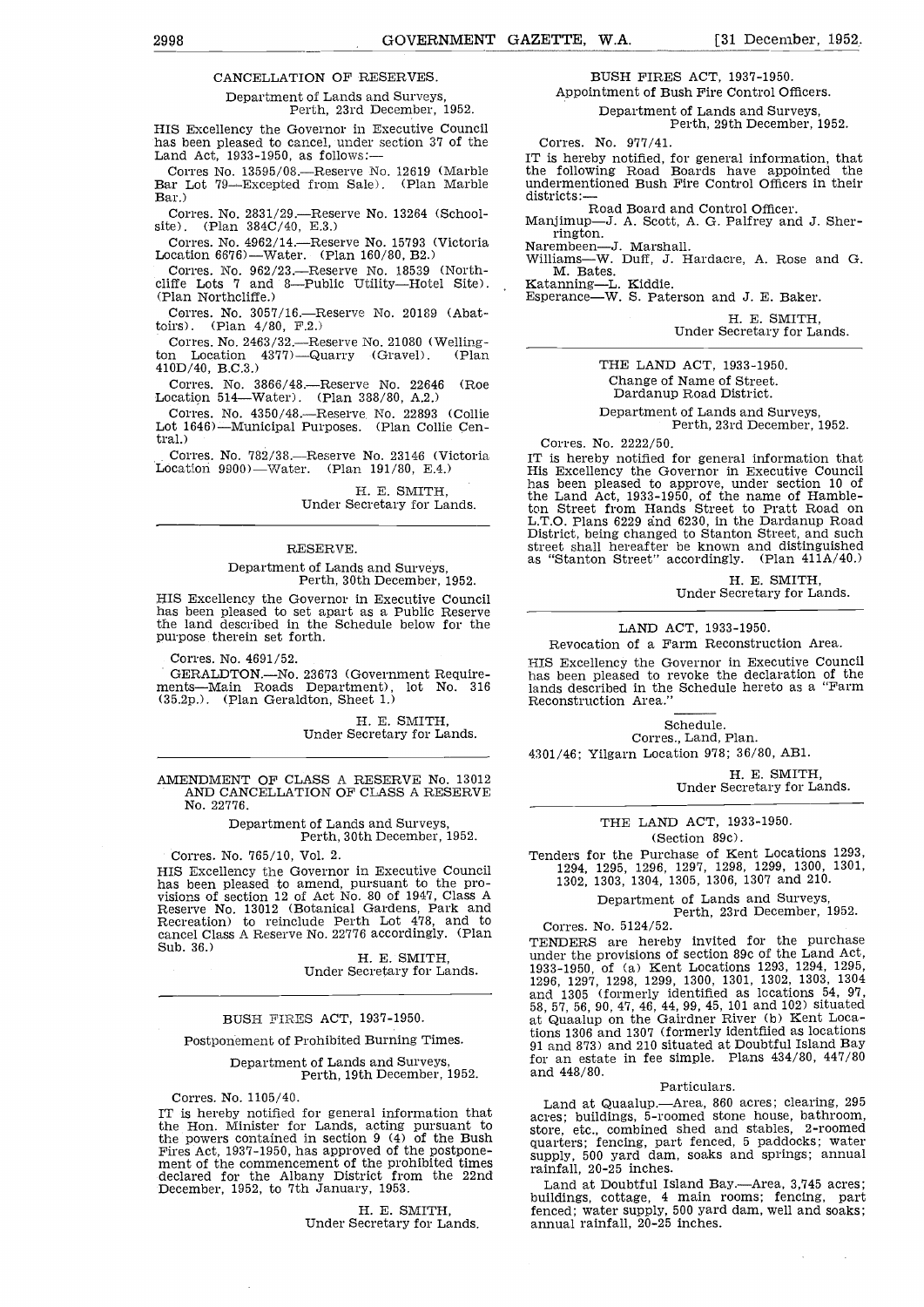Tenders may be lodged for the lands in whole or in part and must be accompanied by a deposit of<br>ten (10) per cent. of the price tendered and must be addressed to the Under Secretary for Lands.<br>Perth, and endorsed on the envelope "Tenders for<br>Kent Locations at Quaalup and Doubtful Island<br>Bay" and lodged at this office by 3.30 p.m. on<br>Wednesday, 28th January, 1953.

The successful tenderer will be required to pay the balance of his purchase money upon registration of the transfer.

The successful tenderer will be given the opportunity to select special leases for grazing purposes<br>for a term of 10 years at a yearly rental of £1 per for a term of  $\frac{1}{2}$  years of 10,000 acres each adjoining the respective locations at Quaalup and Doubt- ful Island Bay.

The highest or any tender will not necessarily be accepted.

H. E. SMITH,<br>Under Secretary for Lands.

### LOTS OPEN FOR SALE.

Department of Lands and Surveys,<br>Perth, 23rd December, 1952.<br>IT is hereby notified, for general information, that

IT is included lots are now open for sale under the conditions specified, by public auction,<br>under the conditions specified, by public auction,<br>as provided by the Land Act, 1933-1950, at the<br>following upset prices:--<br>1. Ap

Applications to be lodged at Perth.

Corres. No. 8934/03.

COOKERNtJP.-Suburban for Cultivation 77, £40. Corres. No. 5448/52.

MARBLE BAR.-Town 79, £20.

Corres. No. 2695/52.

MEENAAR.-Suburban for Cultivation 48, £15. Corres. No. 2111/51.

PIESSEVILLE. Town 1 and 25, £20 each; 3, 13, 14, 15, 16, 18, 19, 21, 22, 23, 26, 27, 28, 30, 31, 32, 33, 34, 37, 38, 39, 40, 42, 43, 44, 47, 48, 50, 51, 52, 55, 56, 57, 59, 60, 61, 64, 65, 66, 67, 69, 70, 75, 76, 79 and 80

Corres. No. 6715/50.

ROCKINGHAM.-Town 557, £180; 553 and 554, £165 each; 558, 559, 560, 561, 562, 564, 568 and 569, £150 each.

Corres. No. 5429/51.

TENTERDEN.-Town 10, 30, 38, 39, 40, 48 and 49, £20 each; 14, 32, 33, 34, 35, 36, 42, 43, 44, 45, 46, 47, 63, 71, 79, 86, 87, 94, 95, 102, 103 and 110, £15 each; 64, 65, 66, 68, 69, 70, 72, 73, 74, 75, 76, 80, 81, 82, 83, 84, 85, 88, 90, 91, 92, 93, 96, 97, 98, 99, Suburban for Cultivation, Suburban Lots 5, 6, 7 and the 1<br>8, and Town Lots 146, 148 and 149, £25 each; purpo<br>Suburban Lots 1 and 3, and Town Lot 145, £20 each. provi<br>Corres. No. 6062/50. Land

WICKEPIN.-Town 181, £35. Corres. No. 2053/49.

WONGAN HILLS.—Town 198, £30; 195, 196 and Con 197, £25 each.

Corres. No. 686/52.

YEALERING.-Town 69, £20.

Plans showing the arrangement of the lots referred to are now obtainable at this office and the continuous contribution of  $\rho$ 

H. E. SMITH,<br>Under Secretary for Lands.

OPEN FOR SALE. Bridgetown Lot 678. Department of Lands and Surveys, Perth, 23rd December, 1952.

Corres. No. 6492/96, Vol. 4. HIS Excellency the Governor in Executive Council has been pleased to approve, under section 45A of the Land Act, 1933-1950, of Bridgetown Lot 678 and the being made available for sale in fee simple, priced by de at £50, and subject to the following conditions:-

1. Applications, accompanied by a deposit of 10 per cent. of the fixed price, must be lodged at the Lands Office, Perth, on or before Wednesday, 28th January, 1953.

Balance of purchase money shall be paid within 12 months from the date of approval of the application by four quarterly instalments on

the 1st days of January, April, July and October.<br>3. All applications lodged on or before such date will be treated as having been received on the closing day, and, if there are more applications than one, the application to be granted will<br>be decided by the Land Board.<br>4. Timber growing on lot 678 shall remain the<br>property of the Crown.<br> $\bar{5}$ . The successful applicant shall be required

 $\frac{5}{5}$ . The successful applicant shall be required<br>to erect a substantial residence on lot 678 within such period of time as may be approved by the Minister for Lands.<br>H. E. SMITH,

Under Secretary for Lands.

OPEN FOR SALE.

Northcliffe Lots 7 and 8.

Department of Lands and Surveys,

Perth, 23rd December, 1952.

Corres. No. 2112/50.

HIS Excellency the Governor in Executive Council has been pleased to approve, under section 45 of the Land Act, 1933-1950, of Northcliffe Lots 7 and 8 being made available for sale in fee simple for the purpose of a Hotel Site at the purchase price of £800, subject to the following conditions:-

Lands Office, Perth on or before Wednesday, 21st<br>January, 1953.

Balance of purchase money shall be paid within 12 months from the date of approval of the application by four quarterly instalments on the first days of January, April, July and October.

All applications lodged on or before that date will be treated as having been received on the closing day and, if there are more applications than one, the application to be granted will be decided by the Land Board.

H. E. SMITH,<br>Under Secretary for Lands.

# LAND ACT, 1933-1950.

Part V, Divisions 1 and 4.

Special Settlement Lands.

# Open Wednesday, 14th January, 1953.

Department of Lands and Surveys,<br>Perth, 17th December, 1952.<br>IT is hereby notified for general information that the following lands have been set apart for the<br>purposes of Special Settlement pursuant to the<br>purposes of Special Settlement pursuant to the<br>provisions of Part V (Divisions 1 and 4) of the<br>Land Act, 1933-1950, and subject

Corres. No. 6612/51-Plantagenet Location \*5746, containing 540 acres situated 3 miles North-East of Redmond; deposit required, £8 lOs. (Plan 451/40, Cl.)

Corres. No. 4264/52-Plantagenet Location \*5790, containing 800 acres situated 5 miles North-East of Albany; deposit required, £9 8s. 9d. (Plan  $451B/40, D2.$ 

Corres. No. 505/51-Plantagenet Location \*5825, containing about 356 acres and situated 2 miles East of Kalgan; deposit required, £7 3s. 9d. (Plan 451C/40, E3.)

Corres. No. 4756/52—Esperance Location †1472,<br>containing about 1,700 acres situated 3 miles East of Gibson, at 2s. per acre (ex survey fee); deposit required, £13 18s. 9d. (Plan 423/80, D2.)

Such lands are available subject to survey, classification and pricing. Applications should be lodged at the Department of Lands and Surveys, Perth, not later than the 14th January, 1953, accompanied

will be treated as having been received on that date and in the event of more than one application being received, the application to be granted will, be decided by the Land Board.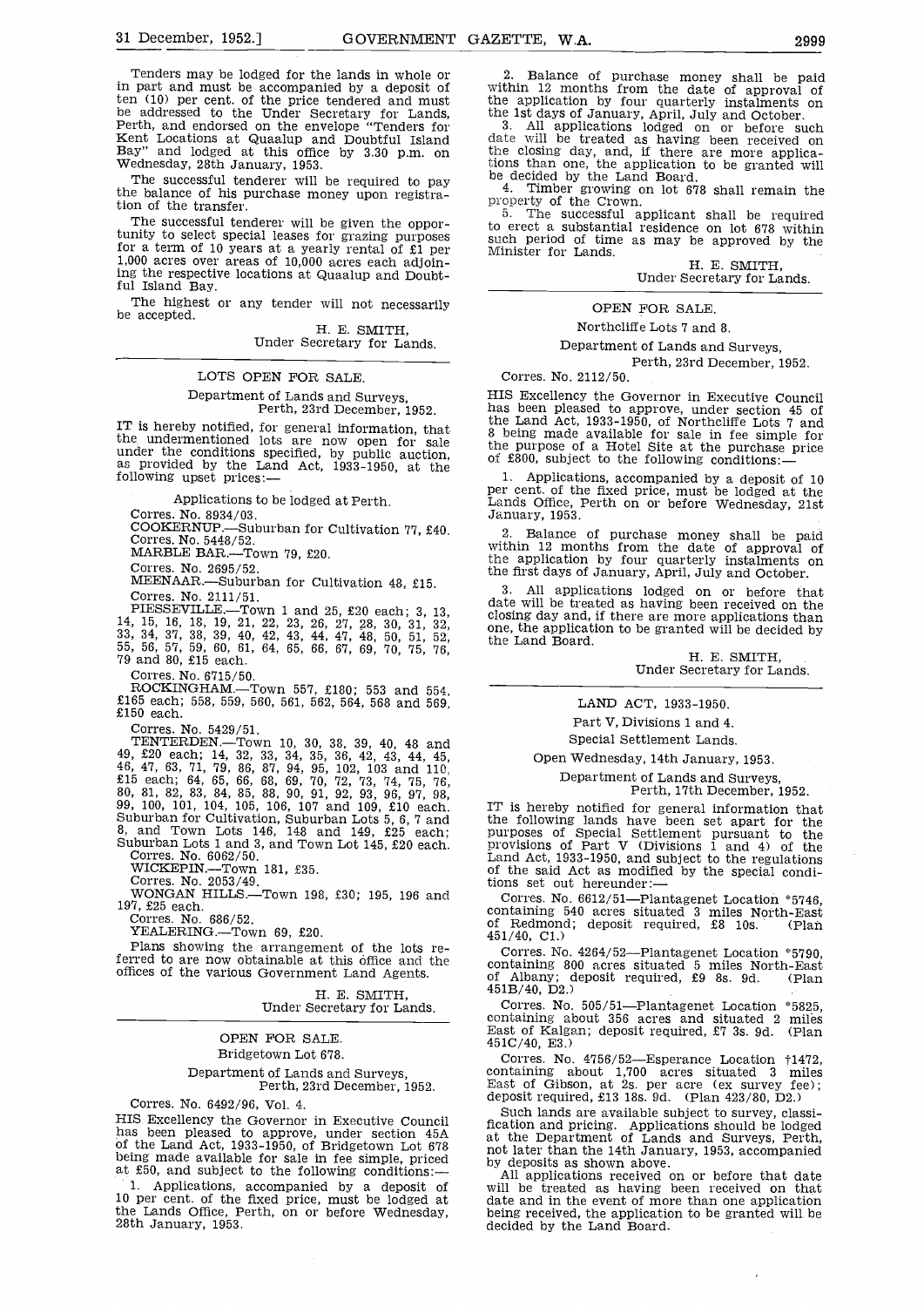# Special Conditions.

\* (1) Applications are limited to areas not exceeding 800 acres in all, with a maximum area of 500 acres of cultivable land suitable for establishing pasture. (2) One-fifth of the cultivable area must be cleared within three years and two-fifths within five years from the date of inception of the lease.<br>Such clearing must be at a stage sufficient to establish pasture. (3) Nine-tenths of the cleared area must be sown to pasture with superphosphate within 15 months of clearing.

 $\dagger(1)$  The maximum area allowed to be selected by any one person is limited to 2,500 acres. (2) The dist selector or his agent must take up residence within along<br>one year from the date of approval of application Jones and make it his habitual residence for the follow-<br>ing five years. (3) After the first year the selector also<br>shall clear, cultivate and lay down in pastures onetenth of the area each year for the next succeeding four years; such clearing, cultivation and pastures shall be properly maintained.<br>H. E. SMITH,

Under Secretary for Lands.

# SPECIAL SETTLEMENT LANDS. Esperance District.

Department of Lands and Surveys, Perth, 23rd December, 1952.

Corres. No. 4716/52.

HIS Excellency the Governor in Executive Council has<br>has been pleased to declare open for selection the Special Settlement lands described in the Schedule hereunder, under Divisions 1 and 4 of Part V of additions the Land Act, 1933-1950, and the regulations there-<br>under, as modified by the special conditions here  $350/$ <br>enumerated:—

1. Applications must be lodged at the Depart-<br>ment of Lands and Surveys, Perth, on or before<br>Wednesday, 28th January, 1953, together with a<br>deposit of £16.

2. The provisions of section 135 of the said Act relating to determination of simultaneous applications shall apply.

3. The maximum area permissible for selection has be by any one person shall be  $2,500$  acres, or such COIT lesser area as will, together with any other lands Dec selected under these conditions, not exceed 2,500

acres.<br>4. The selector or his agent must take up resi-The selector or the sear from the date of approval and make it his habitual residence for the ensuing five years.

5. Payment of the Crown purchase price and fencing and water supply improvements will be<br>required in accordance with section 47 of the said (Won<br>Act, price being 2s. per acre (excluding survey fee).  $\frac{1}{10}$  the

6. The selector shall, after the first year, clear,  $\frac{1}{10}$  cultivate and lay down in pasture one-tenth of the area in each year for the next succeeding four<br>years; such clearing, cultivation and pasture shall be properly maintained.<br>7. The scheduled lands are available subject in

7. The scheduled lands are available subject to survey and provision of any necessary roads.

### Schedule.

The area of about 2,500 acres bounded by lines commencing at the North-East corner of Esperance Location 1467 and extending North about 150 chains; thence West about 170 chains, South about 150 chains and East about 170 chains to the starting point. (Plan 423/80, E2,)

H. E. SMITH,<br>Under Secretary for Lands.

# AMENDMENT OF BOUNDARIES. Bullfinch Townsite.

Department of Lands and Surveys, Perth, 23rd December, 1952.

Corres. No. 13952/10, Vol. 3.<br>HIS Excellency the Governor in Executive Council HIS Excellency the Governor in Executive Council has been pleased to approve, under section 10 of the Land Act, 1933-1950, of the amendment of the boundaries of Bullfinch Townsite to include must the area described in the Schedule hereto.

## Schedule.

All that portion of land bounded by lines com-<br>mencing at a point on a present North-East<br>boundary of Bullfinch Townsite situate in prolongation of the North-West side of Harris Street<br>and extending North-Easterly along the said pro-<br>longation, a distance of 1,075 links; thence South-<br>Easterly parallel to and 150 links distant from the<br>North-East boundari 286 to 300, a distance of about 1,800 links; thence South-South-Westerly parallel to and 150 links distant from the South-West boundary of lot 300, a distance of about 460 links; thence South-Westerly along the prolongation of the South-East side of Jones Street to the said present North-East bound- ary of the said townsite; thence North-Westerly along that boundary to the starting point. (Plans 53/80 and Bullfinch Townsite.)

H. E. SMITH,<br>Under Secretary for Lands.

# AMENDMENT OF BOUNDARIES. Norseman Townsite.

Department of Lands and Surveys. Perth, 23rd December, 1952.

Corres. No. 301/95, Vol. 3.<br>HIS Excellency the Governor in Executive Council HIS Excellency the Governor in Executive Council has been pleased to approve, under section 10 of the Land Act, 1933-1950, of the amendment of the boundaries of Norseman Townsite to include the additional areas surveyed and shown on L. and S. Diagram No. 61359. (Plan Norseman Townsite and 350/80.) H E SMITH, Under Secretary for Lands.

# Department of Lands and Surveys, Perth, 23rd December, 1952.

HIS Excellency the Governor in Executive Council has been pleased to revoke as follows:-

Corres. No. 4962/14.---Order in Council dated 16th December, 1914, whereby reserve No. 15793 was vested in the Minister for Water Supply in trust for the purpose of "Water."

Corres. No. 3057/16.---Order in Council dated 30th July, 1929, whereby reserve No. 20189 was vested in the Bruce Rock Road Board in trust for the

purpose of "Abattoirs."<br>Corres. No. 4653/11, Vol. 2.—Order in Council<br>dated 9th August, 1950, whereby reserve No. 22544 (Wongan Hills Lots 151, 174 and 200) was vested in the Wongan-Ballidu Road Board in trust for the purpose of "Recreation and Show Ground."

Corres. No. 3866/48-Order in Council dated 18th August, 1948, whereby reserve No. 22646 (Roe Location 514) was vested in the Lake Grace Road Board in trust for the purpose of "Water."

Corres. No. 4350/48.---Order in Council dated 23rd February, 1949, whereby reserve No. 22893 was<br>vested in the Municipal Council of Collie in trust<br>for "Municipal Purposes."<br>H. E. SMITH,<br>Under Secretary for Lands.

## TENDERS FOR LEASING.

# Department of Lands and Surveys,

Perth, 16th December, 1952.

## Corres. No. 6076/27.

TENDERS are invited for leasing the area of 2,779 acres 20 perches contained in Jilbadji Location 455 for Cropping and Grazing purposes for a term of five (5) years, minimum rental being fixed at four-<br>teen pounds (£14) per annum. Such lease will be subject to mining conditions and to the conditions that no compensation will be payable at the expiration or determination of the lease for improve- ments effected by the lessee, and that the lessee must maintain existing improvements to the satis- faction of the Minister for Lands.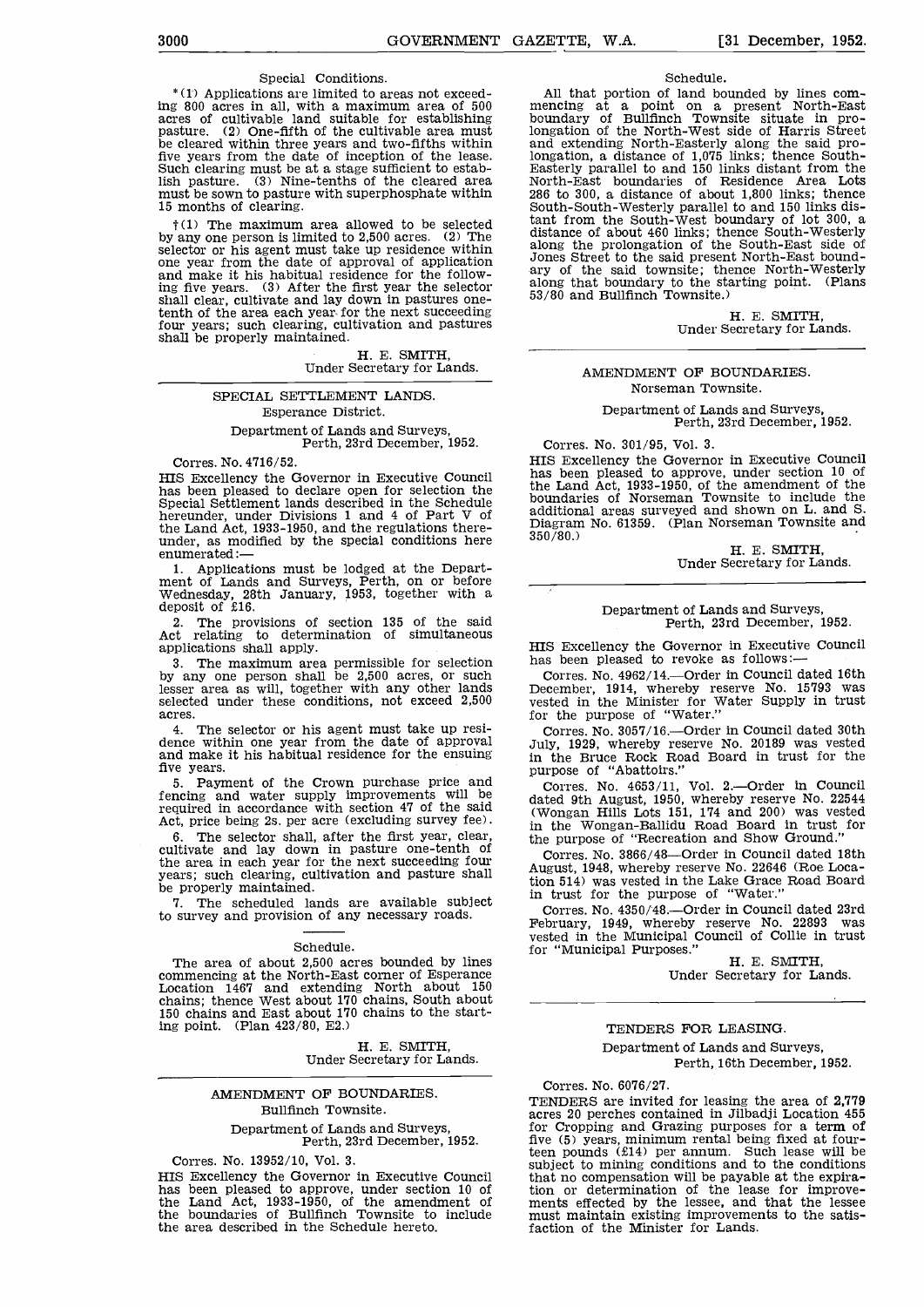Tenders will be accepted at the Lands Depart-<br>ment, Perth, up to 3.30 p.m. on Wednesday, 14th applic January, 1953, and must be accompanied by one year's tendered rental plus £1 fees. Envelopes and should be endorsed "Tender for Leasing Jilbadji between the should be endorsed "Tender for Leasing Jilbadji between the shoul

The highest or any tender will not necessarily be accepted.

(Plan 23/80, EF2.)

H. E. SMITH,<br>Under Secretary for Lands.

# LAND OPEN FOR PASTORAL LEASING. Under Part VI of the Land Act, 1933-1950.

#### WEDNESDAY, 21st JANUARY, 1953.

#### Eastern Division-Hampton District.

Corres. No. 1098/51. (Plans 71 and 72/80.)

IT is hereby notified, for general information, that area of about 12,709 acres, being the land con-<br>an area of about 12,709 acres, being the land con-<br>two years from date of ap-<br>tained within J. P. Hehir's late lease 395/ be re-available for pastoral leasing as from Wednesday, 21st January, 1953. Subject to payment for improvements, if any.

North-West Division-Ashburton District. Corres. No. 5124/51. (Plan 95/300.)

Corres. No. 5124/51. (Plan 95/300.) subject to exemption from road rates for two years<br>IT is hereby notified, for general information, that from date of approval of application. Deposit re-<br>an area of about 25,418 acres, b will be re-available for pastoral leasing as from Wednesday, 21st January, 1953. Subject to pay-<br>ment for improvements, if any.

# WEDNESDAY, 18th MARCH, 1953.

## Eastern Division, Ularring District.

Corres. No. 882/43. (Plan 35/300.)

IT is hereby notified, for general information, that an area of about 100,000 acres (excluding roads and reserves), being that land contained within T. D. Evan's late lease 395/898, will be re-available for part acre, classification page 4 of 3180/28; subject pastoral leasing as from Wednesday, 18th March, 1952, subject to pa

#### WEDNESDAY, 25th MARCH, 1953.

Kimberley Division, Numalgun District. Corres. No. 4107/52. (Plan 133/300.)

IT is hereby notified, for general information, that Local area of about 54,900 acres (excluding stock acre; acres route), being the land contained within an area ject to bounded by lines commencing at the South-West from South about 340 chains, East about 740 chains, South about 500 chains, East about 350 chains, North about 850 chains and West about 1,100 chains to<br>the starting point, will be re-available for pastoral  $_{\text{Corr}}$ leasing as from Wednesday, 25th March, 1953.

H. E. SMITH,<br>Under Secretary for Lands.

#### LAND OPEN FOR SELECTION.

IT is hereby notified, for general information, that the areas scheduled hereunder are available for selection under Part V of the Land Act, 1933-1950, and the regulations appertaining thereto, subject and the regulations appertaining thereto, subject to the provisions of the said Act.

Applications must be lodged at the Department of Lands and Surveys, Perth, not later than the date of approval of application and mining con-<br>of Lands and Surveys, Perth, not later than the ditions. Deposit required, £1 19

All applications lodged on or before such date<br>will be treated as having been received on the clos-<br>the Corr. No. 3845/24. (Plan 446/80, C1.)<br>the day, and if there are more applicants than one<br>Location 2635, containing 333 ing day, and if there are more applicants than one for any block, the application to be granted will be  $\qquad$  per determined by the Land Board. Should any lands to  $e$ remain unselected such will continue available date until applied for or otherwise dealt with.

If a Land Board sitting becomes necessary, the applicants for the blocks will be duly notified of the (late, time, and place of the meeting of the Board, and there shall be an interval of at least seven days between the closing date and the sitting of the Board.

The selector of a Homestead Farm from any location made available for that purpose must take the ba1ance thereof, if any, under Conditional Purchase.

All marketable timber, including sandalwood and mallet, is reserved to the Crown, subject to the pro- visions of Clause 18 of the Regulations.

# SCHEDULE. PERTH LAND AGENCY. WEDNESDAY, 14th JANUARY, 1953. Avon District.

Corr. No. 1864/32. (Plan 28/80, F2.)

Location 19048, containing 343a. 2r., at 8s. 6d. per acre; subject to exemption from road rates for two years from date of approval of application. Deposit required, £1 12s. 5d.

## Avon District.

Corr. No. 4027/51. (Plan 35/80, B4.)<br>Location 20454, containing 1,437a. 3r. 27p. Location 20454, containing 1,437a. 3r. 27p., at 8s. 6d. per acre; classification page 19A of 10034/12; from date of approval of application. Deposit re-

## Kent District.

Corr. No. 88/39. (Plan 418/80, F4.)

Location 1101, containing 297a. Or. 9p.; classification page 19 of 88/39; subject to pricing and pay-<br>ment for improvements, if any. Deposit required,<br>£1 10s. 6d.

#### Kojonup District.

# Corr. No. 2463/51. (Plan 418/80, A2.)

per acre; classification page 4 of 3180/28; subject date of approval of application and poison conditions. Deposit required, £1 l3s. 6d.

## Ninghan District.

# Corr. No. 1413/51. (Plan 65/80, D2.)

Location 1227, containing 988a., at 3s. 3d. per acre; classification page 29 of 4230/12, Vol. 2; subject to exemption from road rates for two years from date of approval of application. Deposit re- quired, £1 19s. 2d.

#### Ninghan District.

Corr. No. 3889/51. (Plan 88/80, D4 and 65/80, D1.)<br>Location 3314, containing 2,252a. 2r., at 2s. 9d.

Location 3314, containing 2,252a. 2r., at 25. 9d. per acre; classification page 4 of-2533/29; subject to payment for improvements, if any. Deposit re- quired, £2 105.

#### Oldfield District.

# Corr. No. 4690/52. (Plan 405/80, E3.)

Locations 350 and 351, containing 1,000a., at 9s. per acre; classification page 40 of  $1437/27$ ; subject date of approval of application and mining con-

### Plantagenet District.

# Corr. No. 3845/24. (Plan 446/80, Cl.)

per acre; classification page 39 of 3845/24; subject to exemption from road rates for two years from date of approval of application. Deposit required, £1 12s. 5d.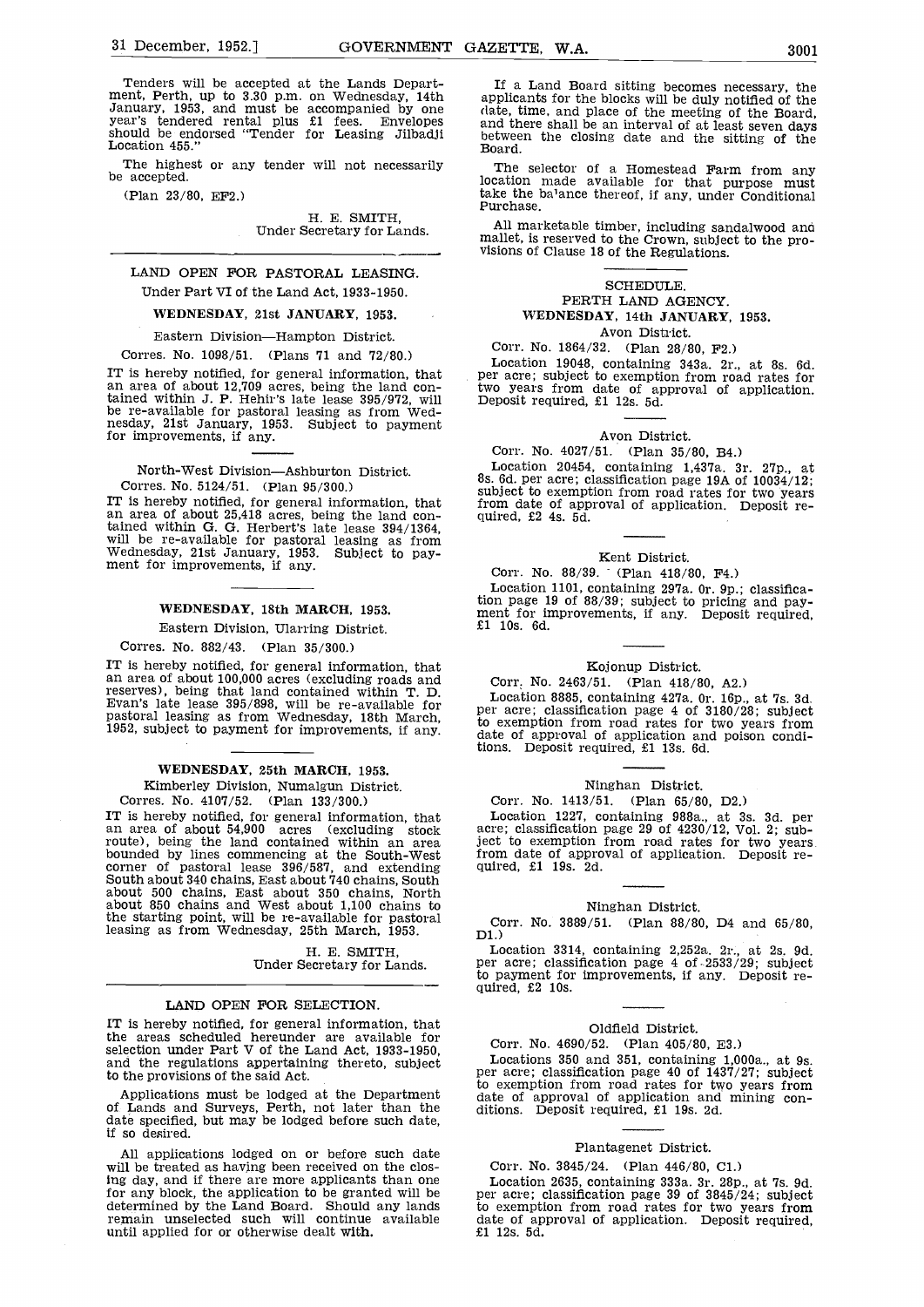#### Plantagenet District.

Corr. No. 4906/52. (Plan 445/80, E4.) The area of about 100 acres bounded by Plan-tagenet Locations 1714, 4186, 2288 and 3259. Sub-ject to classification and pricing, Deposit required, £4 3s. 9d.

# Open under Part V of the Land Act, 1933-1950, as modified by Part VIII.

# Porongorup Estate.

# Corr. No. 1015/50. (Plan 451A/40, Cl.)

Lots 8 and 9, containing 134a. 3r. 18p. and 132a. lr. 14p., respectively; purchase money, £150 each; to ex-servicemen—half-yearly instalments: First  $\frac{1}{5}$ For example interest only at  $4\frac{1}{2}\%$  ber annum, £3 7s. 6d.<br>
south-East boundary (if required); location 10695<br>
each, balance 35 years principal and interest at is subject to classification, pricing and to provision<br>

# Roe District.

Corr. No. 1904/29. (Plan 375/80, Cl-2.) Location 2141, containing about 3,300a.; classification page 12 of 2184/51; subject to survey and pricing. Deposit required, £18 16s. 3d.

#### Swan District.

Corr. No, 2652/37. (Plan 28/80, AB3-4.)

Locations 1967, 1968, 1969 and 1970, containing  $\frac{C_{\text{O}}}{L_{\text{O}}^2}$ 137a. 3r., 137a. 2r., 103a. ir. and bOa., respectively. Portions of locations 2698 and 2703, containing about 432a. and 176a., respectively, lying Eastward to the Southern prolongation of the Western boun-<br>dary of location 4135. Subject to classification, pricing and exemption from road rates for two years from date of approval of application. Locations  $2698$  and  $2703$  are also subject to survey. Deposit required, £11 10s.

#### Torbay A.A.

Corr. No. 239/30. (Plan 457A/40, A1.) Lot 30, containing 151a. 0r. 19p., at 19s. per acre; classification page 11 of 239/30; subject to exemption from road rates for two years from date of the approval of application. Deposit required, £1 7s. 11d. fic.

## Victoria District.

Corr. No. 5229/48. (Plan 90/80, C3 and 4.) Location 8901, containing 2,636a. 2r. 6p., at 6s. per acre; super acre; classification page 25 of 5229/48; subject ment for improvements and exemption from £1 7s. 11d. road rates for two years from date of approval of application. Deposit required, £2 13s.

#### Victoria District.

Corr. No. 5387/48. (Plan 16OC/40, F3.)

Location 9833, containing 1,282a. 2r. 12p., at 3s.<br>
6d. per acre; classification page 17 of 5387/48; sub-<br>
ject to exemption from road rates for two years Corr. No. 4676/27. (Plan 55/80, F1.)<br>
from date of approval of appl from date of approval of application. Deposit re- quired, £2 2s. 6d.

## Wellington District.

Corr. No. 5943/51. (Plan 413B/4O, Fi-2.) Location 4613, containing 82a. Or. 23p., at 185. per acre; classification page 11 of 5943/51. Deposit required, £1 6s. 5d.

#### Yilgarn District.

Corr. No. 2832/32. (Plan 36/80, BC3.)

Location 1273, containing 780a. ir. 26p., at 35. 3d. per acre; classification page 10 of 4305/28; subject to exemption from road rates for two years from date of approval of application and mining conditions. Deposit required, £1 16s. 11d.

# WEDNESDAY, 28th JANUARY, 1953.

#### Avon District.

# Corr. No. 7440/07. (Plan 342C/4O, P4.)

Locations 13753, 7245 and 10695, containing 105a.<br>3r., 160a. and 160a. respectively; at 10s. 9d., 13s. 9d.<br>and (not yet priced) per acre respectively; location<br>13753 is subject to provision of a road along its<br>South-East b is subject to classification, pricing and to provision locations 13753 and 7245.

# Avon District.

Corr. No. 3262/13. (Plan 57/80, F2 and 3.) Location 20157, containing l,O83a. at 6s. per acre; deposit required, £2 ls.

# Avon District.

# Corr. No. 5346/21. (Plan 342D/4O, Cl.)

Avon Location 23138, containing l9Ia. 3r. 25p., and the area of about 23Oa. bounded by locations 23138, 19024, 13171, 27128 and 27129. Subject to classification, pricing, timber conditions and to any survey required. Deposit required, £1 13s. 6d.

#### Hay District.

Corr. No. 458/11. (Plan 444/80, AB1.)

Location 1173, containing 9iOa. at 5s. per acre; subject to payment for improvements, if any, and to the provisions of section lO9B of the Land Act, 1933-1950.

## Kojonup District.

Corr. No. 4849/51. (Plan 416B/40, E1.)<br>Location 2085. containing 45a. at 13s. per acre; Location 2085, containing 45a. at l3s. per acre; available to adjoining holders only; subject to tim- ber conditions and to the condition that no access shall be provided by the Crown. Deposit required,  $f_1$  5s.

## Nelson District.

# Corr. No. 7477/07. (Plan 441/80, F2.)

Location 12223, containing about 6Oa.; available <sup>t</sup> adjoining holders only, subject to survey, classi- fication, pricing and timber conditions. Deposit required, £4 3s. 9d.

## Nelson District.

Corr. No. 6898/51. (Plan 454B/40, F1.)<br>Location 9869, containing 106a. 0r. 34p. at £1 5s. Location 9869, containing book, containing both and to pay-<br>ment for improvements, if any. Deposit required, £1 7s. 11d.

### Nelson District.

Corr. No. 6826/21. (Plan 454B/40, DE1.)<br>Locations 8903 and 9001, containing 128a. 0r. 14p. Locations 8903 and 9001, containing 128a. Or. 14p. and l9Oa. lr. 37p. respectively, at £1 2s. and £1 per acre respectively; subject to timber conditions. Deposit required, £1 12s. Sd.

## Ninghan District.

# Corr. No. 4676/27. (Plan 55/80, Fl.)

Ninghan Location 2756 and the Eastern severance<br>of location 2811, containing about 1,300a.; priced at 3s. per acre. Deposit required, £2 2s. 6d.

#### Plantagenet District.

Corr. No. 4254/51. (Plan 452D/4O, C3 and 4.)

Location 4311 (as amended), containing about 208a. at 14s. 6d. per acre (excluding survey fee); subject to survey and timber conditions. Deposit required, £6 5s.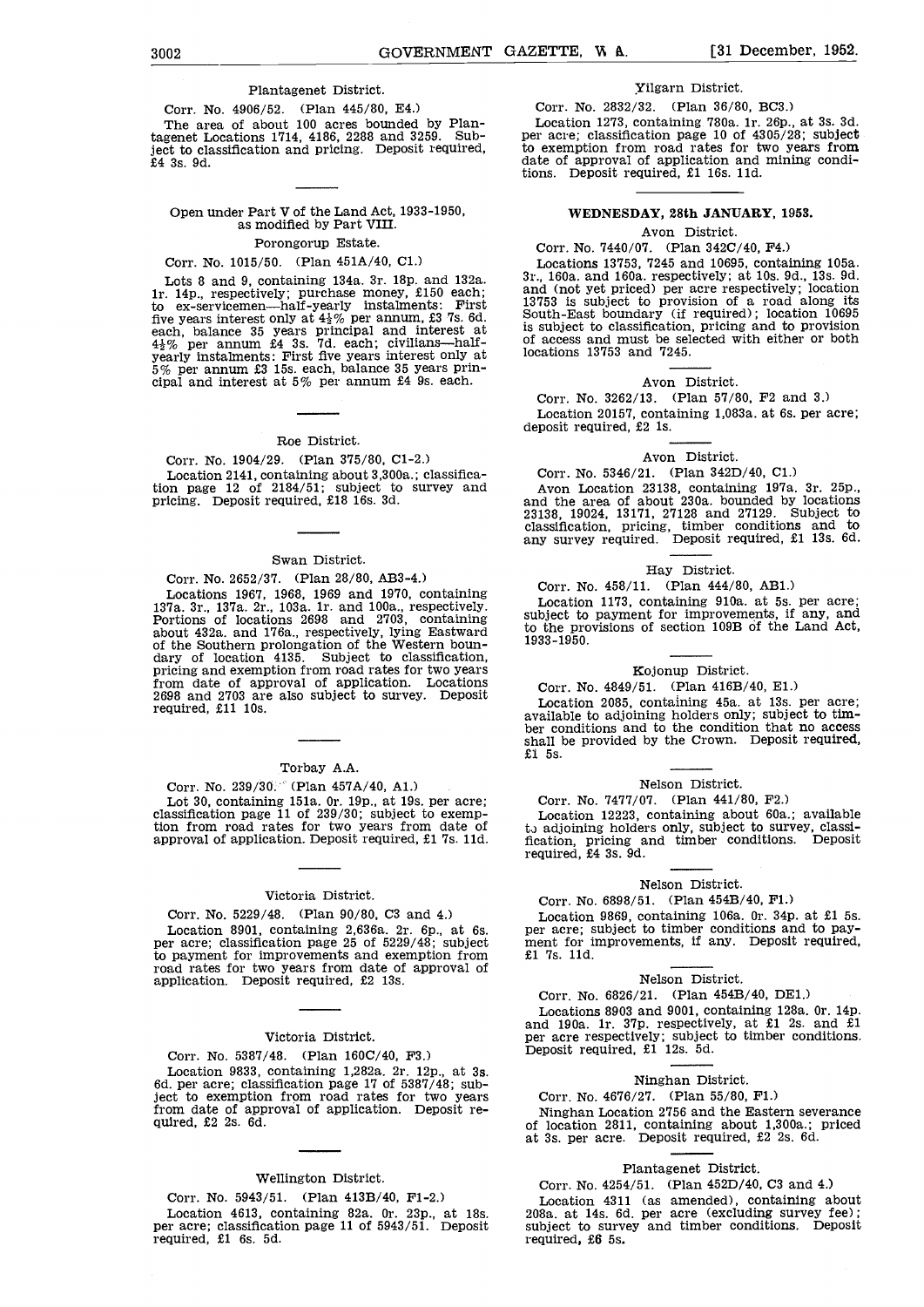Location 514, containing 520a. ir. 34p. at 12s. per acre; available to adjoining holders only. Deposit required, £1 15s.

## Sussex District.

## Corr. No. 744/49. (Plan 413B/40, P2.)

The area of about 970a. bounded by Sussex Locations 1758, 1759, 1760, 1761, 1764, 1765, 1766, 1789, 1788, 1787, 1778, 1767 and 1768, and by the pro-longation of the Northern boundary of said location 1789. Subject to survey, pricing, timber condition 1789. Subject to survey, pricing, timber condi-<br>tions and to provision of any necessary roads and (Plan Port Hedland.) reserves. Deposit required, £10.

# Swan District.

Corr. No. 2647/37. (Plan 28/80, E2.)<br>Location 3878, containing about 1,600a. at 3s. per Location 3878, containing about 1,600a. at 3s. per acre; subject to provision of suitable access and to provision of any necessary roads; subject to timber conditions. Deposit required, £2 4s. 5d.

# Victoria District.

# Corr. No. 4251/29. (Plan 191/80, P4.)

Location 10099, containing about 1,050a.; subject<br>to classification, pricing and to any necessary sur-<br>wey. Deposit required, £11 10s.<br>hos been pleased to cancel linder the provisions

## Victoria District.

# Corr. No. 837/51. (Plan 90/80, BC3 and 4.)<br>Location 8749. containing 4,992a. 3r. 12p. at 3s. Location 8749, containing 4,992a. 3r. 12p. at 3s. per acre (excluding survey fee); subject to classi- fication and to widening of the road along its Southern boundary. Deposit required, £3 2s. 9d.

## Victoria District.

# Open under Part V, Section 53.

Corr. No. 4962/14. (Plan 160/80, B2.)

Location 6676, containing 5a. 0r. 2p.; purchase<br>price, £20; available to adjoining holders only; pur-<br>chase price includes survey fee and value of im-<br>provements. Deposit required, £2 5s.<br>dedications as follows:—<br>dedicatio

# Wellington District.

Corr. No. 3658/52. (Plan 383D/40, B4.)<br>The area of about 30a. bounded by Wellington The area of about 30a. bounded by  $N$  calls and the prolongation South-West boundary of location 4416. Subject to survey, classification micing and time in frequency classification micing and time conditions. Deposit fication, pricing and timber conditions.<br>required, £3 5s.

# Wellington District.

## Open under Part V. Section 53.

Corr. No. 2463/32. (Plan 410D/40, BC3.)

# Williams District.

# Open under Part V, Section 53.

Corr. No. 2831/29. (Plan 384C/40, E3.)

Location 15022, containing 5a.; purchase price, £15; available to adjoining holders only. Deposit required, £1 l5s.

# Williams District.

# Corr. No. 2773/30. (Plan 378C/4O, D4.)

Location 15028, containing about 200a. (formerly dition portion of timber reserve No. 21056), at 11s. 9d. per P.W.I acre (excluding survey fee); subject to survey. Deposit required, £6 5s.

# Yilgarn District.

Corr. No. 1264/28. (Plan 36/80, AB1.)

# STATE HOUSING ACT, 1946-1952. Dedication of Land.

# Department of Lands and Surveys, Perth, 23rd December, 1952.

HIS Excellency the Governor in Executive Council has been pleased to dedicate, under the provisions of the State Housing Act, 1946-1952, as follows:-

Corres. No. 2583/30-Mount Barker Lots 435 to 441 (inclusive) and lots 446 to 451 (inclusive) to the purposes of the said Act. (Plan Mount Barker.)

Corres. No. 3375/52-Port Hedland Lots 192 to

Corres. No. 2053/49—Wongan Hills Lots 188 to 194 (inclusive) to the purposes of the said Act. (Plan Wongan Hills.)  $H.E. SMITH$ .

Under Secretary for Lands.

# STATE HOUSING ACT, 1946-1952.

#### Cancellation of Dedication.

# Department of Lands and Surveys, Perth, 23rd December, 1952.

## Corres. No. 10345/00.

HIS Excellency the Governor in Executive Council has been pleased to cancel, under the provisions of the State Housing Act, 1946-1952, the dedication of Kalgoorlie Lot 3174 to the purposes of the said Act. (Plan Kalgoorlie, Sheet 2.)

H. E. SMITH,<br>Under Secretary for Lands.

STATE HOUSING ACT, 1946-1952.

## Cancellation of Dedications.

Department of Lands and Surveys, Perth, 30th December, 1952.

FIL has been pleased to cancel, under the provisions of the State Housing Act, 1946-1952, the

Corres. No.  $2384/33$ -Swan Location 3715 to the purposes of the said Act. (Plan Sub. 174.)

Corres. No. 3467/94, Vol. 3-Geraldton Lot 316 to the purposes of the said Act. (Plan Geraldton Sheet 1.)

H. E. SMITH,<br>Under Secretary for Lands.

# PUBLIC WORKS TENDERS.

Open under Part V, Section 53. Tenders, closing at Perth, 2.30 p.m., on dates<br>
Location 4377, containing 5a. 0r. 3p.; purchase price, £10. Deposit required, £1 5s. Purchase price,  $\frac{100}{2}$ <br>
Purchase of Property.—Bunbury

Rivers Quarters, 1 Victoria Street; 6th January, 1953; conditions may be seen at Contractors' Room, P.W.D., Perth; P.W.D. Office, Bunbury, and Clerk of Court's Office, Bunbury.

Wubin School—Additions (12148); 6th January, 1953; conditions may be seen at the Contractors' Room, P.W.D., Perth, G.W.S. Office, Northam, and Police Station, Dalwallinu, on and after the 16th December, 1952.

Rewiring of Electrical Installation Ora Banda<br>State Battery (12146); 13th January, 1953; con-<br>ditions may be seen at the Contractors' Room,<br>P.W.D., Perth, and Kalgoorlie, on and after the 10th December, 1952.

Ogilvie School—Additions (12152); 13th January, 1953; conditions may be seen at the Contractors' Room, P.W.D., Perth, and Geraldton, and Police

Corr. No. 1264/28. (Plan 36/80, AB1.)<br>
Location 1387, containing about 685a. at 3s. 6d.<br>
per acre; subject to payment for improvements, if any, and to mining conditions. Deposit re-<br>
if any, and to mining conditions. Depos Government Buildings—Metropolitan Area Win-<br>dow Cleaning Contract (12153); 13th January, 1953; 1952.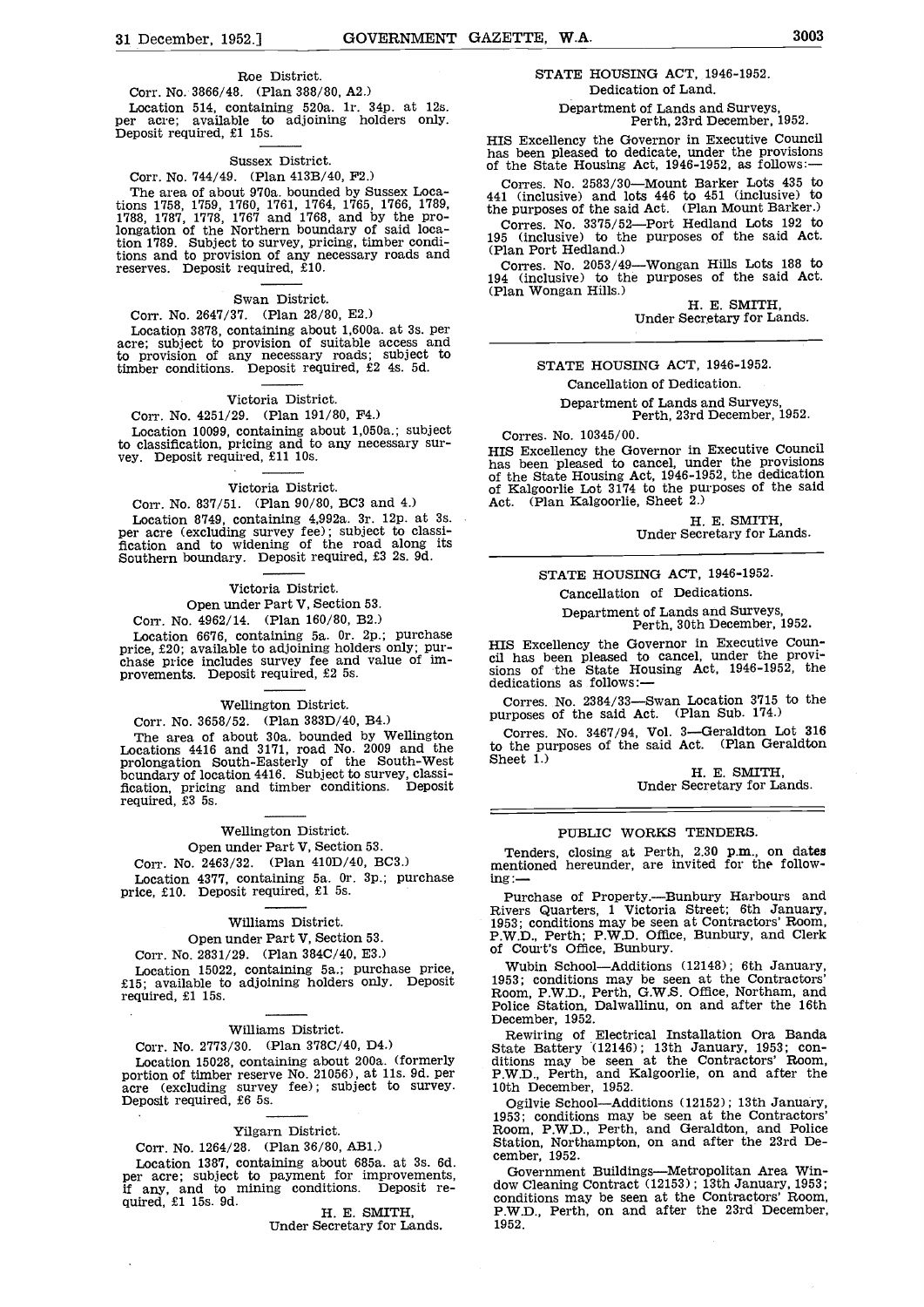Purchase and Removal of Building at rear of 153 Richmond Street, Leederville; 20th January, 1953; conditions may be seen at Contractors' Room, P.W.D., Perth.

Supply and Installation of Pumping Machinery at Cunderdin and Kellerberrin Pumping Stations (12150): 19th May, 1953; conditions may be seen at the Contractors' Room, P.W.D., Perth, on and after 22nd December, 1952.

Tenders, together with the prescribed deposit, are to be addressed to "The Hon. the Minister for Works, Public Works Department, The Barracks, St. George's Place, Perth," and must be in-<br>dorsed "Tender." The highest, lowest or any tender will not necessarily be accepted.

W. C. WILLIAMS, 31/12/52 Under Secretary for Works.

Local Government Department, Perth, 29th December, 1952,

L.G. 3500/52.

The herby notified, for general information, that the Minister for Local<br>The herby notified, for general information, that the Minister for Local<br>Government (Hon. V. Doney), acting under the provisions of section 74, sub-<br>

A. E. WHITE,<br>Acting Secretary for Local Government.

No Western Australia.

is hereby licensed to drive a Motor Vehicle of the Class  $\mathbf{A}$   $\mathbf{B}$   $\mathbf{C}$   $\mathbf{D}$   $\mathbf{E}$ for a period of 12 months ending the

day of 19 11 19 11 19 11 19 11 19 11 19 11 19 11 19 11 19 11 19 11 19 11 19 11 19 11 19 11 19 11 19 11 19 11 1

At <br>Class Added on Reflexion Added on The Press and Added on The Press and Added on The Press and Added Street, and Added Street and Added Street and Added Street and Added Street and Added Street and Added Street and Adde By No At Date of Issue <sup>19</sup> Authorised Member of the Police Force.

At

Name of <u>with the contract of the contract of</u> the contract of the contract of the contract of the contract of the contract of the contract of the contract of the contract of the contract of the contract of the contract of the

Traffic Act, 1919-1952. LICENSE TO DRIVE A MOTOR VEHICLE OTHER THAN A PAS-SENGER VEHICLE.

(On Cover)

W.A. Motor Driver's License.

 $\text{Fe}$ : 10s.

# VEHICLE CLASSIFICATION.

License No

- A. Motor Car or Wagon not ex-<br>
ceeding 40 cwt. (unladen).<br>
B. Motor Wagon exceeding 40 cwt.<br>
(unladen). Min. age 20 years.<br>
C. Motor Cycle or Motor Carrier<br>
not exceeding 125 c.c.<br>
D. Motor Cycle or Motor Carrier<br>
exceedin
- 
- 
- 

Change of Address must be notified within 7 days.

All accidents must be reported By......<br>forthwith. At...... forthwith.

Licensee's Signature. Licensee's Signature.

#### (On Cover)

W.A. Motor Passenger Vehicle Driver's License.

License No

VEHICLE CLASSIFICATION.

Class

. . . . . . . . . . . . . . . .

. . . . . . . . . . . . . . . .

F .... Omnibus

G ... Taxi Car

Change of Address must be notified within 7 days.

forthwith.

All accidents must be reported<br>forthwith. By the class added on  $A \cdot A$ <br> $B \cdot B$   $N$ . Fee: 5s.<br>Western Australia. Western Australia. Traffic Act, 1919-1952. LICENSE TO DRIVE A MOTOR PASSENGER VEHICLE. Name of is hereby licensed to drive a Motor Passenger Vehicle of the Class <sup>F</sup> <sup>G</sup> for a period of 12 months ending the day of 19 Added on  $By$  At  $A$ Date of Issue <sup>19</sup>

Authorised Member of the Police Force.

Licensee's Signature. The contract of the contract of the contract of the contract of the contract of the contract of the contract of the contract of the contract of the contract of the contract of the contract of the cont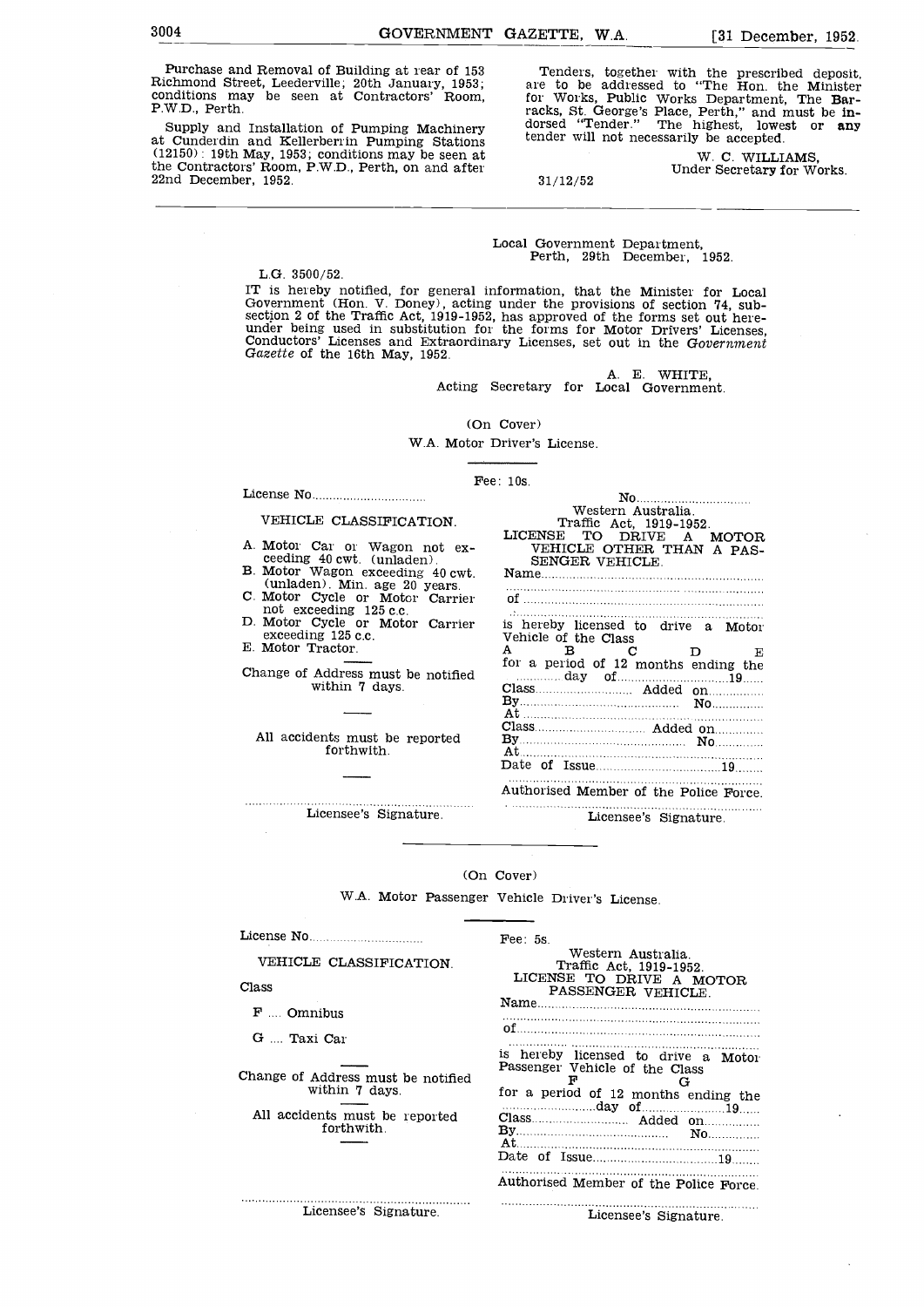|                                                                                                                                                                                                                                                                                                                                                                | CONDUCTOR'S LICENSE FOR PASSENGER VEHICLE.                                                                                                             |
|----------------------------------------------------------------------------------------------------------------------------------------------------------------------------------------------------------------------------------------------------------------------------------------------------------------------------------------------------------------|--------------------------------------------------------------------------------------------------------------------------------------------------------|
| Date $\ldots$ $\ldots$ $\ldots$ $\ldots$ $\ldots$ $\ldots$ $\ldots$ $\ldots$ $\ldots$                                                                                                                                                                                                                                                                          |                                                                                                                                                        |
| This is to certify that-                                                                                                                                                                                                                                                                                                                                       |                                                                                                                                                        |
| Received the sum of Five Shillings.<br>License Fee: 5s.                                                                                                                                                                                                                                                                                                        | is hereby licensed as the Conductor of a Passenger Vehicle for a period of                                                                             |
|                                                                                                                                                                                                                                                                                                                                                                | Member of the Police Force authorised by the Commissioner.                                                                                             |
|                                                                                                                                                                                                                                                                                                                                                                |                                                                                                                                                        |
|                                                                                                                                                                                                                                                                                                                                                                | (On Cover)<br>W.A. Motor Passenger Vehicle Driver's License and Conductor's License.                                                                   |
|                                                                                                                                                                                                                                                                                                                                                                | Fee: $10s$ .                                                                                                                                           |
| VEHICLE CLASSIFICATION.                                                                                                                                                                                                                                                                                                                                        | Western Australia.<br>Traffic Act, 1919-1952.                                                                                                          |
| Class                                                                                                                                                                                                                                                                                                                                                          | COMBINED LICENSE TO DRIVE AND<br>ACT AS CONDUCTOR<br>OF A                                                                                              |
| $F$ Omnibus                                                                                                                                                                                                                                                                                                                                                    | MOTOR PASSENGER VEHICLE.                                                                                                                               |
| G  Taxi Car                                                                                                                                                                                                                                                                                                                                                    |                                                                                                                                                        |
| Change of Address must be notified                                                                                                                                                                                                                                                                                                                             | is hereby licensed to drive and conduct<br>a Motor Passenger Vehicle of the Class<br>F<br>G                                                            |
| within 7 days.                                                                                                                                                                                                                                                                                                                                                 | for a period of 12 months ending the                                                                                                                   |
| All accidents must be reported<br>forthwith.                                                                                                                                                                                                                                                                                                                   |                                                                                                                                                        |
|                                                                                                                                                                                                                                                                                                                                                                |                                                                                                                                                        |
|                                                                                                                                                                                                                                                                                                                                                                | Authorised Member of the Police Force.                                                                                                                 |
| Licensee's Signature.                                                                                                                                                                                                                                                                                                                                          | Licensee's Signature.                                                                                                                                  |
|                                                                                                                                                                                                                                                                                                                                                                | Е                                                                                                                                                      |
|                                                                                                                                                                                                                                                                                                                                                                |                                                                                                                                                        |
| Section 24 A.                                                                                                                                                                                                                                                                                                                                                  | Western Australia.                                                                                                                                     |
|                                                                                                                                                                                                                                                                                                                                                                | Traffic Act, 1919-1952.<br>$\mathbf{No}$                                                                                                               |
|                                                                                                                                                                                                                                                                                                                                                                | EXTRAORDINARY LICENSE TO DRIVE A MOTOR VEHICLE.                                                                                                        |
|                                                                                                                                                                                                                                                                                                                                                                |                                                                                                                                                        |
|                                                                                                                                                                                                                                                                                                                                                                |                                                                                                                                                        |
|                                                                                                                                                                                                                                                                                                                                                                | (i) The Licensee shall not drive any vehicle except within                                                                                             |
|                                                                                                                                                                                                                                                                                                                                                                |                                                                                                                                                        |
|                                                                                                                                                                                                                                                                                                                                                                |                                                                                                                                                        |
|                                                                                                                                                                                                                                                                                                                                                                | Inspector of Police.                                                                                                                                   |
|                                                                                                                                                                                                                                                                                                                                                                |                                                                                                                                                        |
|                                                                                                                                                                                                                                                                                                                                                                |                                                                                                                                                        |
|                                                                                                                                                                                                                                                                                                                                                                | and no other (kind of) vehicle.<br>This license must always be carried when driving.                                                                   |
|                                                                                                                                                                                                                                                                                                                                                                | (Reverse Side of Extraordinary License)                                                                                                                |
|                                                                                                                                                                                                                                                                                                                                                                | This License is valid for a period of manufactured months ending on<br>CLASSIFICATION OF VEHICLES IN RESPECT OF WHICH THIS LICENSE<br>HAS BEEN ISSUED. |
| Subject to the following limitations and conditions:—<br>suspended or cancelled pursuant to the Act or Regulations.<br>A. Any Car or a Wagon not exceeding 40 cwt. unladen.<br>B. Motor Wagon exceeding 40 cwt. unladen. Min. age 20 years.<br>Motor Cycle or Motor Carrier not exceeding 125 c.c.<br>C.<br>D. Motor Cycle or Motor Carrier exceeding 125 c.c. |                                                                                                                                                        |
| E. Motor Tractor.                                                                                                                                                                                                                                                                                                                                              | Change of Address must be notified within 7 days.                                                                                                      |
|                                                                                                                                                                                                                                                                                                                                                                | All accidents must be reported forthwith.                                                                                                              |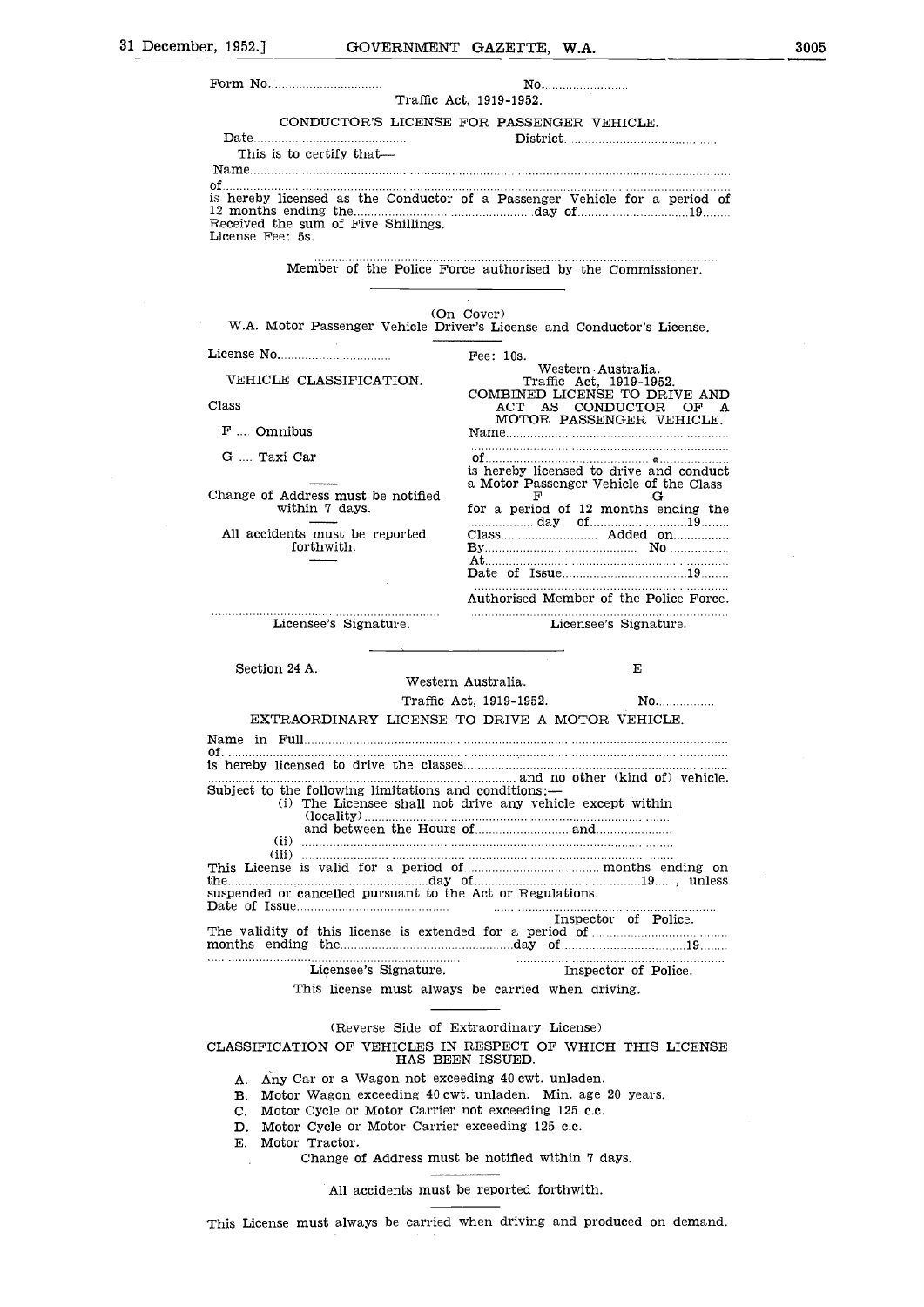$\bar{z}$ 

## P.W. 1707/52

## INDUSTRIAL DEVELOPMENT (KWINANA AREA) ACT, 1952; PUBLIC WORKS ACT, 1902-1950.

### LAND RESUMPTION.

## Industry at Kwinana (Broken Hill Proprietary).

NOTICE is hereby given, and it is hereby declared, that the piece or parcel of land described in the Schedule hereto-being all in the Cockburn Sound District—has, in pursuance of the written approval and consent of His Excellency the Governor,<br>acting by and with the advice of the Executive Council, dated the 23rd day of December, 1952, been se

And further notice is hereby given that the said piece or parcel of land so set apart, taken, or resumed is marked off<br>and more particularly described on Plan, P.W.D., W.A., 33605, which may be inspected at the Office of t Perth.

And it is hereby directed that the said land shall vest in Her Majesty for an estate in fee simple in possession for the purpose herein expressed, freed and discharged from all trusts, mortgages, charges, obligations, estates, interests, rights-of-Way or other easements whatsoever.

SCHEDULE.

| No. on Plan<br>P.W.D., W.A.,<br>No. 33605. | Owner or Reputed Owner.            | Description.                                                                                                                   | Area.                         |
|--------------------------------------------|------------------------------------|--------------------------------------------------------------------------------------------------------------------------------|-------------------------------|
|                                            | Albert Lawrence Gerick<br>$\cdots$ | Portion of Cockburn Sound Location 506, being<br>Lot 9 on L.T.O. Diagram 16577 (Certificate<br>of Title Volume 1153, Folio 58) | а. г.<br>14<br>$\overline{2}$ |

Certified correct this 23rd day of December, 1952.

Minister for Works.

D. BRAND, Governor in Executive Council.

Dated this 23rd day of December, 1952.

#### PUBLIC WORKS ACT, 1902-1950.

# LAND ACQUISITION.

Belmont Park Road Board-Town Planning Scheme No. 1.

NOTICE is hereby given, and it is hereby declared, that the several pieces or parcels of land described in the Schedule<br>hereto—being all in the Swan District—have, in pursuance of the written approval under the Road Distri namely :—Town Planning Scheme No. 1 and that the several roads, streets or thoroughfares referred to in such schedule and<br>which are by this notice so set apart, taken or resumed are wholly closed and have ceased to be publ

And further notice is hereby given that the said pieces or parcels of land so taken and set apart are shown marked off on Plan, P.W.D., W.A., 33581, Which may he inspected at the Office of the Minister for Works, Perth.

And it is hereby directed that the said lands shall vest in Belmont Park Road Board for an estate in fee simple in possession for the public work herein expressed, freed and discharged from all trusts, mortgages, charges, obligations, estates, interests, rights-of-Way, or other easemönts whatsoever.

# SCHEDULE.

| William Leslie Marrable<br>Portion of Swan Location 34, being Lot 1 on<br>$\cdots$<br>L.T.O. Plan 2151 (Certificate of Title Volume<br>1141, Folio 539)<br>2 to 8 (inclusive) and<br>Alice Ann Marrable<br>Portion of Swan Location 34, being Lots 2 to 8<br>0 <sup>3</sup><br>$37 \text{ to } 43 \text{ (inclusive)}$<br>(inclusive) and 37 to 43 (inclusive) on L.T.O.<br>Plan 2151 (Certificate of Title Volume 563,<br>Folio 5<br>9 and 36<br>Charles Rossiter<br>Portion of Swan Location 34, being Lots 9 and<br>36 on L.T.O. Plan 2151 (Certificate of Title<br>Volume 239, Folio 112)<br>10 and 11<br>Alice Hair<br>Portion of Swan Location 34, being Lots 10<br>and 11 on L.T.O. Plan 2151 (Certificate of | No. on Plan<br>P.W.D., W.A.,<br>No. 33581. | Owner or Reputed Owner. | Description.                | Area.               |
|----------------------------------------------------------------------------------------------------------------------------------------------------------------------------------------------------------------------------------------------------------------------------------------------------------------------------------------------------------------------------------------------------------------------------------------------------------------------------------------------------------------------------------------------------------------------------------------------------------------------------------------------------------------------------------------------------------------------|--------------------------------------------|-------------------------|-----------------------------|---------------------|
|                                                                                                                                                                                                                                                                                                                                                                                                                                                                                                                                                                                                                                                                                                                      |                                            |                         |                             | a. r. p.<br>0 0 8.7 |
|                                                                                                                                                                                                                                                                                                                                                                                                                                                                                                                                                                                                                                                                                                                      |                                            |                         |                             | 2.6                 |
|                                                                                                                                                                                                                                                                                                                                                                                                                                                                                                                                                                                                                                                                                                                      |                                            |                         |                             | $0 \t 0 \t 16.4$    |
|                                                                                                                                                                                                                                                                                                                                                                                                                                                                                                                                                                                                                                                                                                                      |                                            |                         | Title Volume 237, Folio 14) | $0 \t 0 \t 17.5$    |
| 12 to 33 (inclusive)<br>Frederick Leonard Brown<br>Portion of Swan Location 34, being Lots 12 to<br>$2\quad 0$<br>and 145 to 163 (in-<br>33 (inclusive) and 145 to 163 (inclusive) on<br>clusive)<br>L.T.O. Plan 2151 (Certificate of Title Volume)                                                                                                                                                                                                                                                                                                                                                                                                                                                                  |                                            |                         |                             | $7 \cdot 2$         |
| 181, Folio 147)<br>34, 35, 143 and 144<br>The Public Trustee, Western Australia,<br>Portion of Swan Location 34, being Lots 34,<br>0.<br>Administrator of Estate of John<br>35, 143 and 144 on L.T.O, Plan 2151 (Certifi-<br>Allan Morrison (deceased)<br>cate of Title Volume 234, Folio 100)                                                                                                                                                                                                                                                                                                                                                                                                                       |                                            |                         |                             | $0.30-8$            |

CHARLES GAIRDNER,

P.W. 2240/52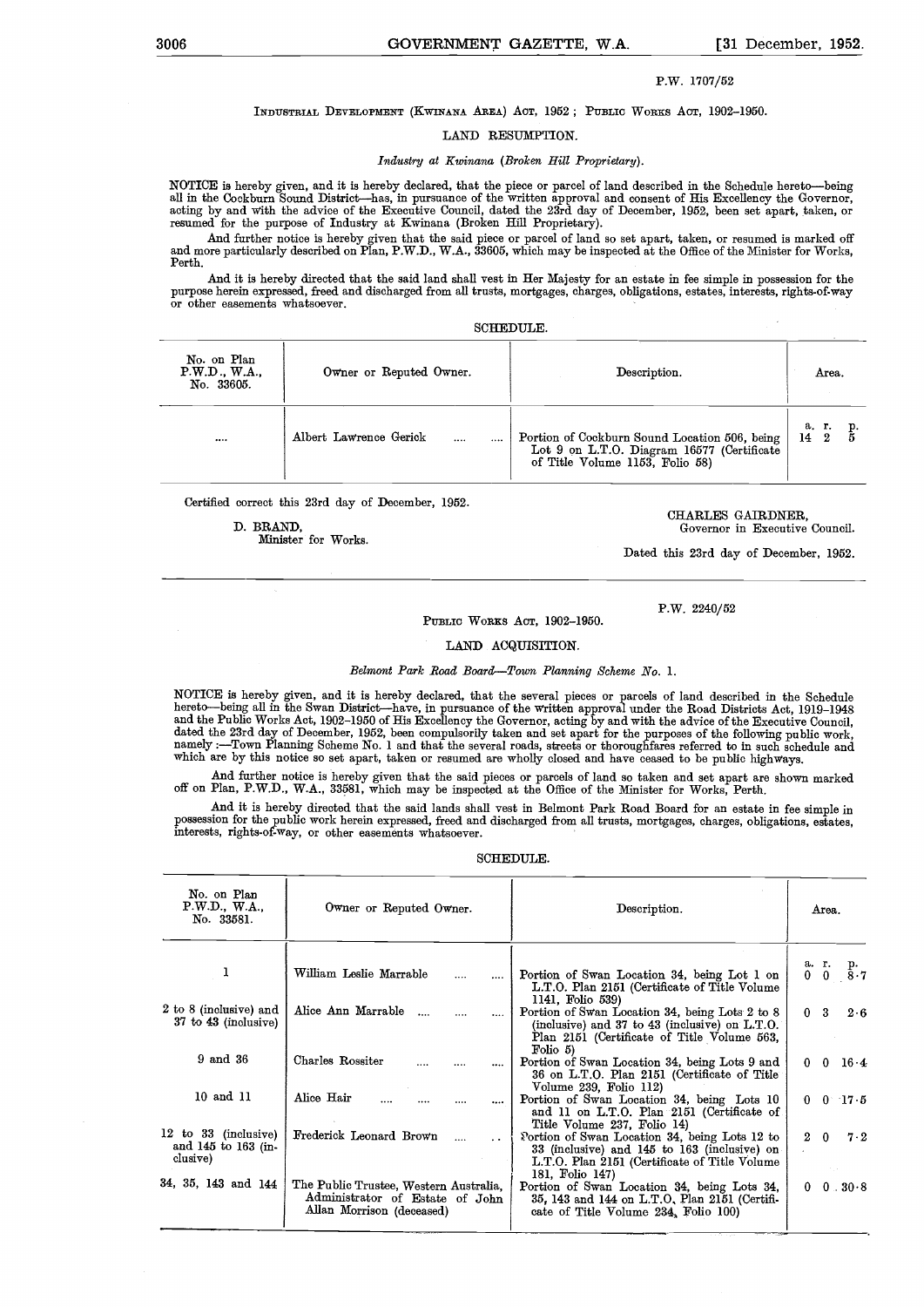#### SCHEDULE-continued.

| No. on Plan<br>P.W.D., W.A.,<br>No. 33581.                                                                                            | Owner or Reputed Owner.                                                                                                            | Description.                                                                                                                                                                                                                                                                    | Area.                                   |
|---------------------------------------------------------------------------------------------------------------------------------------|------------------------------------------------------------------------------------------------------------------------------------|---------------------------------------------------------------------------------------------------------------------------------------------------------------------------------------------------------------------------------------------------------------------------------|-----------------------------------------|
| 44 to 48 (inclusive),<br>136 and 171                                                                                                  | William Denzil Carr<br>.                                                                                                           | Portion of Swan Location 34, being Lots 44 to<br>48 (inclusive), 136 and 171 on L.T.O. Plan 2151<br>(Certificate of Title Volume 1141, Folio 538)                                                                                                                               | a. r.<br>p.<br>21.4<br>0 <sub>1</sub>   |
| $49$ to $54$ (inclusive).<br>57, 58, 62, 63, 76,<br>77, 79, 92, 93, 97                                                                | Frederick Leonard Brown<br>$\ddotsc$                                                                                               | Portion of Swan Location 34, being Lots 49 to<br>54 (inclusive), 57, 58, 62, 63, 76, 77, 79, 92,<br>93. 97 to 134 (inclusive) on L.T.O. Plan 2151                                                                                                                               | $\mathbf{2}$<br>14.5<br>2               |
| to $134$ (inclusive)<br>55 and 56                                                                                                     | James McIntosh                                                                                                                     | (Certificate of Title Volume 181, Folio 148)<br>Portion of Swan Location 34, being Lots 55 and<br>56 on L.T.O. Plan 2151 (Certificate of Title<br>Volume 180, Folio 41)                                                                                                         | $0\quad 0\quad 17$                      |
| 59, 64, 65, 68 to 75<br>$(inclusive)$ , 78, 80 to<br>87 (inclusive), $96$ ,<br>135, 137, 138, 141,<br>142, 167, 168, 169,             | The West Australian Trustee, Executor<br>and Agency Company, Limited,<br>Executor of the Will of James Lyon<br>Johnston (deceased) | One undivided half share only in portion of Swan<br>Location 34, being Lots 59, 64, 65, 68 to 75<br>(inclusive), 78, 80 to 87 (inclusive), 96, 135,<br>137, 138, 141, 142, 167, 168, 169, 170 and 172<br>on L.T.O. Plan 2151 (Certificate of Title<br>Volume 576, Folio 68)     | 1 1 27                                  |
| 170 and 172<br>59, 64, 65, 68 to 75<br>$(inclusive)$ , 78, 80 to<br>87 (inclusive), 96,<br>135, 137, 138, 141,<br>142, 167, 168, 169, | Katie Maria Johnston                                                                                                               | One undivided half share only in portion of Swan<br>Location 34, being Lots 59, 64, 65, 68 to $75$<br>(inclusive), 78, 80 to 87 (inclusive), 96, 135,<br>137, 138, 141, 142, 167, 168, 169, 170 and 172<br>on L.T.O. Plan 2151 (Certificate of Title<br>Volume 1069, Folio 670) | $1 \quad 1 \quad 27$                    |
| 170 and 172<br>60 and 95                                                                                                              | Edwin Avery<br>$\cdots$                                                                                                            | Portion of Swan Location 34, being Lots 60<br>and 95 on L.T.O. Plan 2151 (Certificate of<br>Title Volume 405, Folio 19)                                                                                                                                                         | $0\quad 0$<br>$14-3$                    |
| 61 and 94                                                                                                                             | Frederick Leonard Brown<br>$\overline{a}$<br>$\cdots$                                                                              | Portion of Swan Location 34, being Lots 61 and<br>94 on L.T.O. Plan 2151 (Certificate of Title<br>Volume 208, Folio 36)                                                                                                                                                         | $0\quad 0$<br>$14 \cdot 3$              |
| 66 and 89                                                                                                                             | Samuel Edwin Perks<br>$\ddotsc$<br>$\cdots$                                                                                        | Portion of Swan Location 34, being Lots 66 and<br>89 on L.T.O. Plan 2151 (Certificate of Title<br>Volume 307, Folio 142)                                                                                                                                                        | $14 \cdot 3$<br>$0\quad 0$              |
| 67 and 88                                                                                                                             | John Thornett<br>$\cdots$<br>                                                                                                      | Portion of Swan Location 34, being Lots 67 and<br>88 on L.T.O. Plan 2151 (Certificate of Title<br>Volume 265, Folio 134)                                                                                                                                                        | $0\quad 0$<br>$14 \cdot 3$              |
| 90 and 91                                                                                                                             | Sarah Rosenwax, Executrix of the Will<br>of Marcus Rosenwax (deceased)                                                             | Portion of Swan Location 34, being Lots 90 and<br>91 on L.T.O. Plan 2151 (Certificate of Title<br>Volume 318, Folio 135)                                                                                                                                                        | $0 \t0 \t14 \t6$                        |
| 139 and 140                                                                                                                           | William Miller<br>                                                                                                                 | Portion of Swan Location 34, being Lots 139<br>and 140 on L.T.O. Plan 2151 (Certificate of<br>Title Volume 399, Folio 161)                                                                                                                                                      | 15.4<br>$\bf{0}$<br>0                   |
| 164                                                                                                                                   | Frank Whistler<br><br>                                                                                                             | Portion of Swan Location 34, being Lot 164 on<br>L.T.O. Plan 2151 (Certificate of Title Volume)                                                                                                                                                                                 | $7-7$<br>$\bf{0}$<br>0                  |
| 165 and 166                                                                                                                           | Septimus Broomhead<br><br>                                                                                                         | 234, Folio 90)<br>Portion of Swan Location 34, being Lots 165<br>and 166 on L.T.O. Plan 2151 (Certificate of                                                                                                                                                                    | $15 \cdot 4$<br>$\bf{0}$<br>$\mathbf 0$ |
| 173 and 174                                                                                                                           | Richard Charles Luscombe<br>                                                                                                       | Title Volume 314, Folio 5)<br>Portion of Swan Location 34, being the Streets,<br>Roads and Reserve on L.T.O. Plan 2151<br>(Certificate of Title Volume 174, Folio 125)                                                                                                          | 4.9<br>$\boldsymbol{2}$<br>$\bf{0}$     |
|                                                                                                                                       |                                                                                                                                    |                                                                                                                                                                                                                                                                                 |                                         |

Certified correct this 18th day of December, 1952. C. H. GAIRDNER,

D. BRAND, Governor in Executive Council.<br>
Minister for Works.

Dated this 23rd day of December, 1952.

# MUNICIPAL CORPORATIONS ACT, 1906-1951. Municipality of Geraldton.<br>Notice of Intention to Borrow-Proposed Loan<br>of £5,000-No. 32 (4).

NOTICE is hereby given that the Municipality of Late Geraldton proposes to borrow the sum of five thousand pounds  $(£5,000)$  to be expended on works<br>and undertakings in the Geraldton Municipality,<br>the said works and undertakings being the con-<br>struction, reconstruction and drainage of roads<br>and footpaths.<br>Plans and sp

cost thereof and a statement showing the proposed expenditure of the money to be borrowed are open for inspection at the office of the Council for one month from the publication hereof, from 9 a.m. to 4 p.m., from Monday to Friday in each week.

4 p.m., from Monday to Friday in each week.<br>The amount of £5,000 is proposed to be raised by the sale of debentures, repayable with interest LG.<br>by 20 half-yearly instalments over a period of 10 IT is years after the date of issue thereof, in lieu of the it is formation of a sinking fund. The debentures shall purs<br>bear interest at a rate not exceeding four pounds Act,

twelve shillings and sixpence per centum per annum, payable half-yearly. The amount of the said debentures and interest thereon shall be paid at the Commonwealth Bank of Australia, Perth.

Dated this 10th- day of December, 1952. JAMES McALEER,

Mayor.

R. W. CARTER, Town Clerk.

ROAD DISTRICTS ACT, 1919-1951. Carnarvon Municipal District and the Gascoyne- Minilya Road District. Alteration of Common Boundary---Notice<br>of Intention.<br>Local Government Department, Perth, 19th December, 1952.

L.G. 58/52.

IT is hereby notified, for public information, that it is the intention of His Excellency the Governor, pursuant to the provisions of the Road Districts Act, 1919-1951, to sever from the Carnarvon Mi.ni-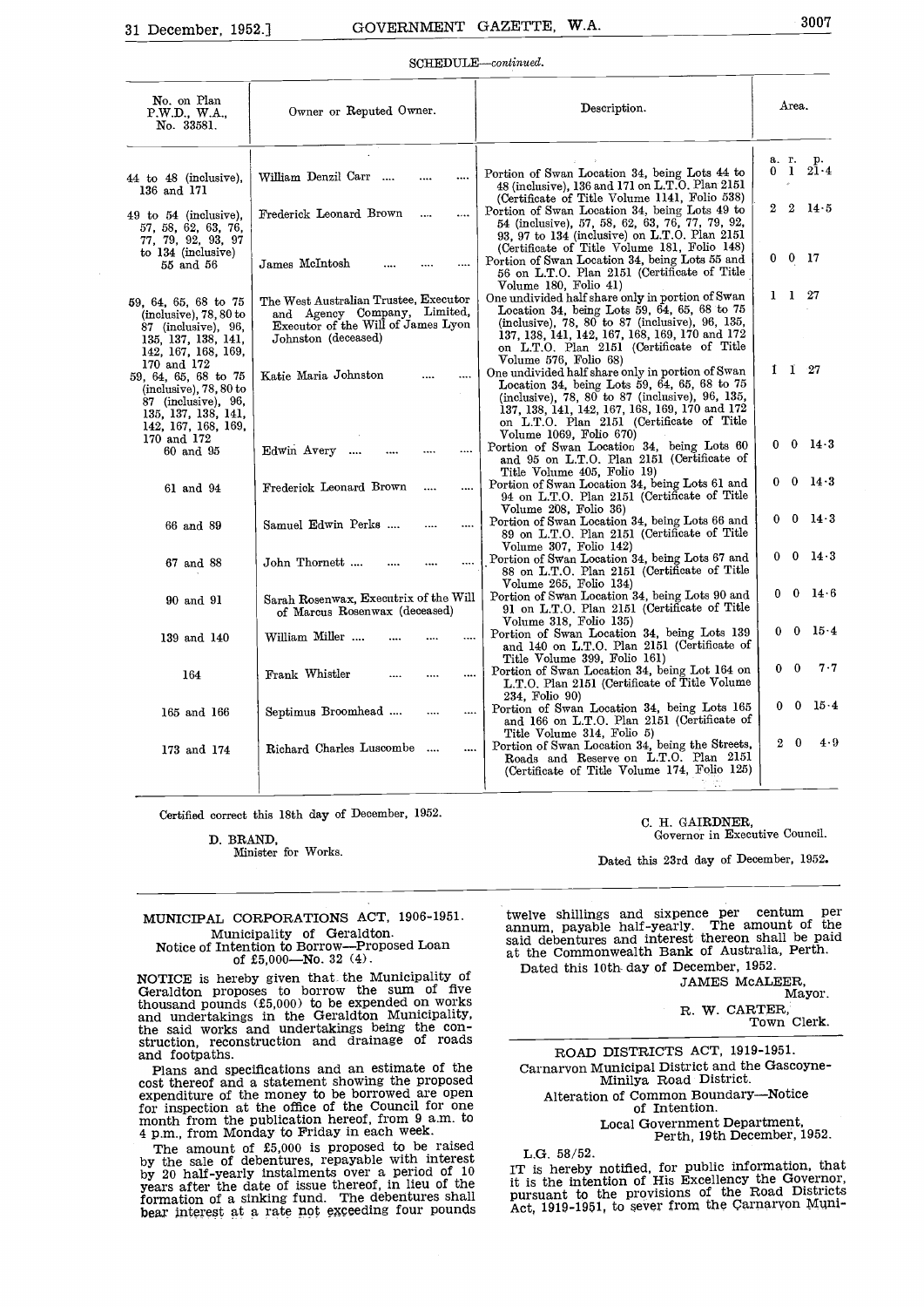Plans showing the proposed alterations may be  $\frac{\text{the}}{\text{mbl}}$ inspected at the Local Government Department, 776 Hay Street, Perth.

# (Sgd.) VICTOR DONEY, Minister for Local Government.

Schedule.<br>All that portion of Carnaryon Municipality All that portion of Carnarvon Municipality Tamm<br>bounded by lines starting at a point on the right able m<br>bank of the Gascoyne River situate in prolongation distric<br>Southerly of the Western side of Beasley Street<br>and extend along that side and onwards to the Eastern side of road No. 3901; thence Southerly along that side to the Northern boundary of Carnarvon Town Lot<br>20; thence Easterly along that boundary and on-<br>wards to the right bank of the Gascoyne River<br>aforesaid, and thence generally South-Westerly Ka downwal'ds along that bank to the starting point.

## ESPERANCE ROAD BOARD.

IT is hereby notified for generaLinformation that the appointment of Alexander Bell, snr., as Pound- keeper for the Esperance Road District is termin- ated as from this date.

## By order of the Board.

R. WITTBER,<br>19th December, 1952.<br>1952.

# THE ROAD DISTRICTS ACT, 1919-1951. Tammin Road Board. Notice of Intention to Borrow-Proposed Loan

of  $£2,000$ .<br>NOTICE is hereby given that the Tammin Road NOTICE is hereby given that the Tammin Road box the Board proposes to borrow the sum of £2,000 (two appropriate the sum of  $E2,000$  (two appropriate the sum of  $E2,000$  (two appropriate the sum of  $E2,000$  (two appropriat thousand pounds) to be expended on works and undertakings in the Tammin Road District, the

one month after the publication of this notice, during office hours.

The amount of £2,000 is proposed to be raised  $\frac{130 \text{ pm}}{30 \text{ pm}}$  to  $\frac{4 \text{ pm}}{2 \text{ mm}}$ , Monday to the sale of debentures repayable with interest  $\frac{9 \text{ nm}}{2 \text{ mm}}$  to 12 noon on Saturday. by the sale of debentures repayable with interest by  $40$  equal half-yearly instalments over a period The of 20 years after date of issue hereof, in lieu of by the the formation of a sinking fund. The debentures will bear interest at the rate of £4 15s. per cent per annum payable half-yearly. The amount of  $\begin{array}{c}$  the

The works and undertakings for which the loan is proposed to be raised will, in the opinion of the Board, be of special benefit to the whole of the Tammin Road District, and any loan rate applic-<br>Tammin Road District, and any loan rate applic-<br>able may be levied on al district.

# R. B. NOTTAGE, Chairman.

J. SMITH, Secretary.

### THE ROAD DISTRICTS ACT, 1919-1951. Tammin Road Board. Notice of Intention to Borrow-Proposed Loan of £8,000.

said works and undertakings being the purchase of<br>a power road grader.<br>All particulars showing the proposed expenditure

of the money to be borrowed are open for inspec-<br>4686 thence in a Northerly direction to the Northtion for the ratepayers at the office of the Board for one month after the publication of this notice, during office hours,

The amount of £8,000 is proposed to be raised by the sale of debentures repayable with interest by 16 equal half-yearly instalments over a period of eight years after date of issue thereof, in lieu of the formation of a sinking fund. The debentures will bear interest at the rate of £4 16s. 3d. per cent. per annum, payable half-yearly. The amount of the debentures and interest to be payable at the Commonwealth Bank, Perth.

The works and undertakings for which the loan<br>is proposed to be raised will, in the opinion of the is proposed to be raised will, in the opinion of the Board, be of special benefit to the whole of the Tammin Road District, and any loan rate applic- able may be levied on all rateable property in the district.

# R. B. NOTTAGE, Chairman.

J. SMITH, Secretary;

# THE ROAD DISTRICTS ACT, 1919-1948. Section 92.

Kalgoorlie Road Board-Return of Election.

IT is hereby notified, for public information, that Mr. Paul Wood, Newsreporter, of 3 Millen Street, Boulder, was elected as the Kalgoorlie Road Board member of the Eastern Goldfields Transport Board for the year ending 30th November, 1954.

# ANGUS KING,<br>Secretary.

Kalgoorlie, 16th December, 1952.

# ROAD DISTRICTS ACT, 1919-1948. Northampton Road Board. Notice of Intention to Borrow. Proposed Loan No. 5 of £1,000.

NOTICE is hereby given that the Northampton Road Board proposes to borrow the sum of £1,000 to be expended on works and undertakings in the Northampton Road District. The said works and undertakings being for the reconstruction of the Ajana Hall.

said works and undertakings being the erection of a residence for an employee of the Tammin Road<br>a residence for an employee of the Tammin Road<br>Board. Money to be borrowed, including the cost of super-<br>money to be borrowed All particulars showing the proposed expenditure<br>of the money to be borrowed are open for inspection<br>for the ratepayers at the office of the Board for<br>the rate of the Morthampton Road Board The plans and specifications and the estimates of the cost of the said works and undertakings and statement showing the proposed expenditure of the<br>money to be borrowed, including the cost of super-<br>vision and initial expenditure in connection with<br>the raising of the loan are open for inspection<br>at the office of the No situated at Northampton for one month from the publication hereof, from 9 a.m. to 12.30 p.m. and 1.30 p.m. to 4 p.m., Monday to Friday and from

with the debentures and interest to be payable at the debentures and interest to be payable at the debentures and interest to be payable at the debentures and interest at a rate of the debentures and interest to be payable The amount of £1,000 is proposed to be raised<br>by the sale of debentures repayable with interest<br>by twenty (20) equal half-yearly instalments over a period of ten (10) years after the date of issue thereof in lieu of the formation of a sinking fund. exceeding four pounds ten shillings (£4 10s.) per<br>centum per annum payable half yearly. The<br>amount of the said debentures and interest thereon<br>is to be paid at the National Bank of Australasia,<br>Northampton.<br>The works and u

NOTICE is hereby given that the Tammin Road Board by the boundary of location 4658 to the South-West<br>Board proposes to borrow the sum of £8,000 (eight the south boundary of location 5817 thence in an Easterly direc-<br>thousa shows and university in the opinion of the<br>Board be of special benefit to a portion of the<br>Northampton Road Board namely all land in the<br>North Ward North of the following line:—Com-<br>mencing at the South-West corner of loca (Indian Ocean) thence along the rabbit proof fence to the North-East corner of location 7967 thence South to the South-West corner of location 6686 thence East to the South-East corner of location 6686 then South to the South-East corner of location 6704 thence in a North-Easterly direction along the boundary of location 4658 to the South-West corner of location 5817 thence in an Easterly direction to the South-East corner of location 4677 thence in a Northerly direction to the North-West corner of location 6603 thence in an Easterly direc- tion along the Southern boundaries of location tion along the Southern boundaries of location<br>4677 and 4678 to the South-East corner of location East corner of location 6948 thence in an Easterly direction to the South-West corner of location 5076 thence in a Northerly direction to the North-West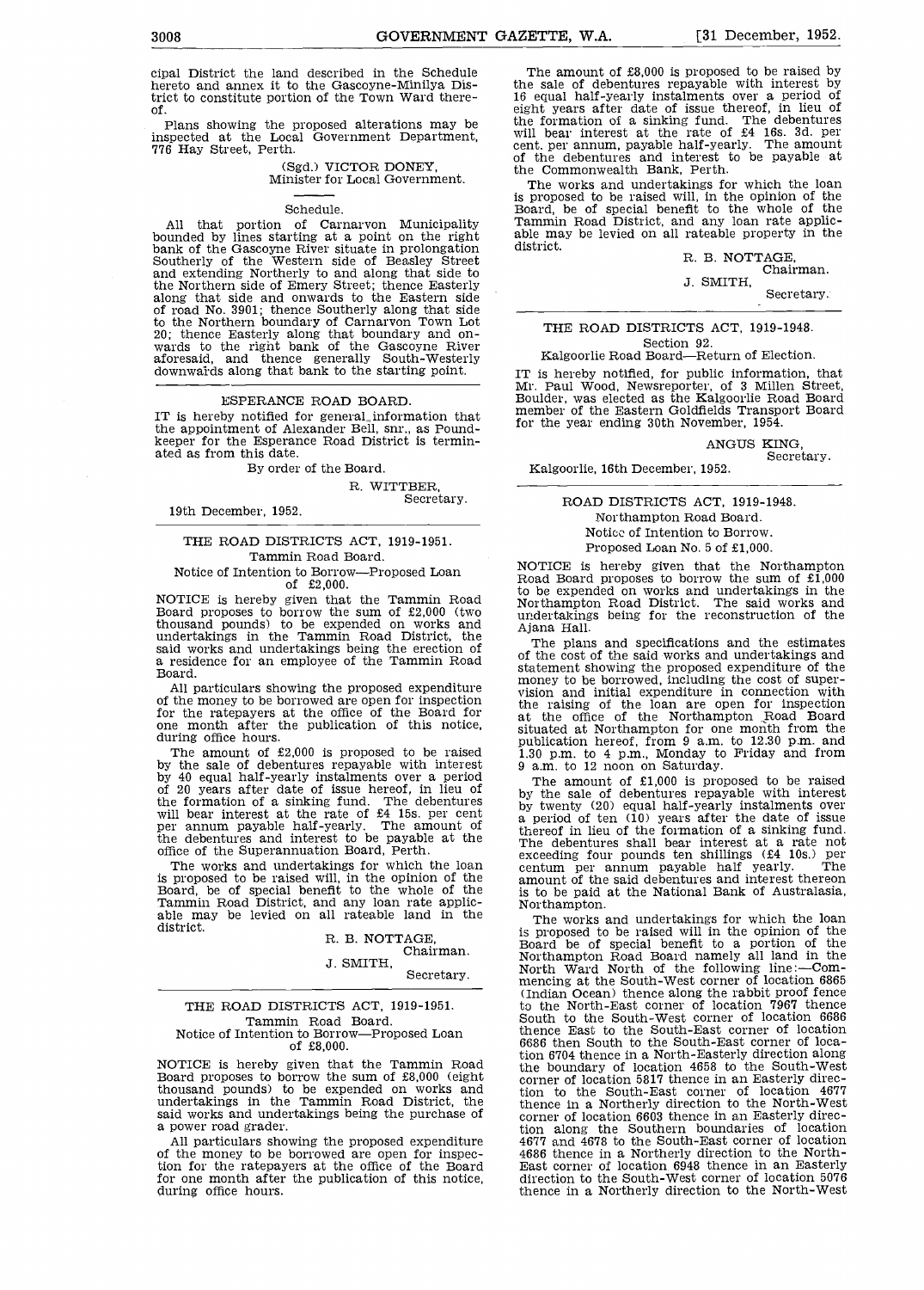corner of location 5078 thence in a North-Easterly The<br>direction until it intercepts the South-West corner the se<br>of the Southern boundary of lease No. 392/497 40 eq<br>thence in an Easterly direction along the Southern 20 ye boundary of lease No. 392/402 to the Upper Chap- man Road Board boundary.

A copy of the plan showing the area receiving half this benefit may be inspected at the office of the and<br>Road Board, Northampton. Ban

Any loan rate applicable to such loan will be levied on the rateable land within such area of the said district.

Dated the 13th day of December, 1952.

F. A. PORTER, Chairman.

L. M. PHIEL,

Secretary.

# THE ROAD DISTRICTS ACT, 1919-1951.

## Gnowangerup Road Board.

Notice of Intention to Borrow-Loan No. 30 of £800.

NOTICE is hereby given that the Gnowangerup Road Board proposes to borrow the sum of £800 to be expended on works and undertakings in the  $\frac{1}{15}$  the Gnowangerup Road District. The said works and  $\frac{1}{100}$ undertakings being the erection on lot 1 (Gnow-<br>angerup Townsite) of a building for the use of the Gnowangerup Infant Health Clinic.

Plans, specifications and an estimate of the cost<br>of the said works and undertakings and a statement<br>showing the proposed expenditure of the money 4 p.m to be borrowed, including the cost of supervision and initial expenditure in connection with the p raising of the loan, are open for inspection at the office of the Gnowangerup Road Board situated in Yougenup Road, Gnowangerup, for one month from the publication hereof, from 9 a.m. to 5.30 p.m. on week days with the exception of Saturdays.

The amount of £800 is proposed to be raised by the sale of debentures, repayable with interest by 40 equal half-yearly instalments, over a period of 20 years after the issue thereof in lieu of the formation of a sinking fund. The debentures shall bear interest at the rate of four pounds seventeen shillings and sixpence, per centum per annum, payable half yearly. The amount of the said debentures and interest thereon is to be paid at the National Bank of Australasia Limited, Gnowangerup.

Dated this 19th day of December, 1952.

D. K. HOUSE, Chairman.

W. J. CUNEO,

Secretary.

# MANDURAH ROAD BOARD. Notice of Intention to Borrow.

Proposed Loan of £2,500.<br>NOTICE is hereby given that the Mandurah Road<br>Board proposes to borrow £2,500.

The amount is proposed to be raised by the sale<br>of debentures repayable with interest by 20 equal<br>half-yearly instalments over a period of 10 years<br>after the date of issue thereof, in lieu of the formation of a sinking fund. Such debentures shall bear interest at the rate of four pounds fifteen shillings (M 15s.) per centum per annum. The amount of the debenture and interest is to be paid at the Bank of New South Wales, Mandurah. The purpose for which the loan is to be applied

is the provision and construction of a landing and fishing stage as an addition to the new traffic<br>bridge over the river at Mandurah.

Plans, specifications and an estimate of the cost<br>of the said work and undertakings, including cost<br>of supervision and initial expenditure in connection<br>with the rasing of the loan, are available for in-<br>spection at the B the publication hereof.

Dated the 18th day of December, 1952.

W. ANDERSON, Chairman. N. F. HAYNES,<br>Secretary.

# AGRICULTURAL PRODUCTS ACT, 1929.

Department of Agriculture,<br>Ex. Co. No. 2316.<br>HIS Excellency the Governor in Executive Council, under the provisions of the Agricultural Products Act, 1929, has been pleased to amend, in the manner<br>mentioned in the Schedule hereunder, the Agricultural Products Act Regulations<br>made under the Act and published in the Government Gazette on the 21s

> 0. K. BARON HAY, Director of Agriculture.

Schedule.<br>Part 1B—Citrus Fruits—Grading of Oranges of the abovementioned regulations is amended by deleting regulation SM. (Government Gazette 17/6/49).

Approved' by His Excellency the Governor in Executive Council, 23rd December, 1952.

R. H. DOIG, Clerk of the Council.

### POULTRY INDUSTRY (TRUST FUND) ACT, 1948- 1951.

Department of Agriculture, Perth, 23rd December, 1952.

Ex. Co. No. 2315.

HIS Excellency the Governor in Executive Council, under the provisions of section 5 of the Poultry Industry (Trust Fund) Act, 1948-1951, has been Published to appoint as from and including the 1st day of June, 1952, the following persons as members day of June, 1952, the following persons as members of the Poultry Industry Trust Fund Committee: Council Clerk of the

Ralph H. Morris, representing the Department of<br>Agriculture and nominee of the Minister for Agriculture; Carl Rodgers, Armadale, and Wilfred<br>Stanislaus Caswell, Welshpool—nominees of the<br>Poultry Farmers' Association of W.A

G. K. BARON HAY, Director of Agriculture.

Executive Council, 23rd December, 1952. R. H. DOIG,

Clerk of the Council.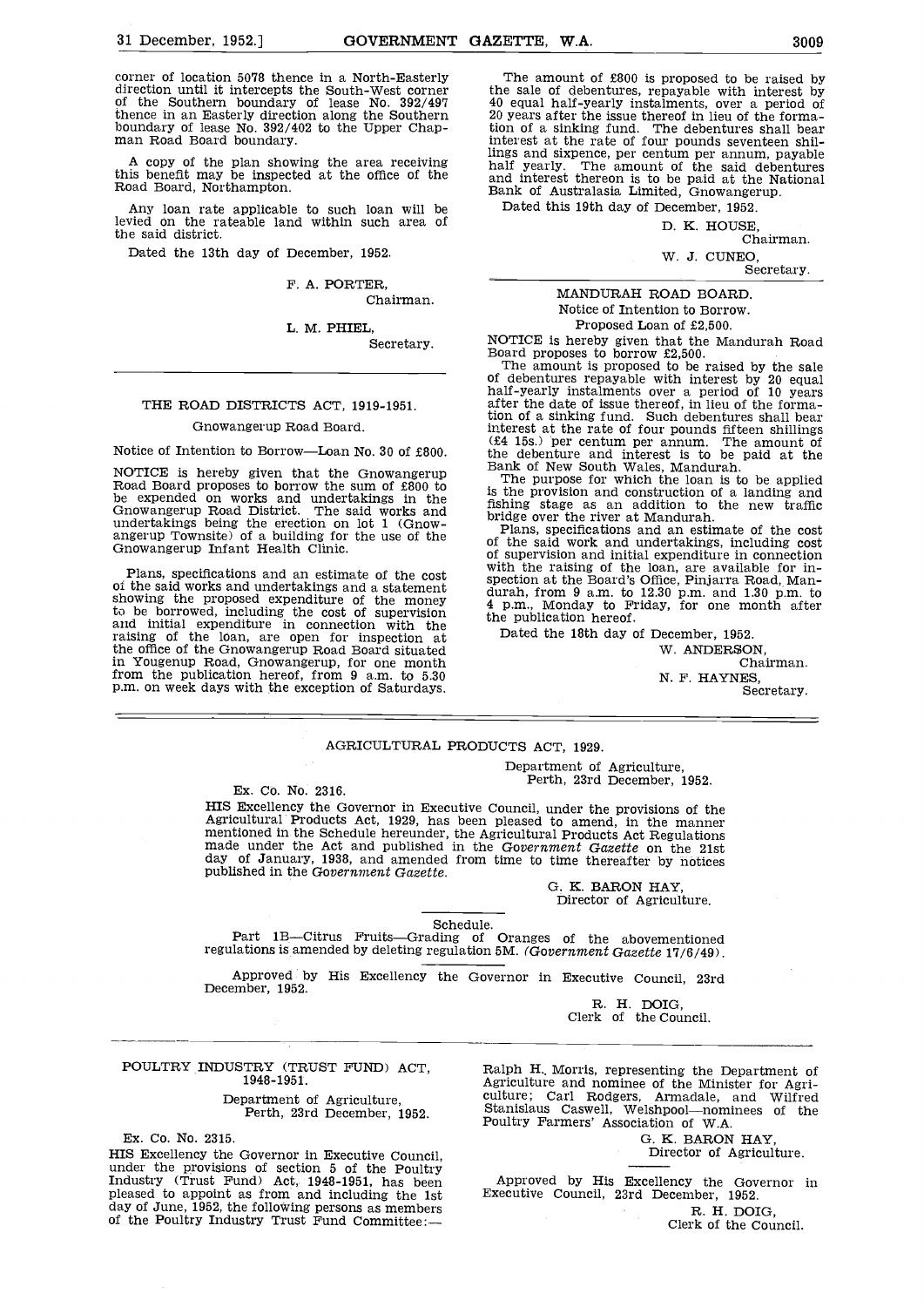# MARKETING OF BARLEY ACT, 1946-1952.

Department of Agriculture, Perth, 23rd December, 1952.

Ex. Co. No. 2265.

HIS Excellency the Governor, acting pursuant to section 6 of the Marketing of Barley Act, 1946-1952,

section 6 of the Marketing of Barley Act, 1946-1952,<br>
has been pleased—<br>
(a) To accept the resignation of James King<br>
Forrester (a producer) as a member of the West<br>
Australian Barley Marketing Board as from the<br>
27th day

tralian Barley Marketing Board, as from the 1st day of December, 1952.

C. C. HILLARY,<br>Chief Administrative Officer.

Approved by His Excellency the Governor in Executive Council, 23rd December, 1952.

R. H. DOIG, Clerk of the Council.

# THE VERMIN ACT, 1918-1951.

Geraldton-Greenough, Irwin, Northampton and Upper Chapman Vermin Boards. Destruction of Rabbits.

THE Geraldton-Greenough, Irwin, Northampton occupi and Upper Chapman Vermin Boards, by virtue of <sup>of the</sup> section 98 of the Vermin Act, 1918-1951, hereby order as follows:—

The owners and/or occupiers of all holdings,<br>The owners and/or occupiers of all holdings,<br>whether owned, rented or leased, within the whole<br>of the Geraldton-Greenough, Irwin, Northampton<br>and Upper Chapman Vermin Districts, and Upper Chapman Vermin Districts, shall com-<br>mence the work of suppressing and destroying rab-<br>bits on such holdings and on roads adjoining or intersecting the same between the dates shown egg be hereunder:—Ist February to 16th February, 1953, or sca<br>(inclusive).<br>The destruction must be done to the satisfaction effective<br>freed:

The destruction must be done to the satisfaction<br>of the boards or their inspectors, and failure to comply with this order will lead to action being taken against all offenders.

Means to be adopted:-Laying of poison baits in furrows, baits to contain any phosphorus or strych- nine poisons, the breaking up of burrows by ploughing or deep tyning and/or by fumigation. Trapping or the use of myxomatosis will not be recognised as an effective means of destroying or suppressing rabbits.

Dated this 29th day of December, 1952. By Order of the Boards.

W. G. TRIGG,<br>Secretary, Geraldton-Greenough Road Board.

#### WAGIN VERMIN BOARD.

son is in actual possession, the owners of all holdings within the district of the Board shall com-<br>mence the work of destroying rabbits on such holdings, and upon roads bounding and intersecting same not later than the 20th January, 1953, and shall continue and systematically carry out the said work for a period of three months commencing on the said date.<br>
(b) The means which shall be adopted for carry-

ing. out the said work shall be the laying of poison baits not more than 8ft. apart in a well defined trench or furrow at all localities on the said holdings where the evidence of the presence of rabbits exists, and the fumigating of warrens, and the ploughing-in of warrens.

Any person failing to comply with the require-<br>ments of this order will be liable for prosecution<br>under section 97 of the Act without further notice.

Dated 18th day of December, 1952.

By order of the Board.

J. M. BARTLEY,<br>Secretary,

# MANJIMUP VERMIN BOARD.

Vermin Notice.

COMPULSORY rabbit poisoning drives in the West Manjimup, Manjimup, Middlesex, Smithsbrook, Palgarup and Perup areas will commence on 14th January, 1953. All properties in these areas must be completely poisoned by 31st January, 1953.

The means to be employed shall be by laying phosphorised pollard baits not more than 6ft. apart in freshly ploughed furrows run not more than three chains apart on all badly infested pasture areas and clearings.

The use of other types of baits and poisons will be recognised, providing results equalling that of phosphorous are obtained.

L. THOMPSON,

Chairman. W. J. ROONEY,

Vermin Inspector.

NAREMBEEN VERMIN BOARD.

## Compulsory Destruction of Vermin.

NOTICE is hereby given that all owners anc occupiers of agricultural land within the district of the Narembeen Vermin Board shall carry out intensive work for the destruction of grasshoppe egg beds and all rabbits on land owned or occupiec by them, and upon all roads intersecting or abound ing such land.

The said work shall commence on 5th January 1953, and shall continue until 31st March, 1953.

The means to be adopted are: For grasshoppe egg beds—effective breaking up, either by plought or scarifier, of the soil where infested. For rabbits—deep ploughing or ripping up of warrens effective fumigation of warrens or the regular lay ing of poison bait trails.

By order of the Board.

D. G. FERRIS, Secretary.

# IN THE COURT OF ARBITRATION OF WESTERN AUSTRALIA.

# No. 192 of 1952.

Between Minister for Lands, Applicant, and Aus tralian Workers' Union, Westralian Branch Industrial Union of Workers, Respondent.

PURSUANT to the powers conferred on it by section<br>
96 of the Vermin Act, 1918, the Wagin Vermin Board hereby orders as follows:<br>
Board hereby orders as follows: The respective occupiers and, where no per-<br>
Son is in actual HAVING heard Mr. A. B. Stannard on behalf o the Applicant, Mr. H. Cant on behalf of th Respondent and Mr. L. D. Seaton, Q.C., of Counse for The Metropolitan and South-Western Federate<br>Engine Drivers and Firemen's Union of Worker suance of the powers contained in section  $92$  of the Industrial Arbitration Act,  $1912-1952$ , I hereb: order and declare that Award No. 35 of 1952 b and the same is hereby amended in the manne following:

#### Clause 47-Wages.

Item 180. Plant Operators

(1) Delete the whole of (e) therein comprisin the words and figures as follows:

- (e) Mobile crane driver, where certificate not required  $\ldots$   $\ldots$  £1 18
	-

 $(2)$  Re-letter  $(f)$  as  $(e)$ .

Dated at Perth this 1st day of December, 1952.

(Sgd.) S. F. SCHNAARS, Conciliation Commissioner.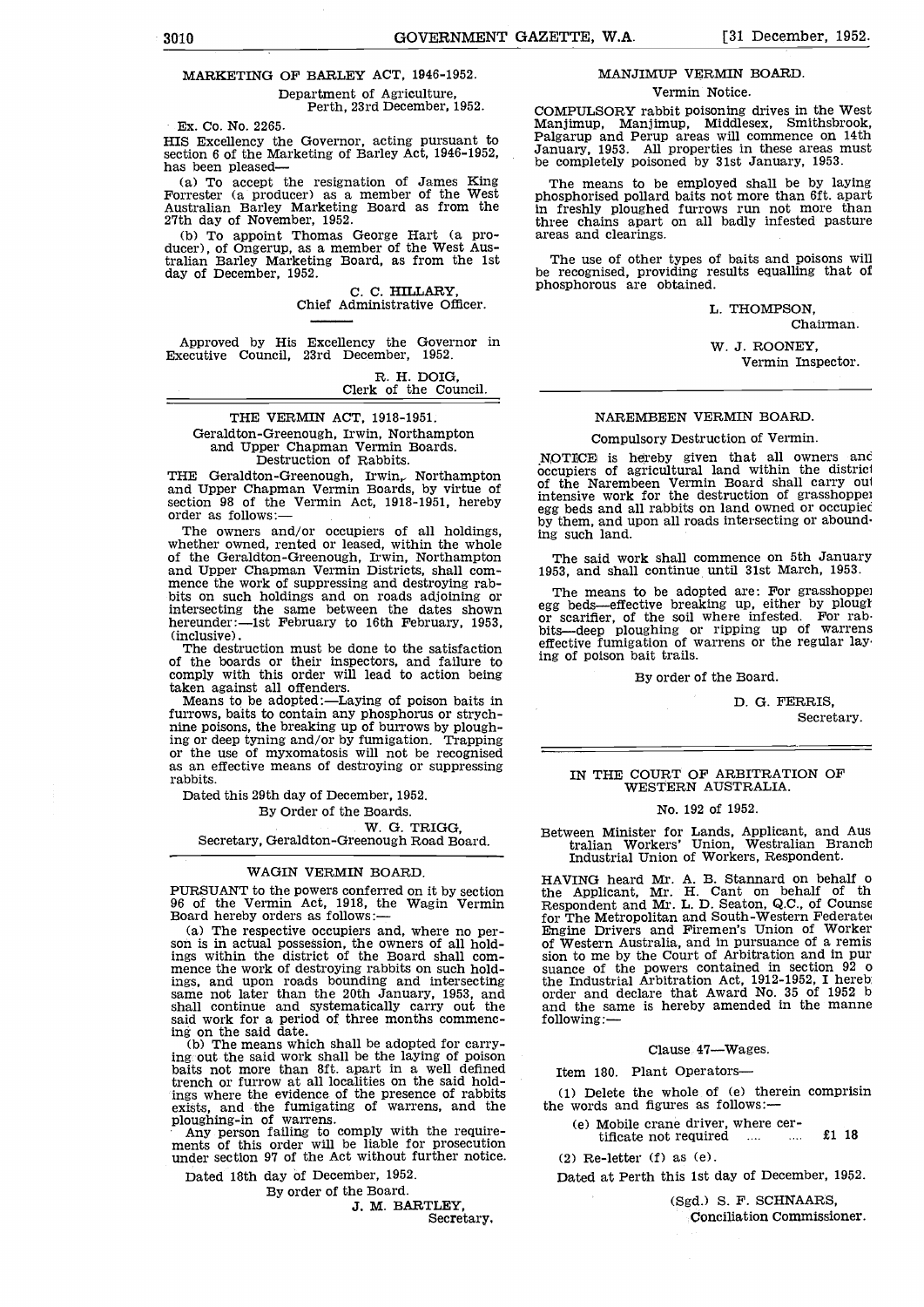# WESTERN AUSTRALIAN GOVERNMENT TENDER BOARD. Tenders for Government Supplies.

| Date of<br>Advertising.                                      | Schedule<br>No.                     | Supplies required.                                                                                                                     | Date of<br>Closing. |
|--------------------------------------------------------------|-------------------------------------|----------------------------------------------------------------------------------------------------------------------------------------|---------------------|
| 1952.                                                        |                                     |                                                                                                                                        | 1953.               |
| 16<br>Dec.<br>$\cdots$                                       | 494A, 1952<br>                      | 30 only Tank Stands<br>$\cdots$<br>$\cdots$<br><br>                                                                                    | 8<br>Jan.           |
| 16<br>$\operatorname{Dec.}$<br>$\cdots$                      | 499a, 1952<br>                      | Motor Spares Parts<br>$\cdots$<br><br><br>                                                                                             | 8<br>Jan            |
| Nov.<br>25<br>$\cdots$                                       | 470a, 1952<br>                      | Regulative Valve for 30 in. Trunk Mains<br>$\sim 10^{-1}$<br>$\cdots$<br>$\cdots$<br><br>                                              | 8<br>Jan.           |
| 25<br>Nov.<br>$\cdots$                                       | 471a, 1952<br>                      | Venturi Meter for 30 in. Trunk Mains<br>$\sim$<br>$\sim$ $\sim$<br><br>                                                                | 8<br>Jan.           |
| $\boldsymbol{2}$<br>$\mathop{\rm Dec.}\nolimits$<br>$\cdots$ | 479a, 1952<br>                      | Regulative Vales for Mundaring Weir-Guildford Trunk Mains<br><br>                                                                      | 8§<br>Jan.          |
| Dec.<br>11<br>$\cdots$                                       | 482 <sub>A</sub> , 1952<br>$\cdots$ | Universal Dividing Heads<br><br><br><br>                                                                                               | 8<br>Jan.           |
| 11<br>Dec.<br>$\cdots$                                       | 483A, 1952<br>$\cdots$              | Firewood for Fremantle Hospital<br>$\cdots$<br><br><br>.<br>                                                                           | 8<br>Jan.           |
| 11<br>Dec.<br>                                               | 487a, 1952<br>$\cdots$              | Mobile X-Ray Units<br>$\ldots$ . $\ldots$ . $\ldots$<br>$\cdots$<br>$\cdots$<br><br>                                                   | 8<br>Jan.           |
| 11<br>Dec.<br>$\cdots$                                       | 488a, 1952<br>                      | Arc Welding Plants<br>$\cdots$<br><br><br>$\cdots$                                                                                     | 8<br>Jan.           |
| 11<br>Dec.<br>$\cdots$                                       | 489a, 1952<br>                      | Motor Vehicles<br><b>Service</b><br>$\sim 100$ and $\sim 100$<br>$\mathbf{1}$<br>$\cdots$<br>$\cdots$<br>$\cdots$<br>.<br>             | 8<br>Jan.           |
| -11<br>Dec.<br>$\cdots$                                      | 490a, 1952<br>.                     | Cartage of Bricks for the M.W.S.S. & D. Department<br><br><br>                                                                         | 8<br>Jan.           |
|                                                              |                                     |                                                                                                                                        | Extended to         |
| -21<br>Oct.<br>$\sim$                                        | 395A, 1952<br>                      | Pumping Plant-Manjimup Water Supply<br>$\cdots$<br><br><br>                                                                            | 15\$<br>Jan.        |
|                                                              |                                     |                                                                                                                                        | Extended to         |
| 11<br>Dec.<br>$\sim 100$                                     | 485A, 1952<br>$\cdots$              | Road Signs $\cdots$ $\cdots$ $\cdots$<br>$\cdots$<br>$\cdots$<br><br>$\alpha$ and $\alpha$                                             | 15<br>Jan.          |
| 18<br>Dec.<br>$\cdots$                                       | 500a, 1952<br>$\sim 100$            | 6 in. Pressure reducing Valves<br>$\cdots$<br>$\cdots$<br>$\cdots$<br>$\cdots$<br>$\cdots$<br>$\cdots$<br>$\cdots$                     | 15<br>Jan.          |
| 18<br>Dec.<br>$\cdots$                                       | 502A, 1952<br>$\cdots$              | Diesel Fuel Oil<br>$\cdots$<br>$\cdots$<br><b>Contact Contact</b><br>$\cdots$<br><br>$\cdots$<br>$\cdots$                              | 15<br>Jan.          |
| 18<br>$\operatorname{Dec.}$<br>                              | 503a, 1952<br>                      | $\sim 100$<br>Coarse Salt for Hides<br>$\cdots$<br>$\cdots$<br>$\cdots$<br>$\cdots$<br>$\cdots$<br>$\cdots$<br>$\cdots$                | 15<br>Jan.          |
| 23<br>$\operatorname{Dec.}$<br>$\ldots$                      | 504a, 1952<br>$\cdots$              | $\frac{3}{2}$ in. Metal Screenings<br>$\sim$ 100 $\sim$ 100 $\sim$<br>$\cdots$<br>$\cdots$<br>$\cdots$<br><br>$\cdots$<br>$\cdots$<br> | 15<br>Jan.          |
| 23<br>Dec.<br>$\sim$ $\sim$                                  | 505A, 1952<br>$\cdots$              | Taxi Transport between Claremont Mental Hospital and the Royal Perth                                                                   |                     |
|                                                              |                                     | Hospital<br>the company of the company of<br>$\cdots$<br><br>                                                                          | 15<br>Jan.          |
| 2<br>Dec.<br>$\cdots$                                        | 473a, 1952<br>                      | Vehicle actuated Traffic Signals<br>$\cdots$<br>$\cdots$<br>$\cdots$<br>$\cdots$<br>$\cdots$<br><br>$\cdots$                           | 22<br>Jan.          |
|                                                              |                                     |                                                                                                                                        | Extended to         |
| -11<br>Dec.<br>$\cdots$                                      | 491a, 1952                          | Flow Measuring Instruments<br><b>Sales Control</b><br>$\ldots$<br>$\cdots$<br>$\cdots$<br>$\cdots$<br>1.1.1.1                          | 22<br>Jan.          |
| 23<br>Dec.<br>$\sim 100$                                     | 509a, 1952                          | Steel Piles $11/\frac{7}{8}$ in. and 7 in. ext. dia.<br>$\ldots$<br>$\cdots$<br><br>$\cdots$<br>                                       | 22<br>Jan.          |

§ Documents available for inspection at W.A. Government Liaison Offices, Room 13, 1st Floor, M.L.C. Buildings, 305 Collins Street, Melbourne; Room 105, 82 Pitt Street, Sydney.

For Sale by Tender.

| Schedule<br>Date of<br>Advertising.<br>No.                                                                                                                                                                                                                                                                                 | For Sale.                                                                                                                                                                                                                                                                                                                                                                                                                                                                                                                                                                                                                                            | Date of<br>$\alpha$ .                                                                         |  |  |
|----------------------------------------------------------------------------------------------------------------------------------------------------------------------------------------------------------------------------------------------------------------------------------------------------------------------------|------------------------------------------------------------------------------------------------------------------------------------------------------------------------------------------------------------------------------------------------------------------------------------------------------------------------------------------------------------------------------------------------------------------------------------------------------------------------------------------------------------------------------------------------------------------------------------------------------------------------------------------------------|-----------------------------------------------------------------------------------------------|--|--|
| 1952.<br>486A, 1952<br>Dec. 11<br>$\cdots$<br>18<br>Dec.<br>501a, 1952<br>$\ddotsc$<br>Dec. 18<br>498a, 1952<br>$\cdots$<br>Dec. 16<br>495a, 1952<br>$\ddotsc$<br>Dec. $11$<br>497 <sub>A</sub> , 1952<br>$\ddotsc$<br>-23<br>507A, 1952<br>Dec.<br>$\cdots$<br>Dec. 23<br>508a, 1952<br>$\cdots$<br>Dec. 23<br>506a, 1952 | 32 Volt Paint Spray, 4 Balances and Telephone Equipment<br>$\cdots$<br>$\cdots$<br>$\cdots$<br>Chevrolet Utility, 1941 model<br>$\sim$ 1000 $\sim$<br>$\cdots$<br>$\cdots$<br><br><br>Ford Table Top Truck<br><b>Service</b><br>$\cdots$<br>$\cdots$<br>$\cdots$<br>$\cdots$<br>$\cdots$<br><br>$\cdots$<br>Improvements on Lots 64 and 65, St. Kilda Road, Tuart Hill<br><br><br>Dodge Utility, 1950 model<br><br><br><br>$\cdots$<br><br>Portable Air Compressor<br>$\cdots$<br><br><br><br><br><br><br><br>International Hydraulic Tip Truck<br>$\cdots$<br><br><br><br><br><br>Chevrolet Utility, 1936 model<br><br><br><br><br><br><br>$\cdots$ | 1953.<br>Jan.<br>Jan.<br>Jan.<br>Jan.<br>15<br>Jan.<br>15<br>Jan.<br>15<br>Jan.<br>22<br>Jan. |  |  |

Tenders addressed to the Chairman, Tender Board, Perth, will be received for the abovementioned until 10 a.m. on the date of closing.

Tenders must be properly endorsed on envelopes, otherwise they are liable to rejection. Tender forms and full particulars may be obtained on application at the Tender Board Office, Murray Street. Perth. No tender necessarily accepted.<br>
24th December-1952 Chairman.<br>
24th December-1952

 $24th$  December,  $1952$ .

# THE MINING ACT, 1904-1950. Appointments.

# Department of Mines, Perth, 23rd December, 1952.

476/26—Police Sergeant Stephen James Tully, as Caliding of the Warden's Court, Kalgoorlie, *vice*<br>Police Inspector William Roeland Andrews, transferred, to date from the 25th day of November, 1952.

(Sgd.) A. H. TELFER, Under Secretary for Mines.

# THE UNIVERSITY OF WESTERN AUSTRALIA.

Annual Election by Convocation of One Member of the Senate.

HIS Excellency the Governor in Executive Council has been pleased to approve the following appoint-<br>has been pleased to approve the following appoint-<br>ments, viz.:--<br> $\frac{1056}{48}$ -Arthur Lane Francis Taylor as Acting of th UNDER the provisions of the University of Western<br>Australia Act, 1911-1947, the annual election will<br>be conducted on Tuesday, 4th March, 1953, by which tralia for a period of six years.

1056/48—Arthur Lane Francis Taylor, as Acting of the Senate of the University of Western Aus-<br>
Warden of the Ashburton, Gascoyne and Pilbara Goldfields, during the absence on long service leave<br>
of the Warden of the Warden den's Court, Nullagine, vice Police Constable Fred-<br>erick George Jackson, transferred, to date from the Tuesday, 20th January, and Tuesday, 3rd February,<br>21st day of November, 1952.<br>21st day of November, 1952.<br>21st day of Nominations must be signed by two qualified of the nominee. Nominations must be addressed<br>to the Warden of Convocation, University of Western Australia, Nedlands, and reach him between Tuesday, 20th January, and Tuesday, 3rd February,

> The retiring member is Dr. L. E. Le Souef, who is eligible for re-election.

> > L. RICHARDS, Clerk of Convocation.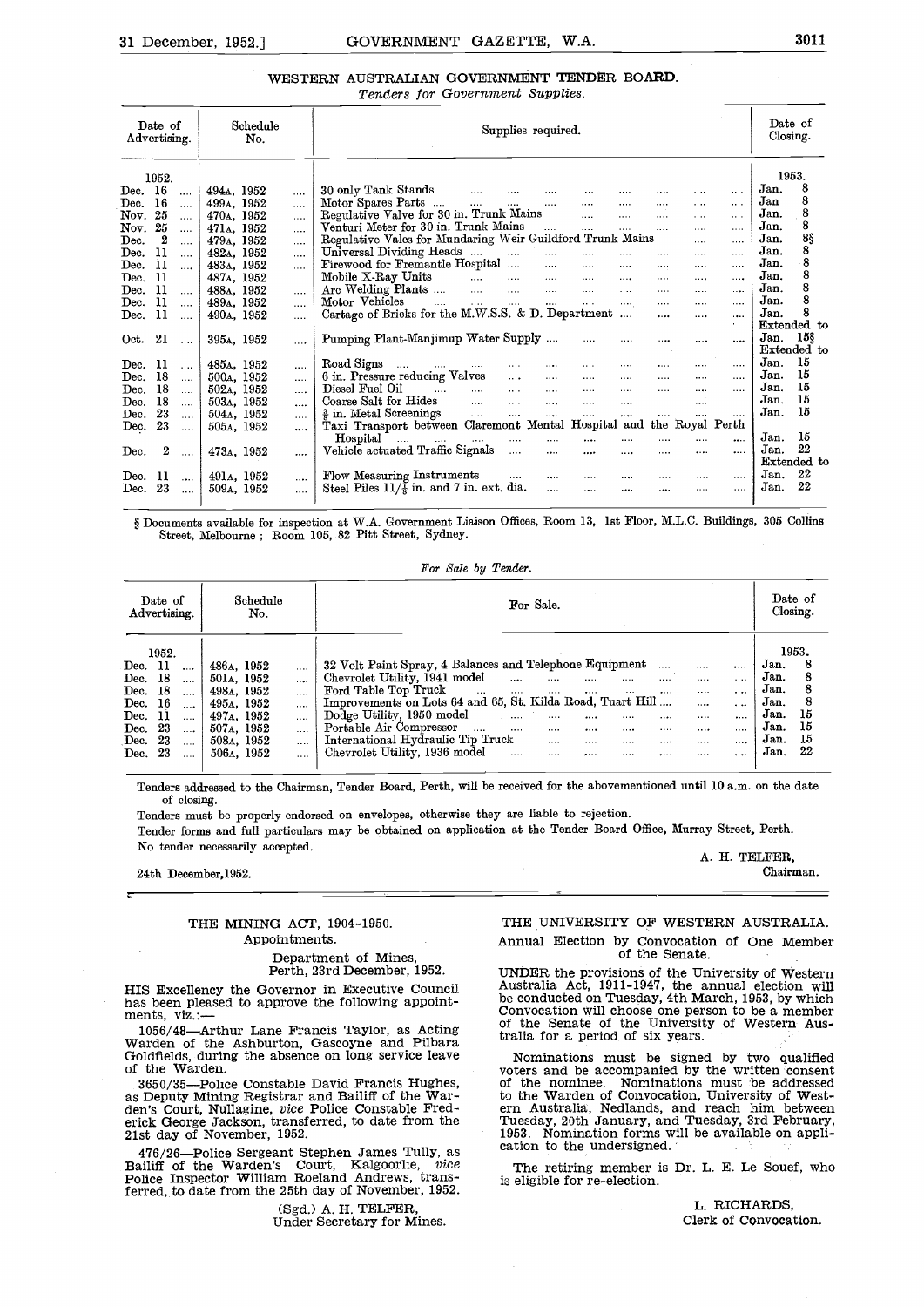## REGISTRATION OF MINISTERS

# (pursuant to Part III of the Registration of Births, Deaths and Marriages Act, 1894-1948).

Perth, 29th December, 1952.

#### Appointments.

IT is hereby published, for general information,  $1^{\text{reluit}}$ <br>that the undermentioned ministers have been duly  $1^{\text{reluit}}$ registered in this Office for the Celebration of the Marriages throughout the State of Western Aus-<br>tralia :— the tralia :—

# R.G. No., Date, Denomination and Name, Residence, Registry District.

#### Church of England.

22/52; 22/12/52; Rev. Fred Carlisle Armstrong; 181 Walcott Street, North Perth;. Perth.

22/52; 22/ 12/52; Rev. Eric William Robotham, M.A.; "Bishopsbourne," Kalgoorlie; East Cool- gardie. NORMAN B. BRICE, Deputy Registrar General.

#### COMPANIES ACT, 1943-1951.

Notice of Situation of Registered Office and of the Days and Hours during which such Office is Accessible to the Public.

Pursuant to Section 99 (4).

Cement Linings (W.A.) Pty. Limited.

To the Registrar of Companies.

NOTICE is hereby given that the Registered Office  $\frac{2}{2}$ . The additional capital is divided as of Cement Linings (W.A.) Pty. Limited is situated Mumber of shares, 10,000; class of sharet at 441-445 Murray Street, Perth and hours during which such office is accessible to  $\frac{3}{4}$ . The conditions (e.g., voting rights, dividends, the public are as follows:—Week days 9 a.m. to etc.) subject to which the new shares have been the public are as follows:—Week days 9 a.m. to 5 p.m., Saturdays excepted.

Dated this 21st day of November, 1952.

A. L. CHAMBERS,

Secretary.

COMPANIES ACT, 1943-1951. Notice of Situation of Registers of Days and Hours during which such Office is Accessible to the Public.

Pursuant to Section 99 (4).

Concrete Industries (W.A.) Pty. Limited.

To the Registrar of Companies.

NOTICE is hereby given that the Registered Office<br>of Concrete Industries (W.A.) Pty. Limited is I, ROLAND E. ELWIN, of Kangaroo Gully, in the of Concrete Industries (W.A.) Pty. Limited is I, ROLAND E. ELWIN, of Kangaroo Gully, in the situated at 333 Epsom Avenue, Belmont, and that State of Western Australia, Farmer, a Trustee of situated at 333 Epsom Avenue, Belmont, and that the days and hours during which such office is or accessible to the public are as follows:—Week days Contains all the public are as follows:—Week days Contains that

Dated this 21st day of November, 1952.

# (Sgd.) A. CHAMBERS, Secretary.

## Western Australia. THE COMPANIES ACT, 1943-1951.

In the matter of Claremont Speedway Pty. Limited and in the matter of the Companies Act, 1943- 1951.

NOTICE is hereby given that the Order of the Supreme Court of Western Australia dated the 11th 2. Object or purpose day of December, 1952, confirming the reduction vide a meeting place of capital of the abovenamed Company ing the repayment of 10s. per share on shares and other social wells<br>numbered 1 to 1512 inclusive upon which the full<br>or nominal amount of £1 has been paid up upon<br>the footing that the amount returned or any part Gully, We (approved by the Court) showing with respect to Grego the capital of the Company as altered the several Grahard particulars required by the Statute were registered by the Registrar of Companies on the 19th day of  $\frac{1}{15}$  vecember, 1952, and further take notice that in mean the said minute is in the words and figures follow-<br>ing:—"The capital of Claremont Speedway Pty.<br>Limited is £10,000 divided into 10,000 shares of<br>£1 each. At the time of the registration of this

minute 4,000 of such shares have been issued and allotted; upon each of 1,512 thereof (being shares numbered 1-1512) the sum of £1 has been and is to be deemed to be paid up, but in respect of each<br>of the said shares the Company is empowered to<br>pay off or return 10s. of the amount so paid up<br>upon the footing that the amount paid off or<br>returned or any part thereof ma again; and on the balance of the shares issued in the Company (namely shares numbered 1513-4000) the amount of lOs. has been and is to be deemed to be paid up."

Dated this 19th day of December, 1952.

LOHRMANN, TINDAL & GUTHRIE,<br>Perpetual Trustees Buildings, 89<br>St. George's Terrace, Perth,<br>Solicitors for the said Company.

COMPANIES ACT, 1943-1951. Notice of Increase in Share Capital beyond the Registered Capital. Pursuant to Section 66. The Preston Producers' Co-operative Company Limited.

1. THE Preston Producers' Co-operative Company<br>Limited hereby gives notice that by a special resolu-<br>tion of the Company passed on the 4th day of<br>December, 1952, the nominal share capital of the<br>Company was increased by th of the sum of £10,000 divided into 10,000 shares of £1 each beyond the registered capital of £20,000.

The additional capital is divided as follows:

Number of shares, 10,000; class of shares, ordin-

3. The conditions (e.g., voting rights, dividends, etc.) subject to which the new shares have been or are to be issued are as follows:—(1) Interest shall be paid at the discretion of the Company, but shall not in respect

Dated this 5th day of December, 1952.

# W. W. JORDAN,

Parker & Parker, 21 Howard Street, Perth, Solicitors for the Company.

I, ROLAND E. ELWIN, of Kangaroo Gully, in the<br>State of Western Australia, Farmer, a Trustee of<br>or person hereunto authorised by Kangaroo Gully<br>Community Centre (Inc.) do hereby given notice<br>that I am desirous that such Cen

#### R. E. ELWIN.

The following is a copy of the Memorial intended to be filed in the Supreme Court under the pro- visions of the said Act.

Memorial of Kangaroo Gully Community Centre (Inc.) filed in pursuance of the Associations Incorporation Act, 1895.

Name of Institution-Kangaroo Gully Com-

2. Object or purpose of the Institution—To pro-<br>vide a meeting place for the holding of sporting and other social welfare activities by residents of the Kangaroo Gully District.

3. Where situate or established—Kangaroo<br>Gully, Western Australia.

4. The names of the Trustees---Walter Edward Gregory, Roland Eric Elwin and John Owen Graham Henderson.

5. In whom the management of the Institution is vested and by what means—A committee by means of the rules of the said Centre.

JACKSON, McDONALD, CONNOR & AMBROSE, Solicitors, Perth.